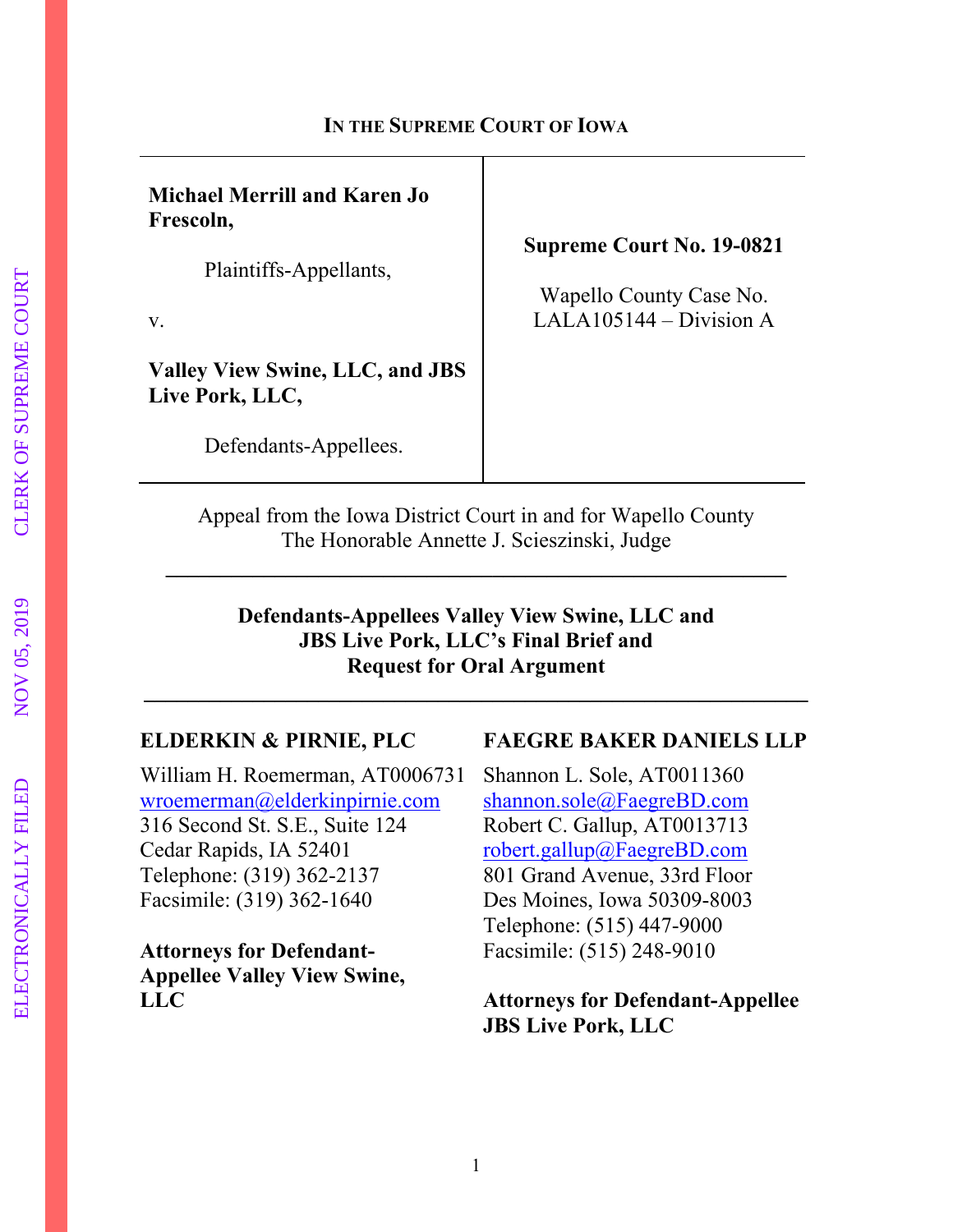## **TABLE OF CONTENTS**

| 1. |           | The District Court Properly Effected the Legislative<br>Purpose of Iowa Code Section 657.11 by Protecting an<br>Animal Agricultural Production Operation from the<br>Costs of Defending Nuisance Suits by Assessing All<br>Costs and Expenses Incurred in Defense of Plaintiffs' |    |  |
|----|-----------|----------------------------------------------------------------------------------------------------------------------------------------------------------------------------------------------------------------------------------------------------------------------------------|----|--|
| 2. |           | Attorney Fees Are Not Available to Plaintiffs Who Have<br>Had Costs and Expenses Assessed Against Them for                                                                                                                                                                       |    |  |
|    |           |                                                                                                                                                                                                                                                                                  |    |  |
|    |           |                                                                                                                                                                                                                                                                                  |    |  |
|    |           |                                                                                                                                                                                                                                                                                  |    |  |
|    |           |                                                                                                                                                                                                                                                                                  |    |  |
| 1. |           | The District Court Properly Effected the Legislative<br>Purpose of Iowa Code Section 657.11 in Protecting<br>Defendants from the Costs of Defending Nuisance Suits<br>by Assessing All Costs and Expenses Incurred in                                                            |    |  |
|    | А.        | Error Preservation and Standard of Review  27                                                                                                                                                                                                                                    |    |  |
|    | <b>B.</b> | Iowa Code Section 657.11(5) Allows Recovery of<br>"All Costs and Expenses Incurred in the Defense<br>of the Action" in Order to Protect and Preserve<br>Animal Agricultural Production Operations in the                                                                         | 28 |  |
|    | C.        | As the Prevailing Parties, Defendants are Entitled<br>to "Costs" Pursuant to Iowa Code Chapter 625 and<br>"All Costs and Expenses Incurred in the Defense<br>of the Action" Pursuant to Iowa Code Section                                                                        |    |  |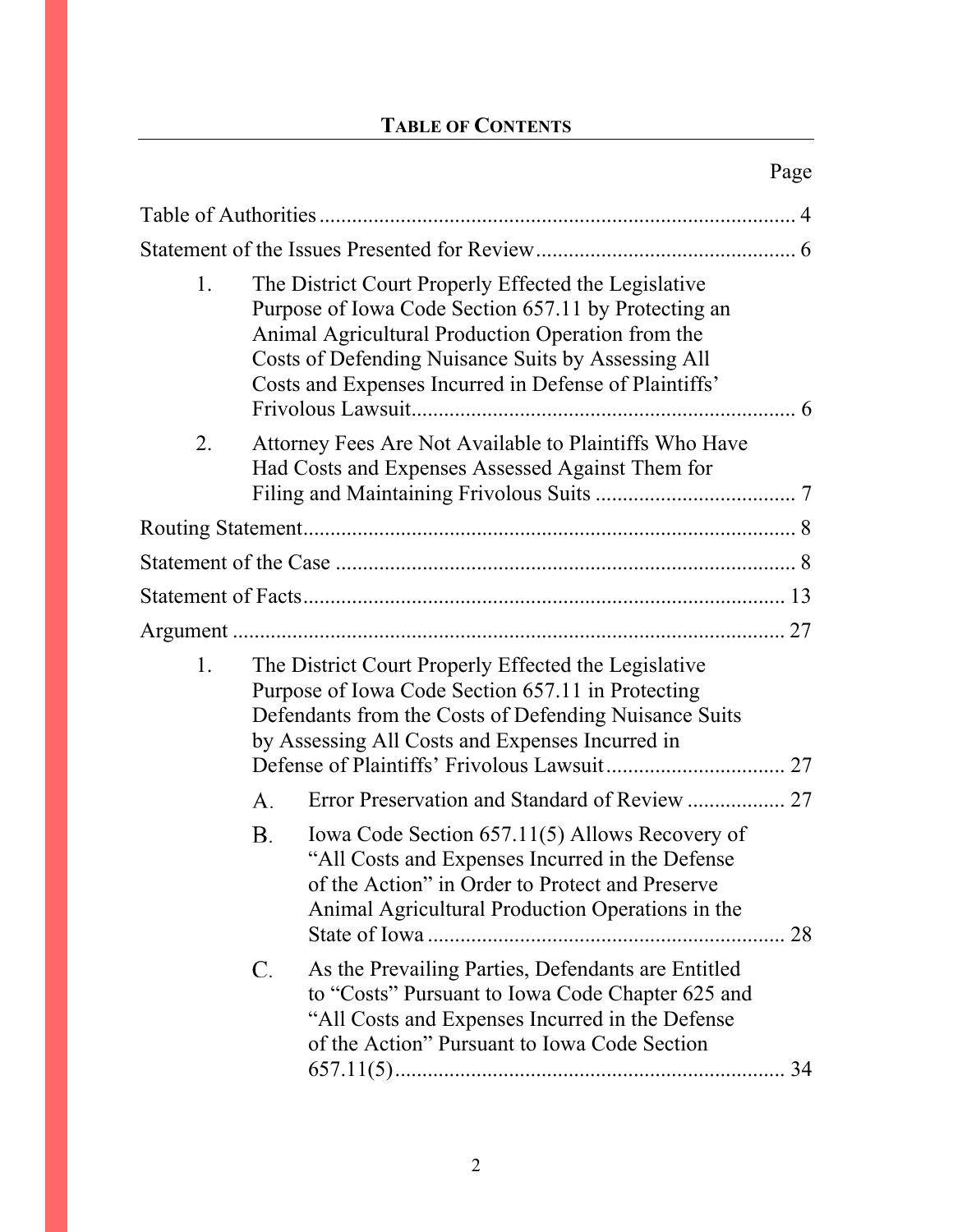|    |                                                                                                            | $\mathbf{i}$ .           | Plaintiffs' dismissals are dismissals with                                                                                                 |  |  |
|----|------------------------------------------------------------------------------------------------------------|--------------------------|--------------------------------------------------------------------------------------------------------------------------------------------|--|--|
|    |                                                                                                            | ii.                      | Defendants are entitled to costs pursuant to                                                                                               |  |  |
|    |                                                                                                            | $\dddot{\mathbf{111}}$ . | Defendants are entitled to "all costs and<br>expenses" pursuant to Iowa Code Section                                                       |  |  |
|    | D.                                                                                                         |                          |                                                                                                                                            |  |  |
|    |                                                                                                            | $\mathbf{i}$ .           | Plaintiffs filed suit before incurring any                                                                                                 |  |  |
|    |                                                                                                            | 11.                      | Plaintiffs could not establish causation  42                                                                                               |  |  |
|    |                                                                                                            | 111.                     | Plaintiffs' claims were lacking in                                                                                                         |  |  |
| 2. | Attorney Fees are Not Available to Plaintiffs Who Have<br>Had Costs and Expenses Assessed Against Them for |                          |                                                                                                                                            |  |  |
|    | А.                                                                                                         |                          |                                                                                                                                            |  |  |
|    | В.                                                                                                         |                          | Defendants' Actions in Recovering Statutorily<br>Authorized Costs and Expenses for Defending<br>Themselves Against Frivolous Suits Are Not |  |  |
|    |                                                                                                            |                          |                                                                                                                                            |  |  |
|    |                                                                                                            |                          |                                                                                                                                            |  |  |
|    |                                                                                                            |                          |                                                                                                                                            |  |  |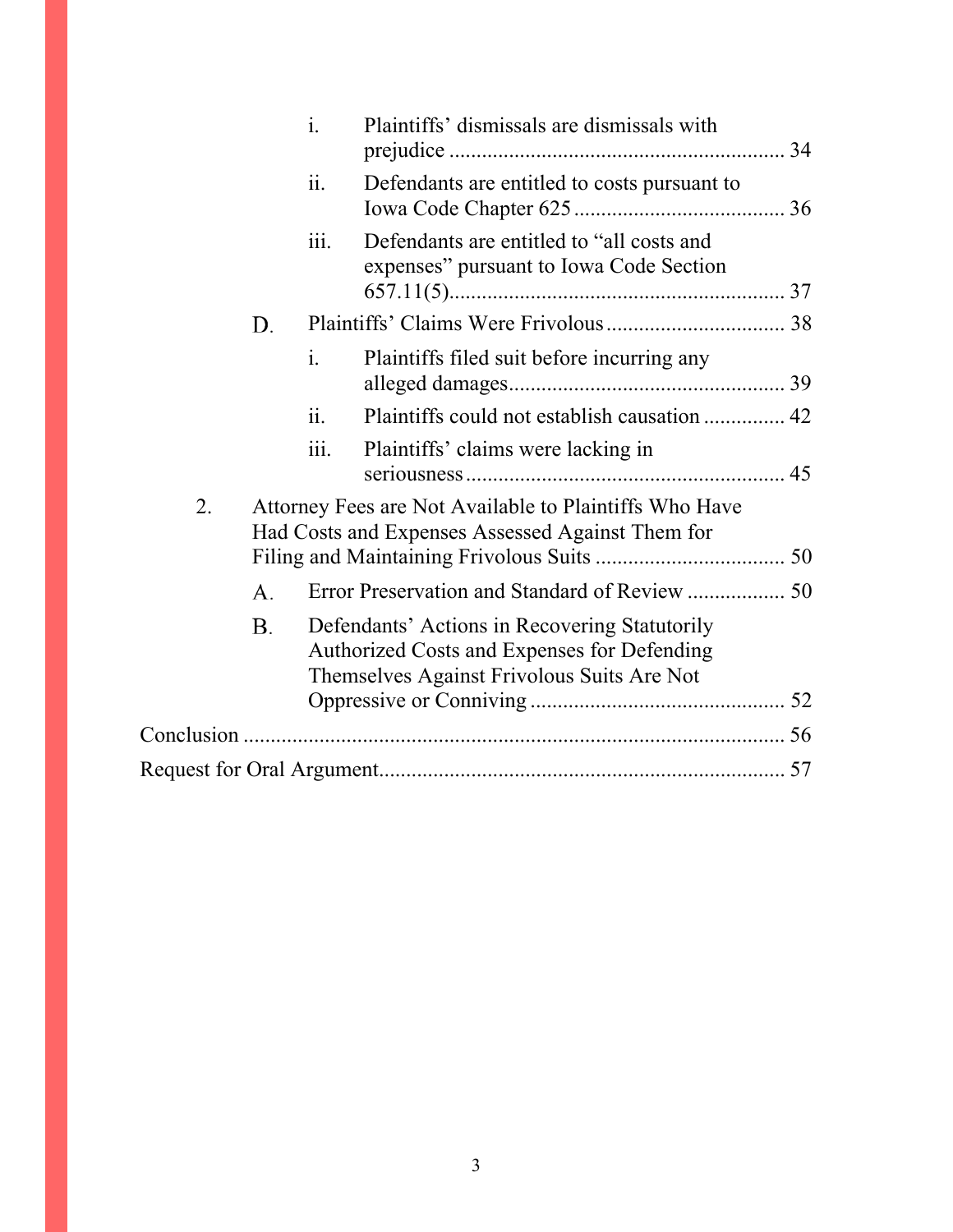# **Table of Authorities**

Page(s)

| <b>Federal Cases</b>                                                          |
|-------------------------------------------------------------------------------|
| CRST Van Expedited, Inc. v. E.E.O.C., 136 S. Ct. 1642 (2016) 35, 36           |
| East Iowa Plastics, Inc. v. PI, Inc., 889 F.3d 454 (8th Cir. 2018) 51, 52, 54 |
|                                                                               |
| <b>State Cases</b>                                                            |
|                                                                               |
| Bernau v. Iowa Dep't of Transp., 580 N.W.2d 757 (Iowa 1998)39                 |
|                                                                               |
| Branstad v. State ex rel. Natural Res. Comm'n, 871 N.W.2d 291 (Iowa 2015)27   |
|                                                                               |
| Fennelly v. A-1 Machine & Tool Co., 728 N.W.2d 163 (Iowa 2006) 50, 54         |
|                                                                               |
| Hockenberg Equip. Co. v. Hockenberg's Equip. & Supply Co., 510 N.W.2d         |
| Honomichl v. Valley View Swine, LLC, 914 N.W.2d 223 (Iowa 2018)22, 33         |
|                                                                               |
| <i>In re Marriage of Wood, 567 N.W.2d 680 (Iowa Ct. App. 1997)51</i>          |
|                                                                               |
|                                                                               |
|                                                                               |

# *Williams v. Van Sickel*, 659 N.W.2d 572 (Iowa 2003) ................................. 50, 51, 52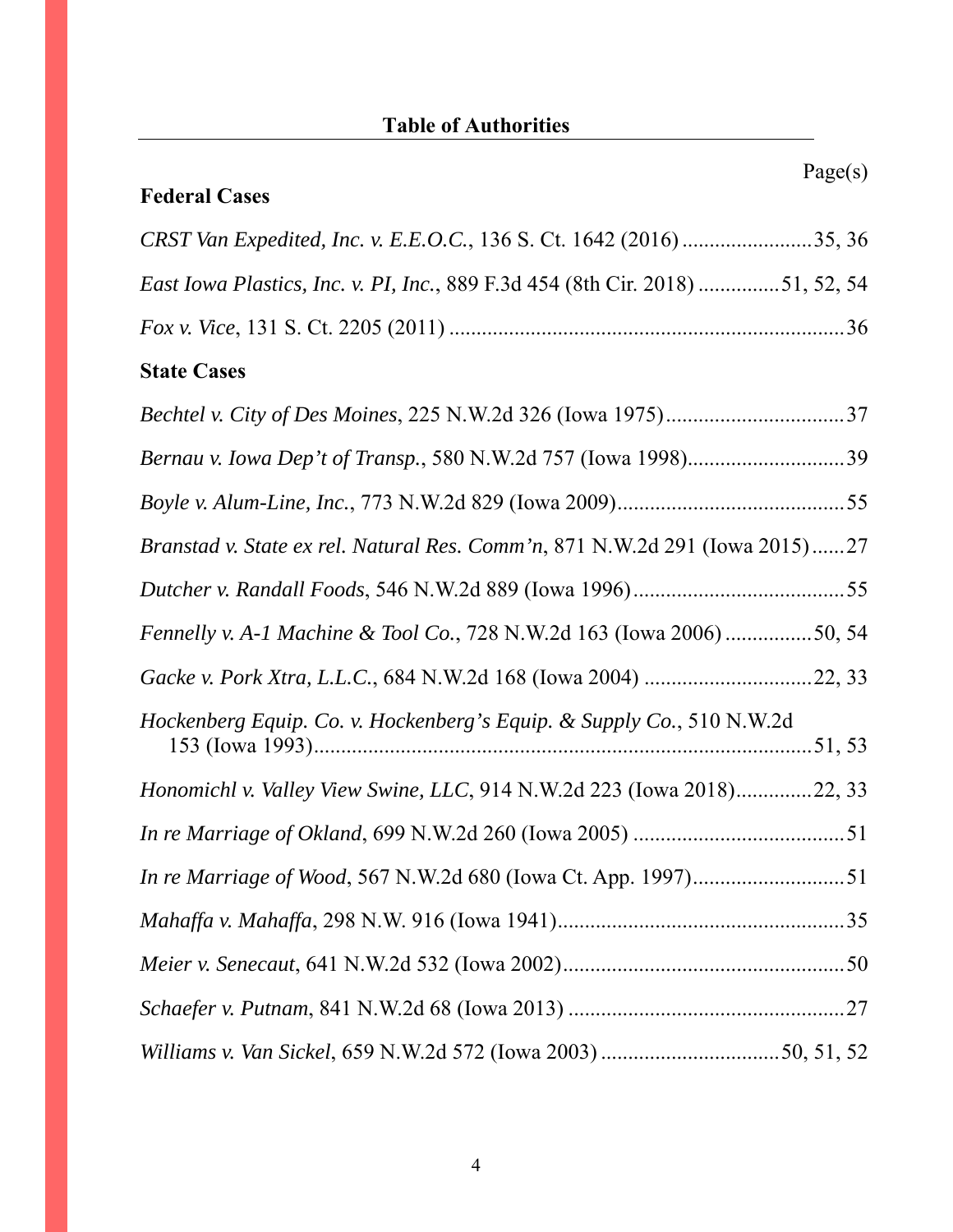## **Statutes and Rules**

| Other                                                         |  |
|---------------------------------------------------------------|--|
| Merriam-Webster's Collegiate Dictionary (10th ed. 1999)38, 39 |  |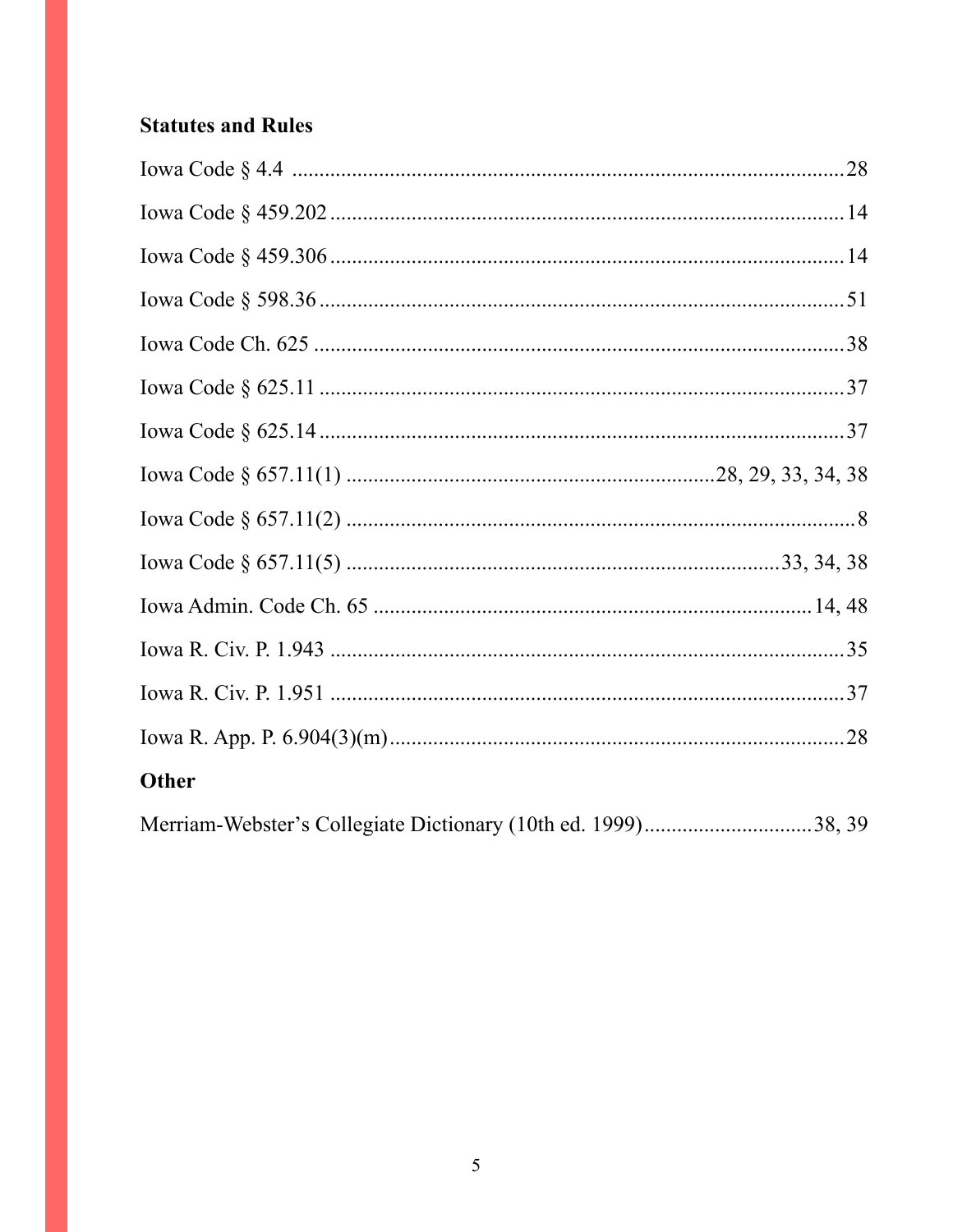**1. The District Court Properly Effected the Legislative Purpose of Iowa Code Section 657.11 by Protecting an Animal Agricultural Production Operation from the Costs of Defending Nuisance Suits by Assessing All Costs and Expenses Incurred in Defense of Plaintiffs' Frivolous Lawsuit**  *Bechtel v. City of Des Moines*, 225 N.W.2d 326 (Iowa 1975) *Bernau v. Iowa Dep't of Transp.*, 580 N.W.2d 757 (Iowa 1998) *Branstad v. State ex rel. Natural Res. Comm'n*, 871 N.W.2d 291 (Iowa 2015) *CRST Van Expedited, Inc. v. E.E.O.C.*, 136 S. Ct. 1642 (2016) *Fox v. Vice*, 131 S. Ct. 2205 (2011) *Gacke v. Pork Xtra, L.L.C.*, 684 N.W.2d 168 (Iowa 2004) *Honomichl v. Valley View Swine, LLC*, 914 N.W.2d 223 (Iowa 2018) *Mahaffa v. Mahaffa*, 298 N.W. 916 (Iowa 1941) *Schaefer v. Putnam*, 841 N.W.2d 68 (Iowa 2013) Iowa Code § 4.4 Iowa Code Ch. 625 Iowa Code § 625.11 Iowa Code § 625.14 Iowa Code § 657.11(1) Iowa Code § 657.11(2) Iowa Code § 657.11(5) Iowa Admin. Code Ch. 65 Iowa R. Civ. P. 1.943 Iowa R. Civ. P. 1.951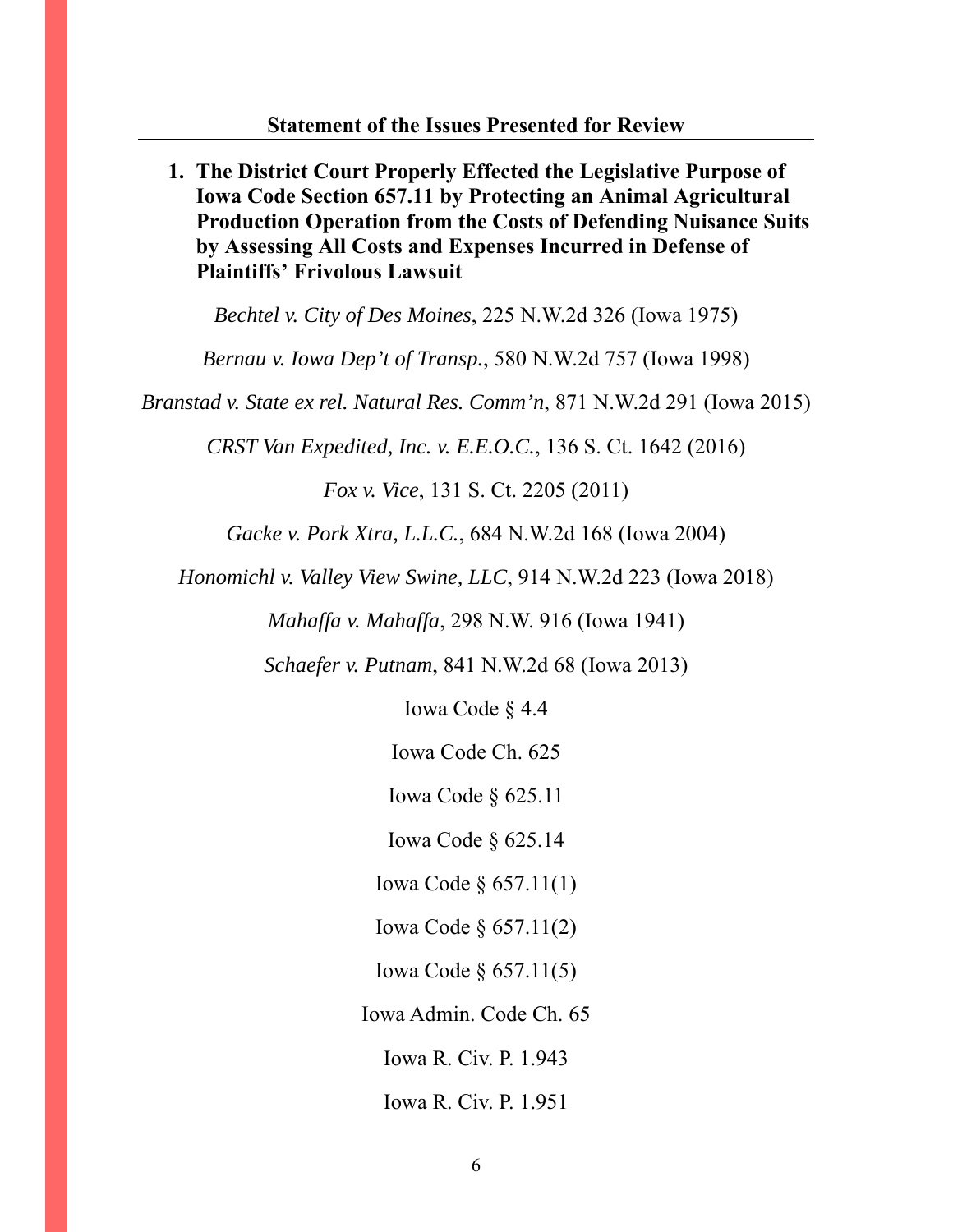#### Iowa R. App. P. 6.904(3)(m)

Merriam-Webster's Collegiate Dictionary (10th ed. 1999)

## **2. Attorney Fees Are Not Available to Plaintiffs Who Have Had Costs and Expenses Assessed Against Them for Filing and Maintaining Frivolous Suits**

*Boyle v. Alum-Line, Inc.*, 773 N.W.2d 829 (Iowa 2009)

*Dutcher v. Randall Foods*, 546 N.W.2d 889 (Iowa 1996)

*East Iowa Plastics, Inc. v. PI, Inc.*, 889 F.3d 454 (8th Cir. 2018)

*Fennelly v. A-1 Machine & Tool Co.*, 728 N.W.2d 163 (Iowa 2006)

*Hockenberg Equip. Co. v. Hockenberg's Equip. & Supply Co.*, 510 N.W.2d 153 (Iowa 1993)

*In re Marriage of Okland*, 699 N.W.2d 260 (Iowa 2005)

*In re Marriage of Wood*, 567 N.W.2d 680 (Iowa Ct. App. 1997)

*Meier v. Senecaut*, 641 N.W.2d 532 (Iowa 2002)

*Williams v. Van Sickel*, 659 N.W.2d 572 (Iowa 2003)

Iowa Code § 598.36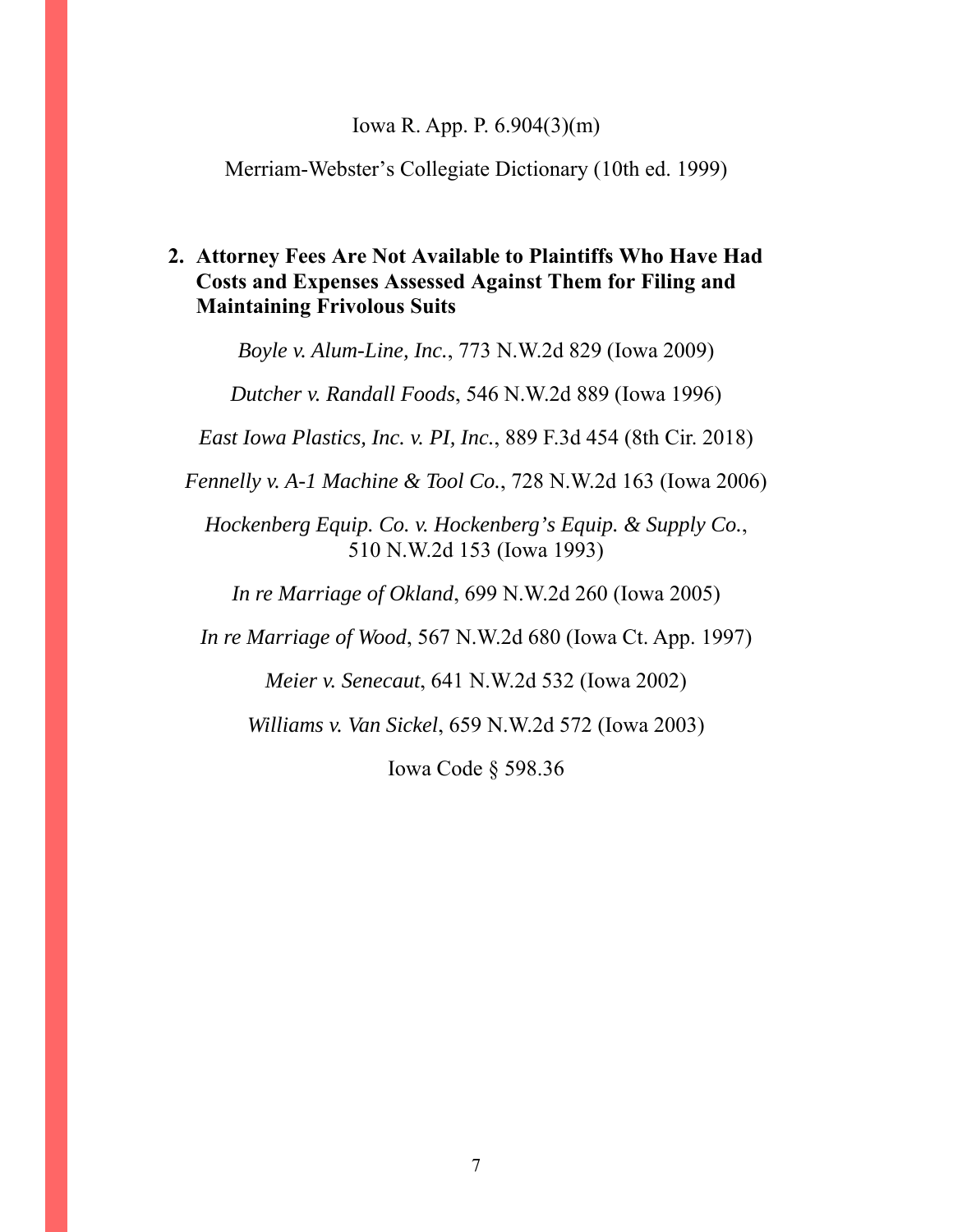The Iowa Supreme Court should retain this appeal because it presents substantial issues of first impression as to the application of Iowa Code Section 657.11(5). Iowa R. App. P. 6.1101(2)(a).

#### **Statement of the Case**

This lawsuit involves nuisance claims brought by Plaintiffs against animal feeding operations on an Iowa farm. The Iowa General Assembly restricted these types of claims in litigation reform measures adopted beginning in 1995 through enactment of Iowa Code Section 657.11. That section, by its title, covers "Animal Feeding Operations" in Iowa. The statute protects farmers by, among other things, barring recovery of special damages—damages for loss of use and enjoyment—in nuisance actions against an animal feeding operation unless the plaintiff satisfies specific elements and proof requirements. *See* Iowa Code § 657.11(2). Section 657.11(5) protects farmers from the costs of defending against frivolous claims by holding persons who bring frivolous claims as part of a losing cause of action liable for all costs and expenses incurred in the defense of the action.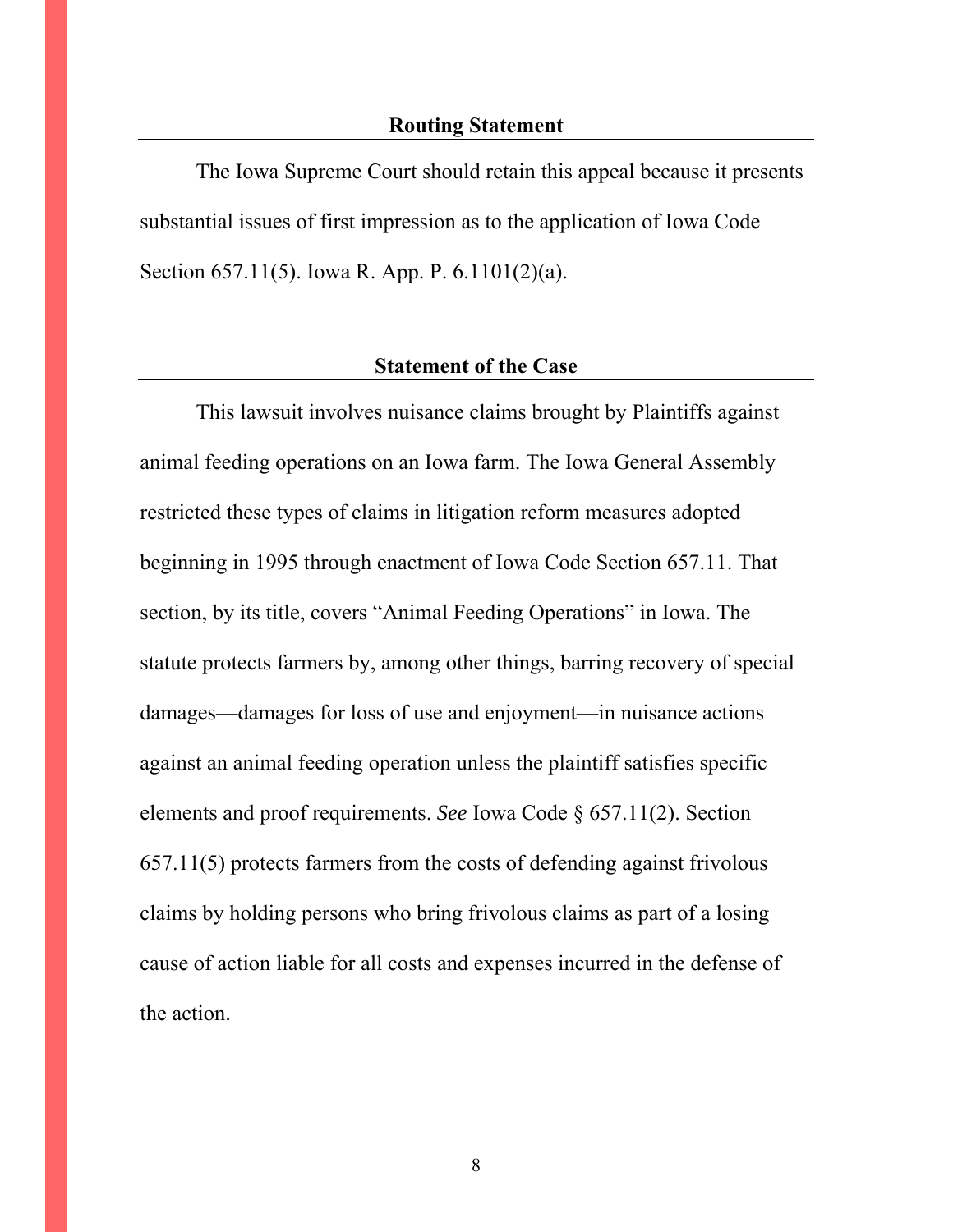Plaintiffs Michael Merrill and Karen Jo Frescoln first filed suit against Defendants Valley View Swine, LLC ("Valley View") and JBS Live Pork, LLC ("JBS") on November 22, 2013, alleging nuisance. Petition and Jury Demand (Wapello County Case No. LALA105087), App. 0008. They voluntarily dismissed their claims on January 2, 2014, and filed a second petition against Defendants on April 2, 2014. Notice of Voluntary Dismissal Without Prejudice (Wapello County Case No. LALA105087), App. 0034; Petition and Jury Demand, App 0036.

On June 7, 2016, following two years of litigation and a mere six months before trial, Merrill dismissed his claims against Defendants pursuant to Iowa Rule of Civil Procedure 1.943. Voluntary Dismissal of Plaintiff Michael Merrill, App. 0275. On June 10, 2016, Defendants filed a Motion for Judgment and Costs and Expenses, Including Attorney's Fees, requesting the District Court award all costs and expenses incurred by Defendants in the defense of Merrill's frivolous claims, including attorney fees, pursuant to Iowa Code section 657.11(5). ("Defendants' Motion for Costs and Expenses – Merrill"), App. 0278. Defendants also sought costs under Iowa Code Chapter 625.1 and sanctions pursuant to Iowa Rule of Civil Procedure 1.413(1). *Id.*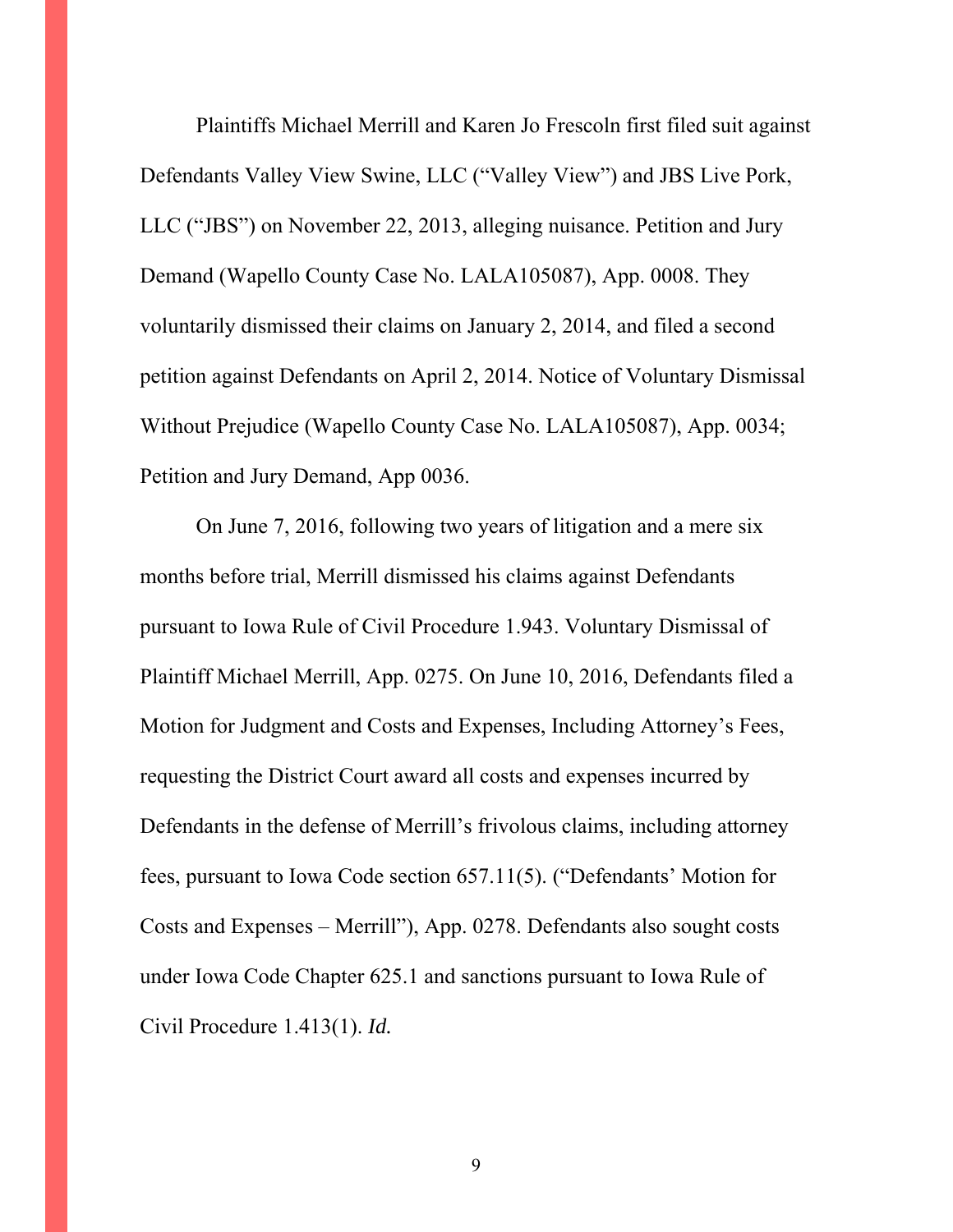Frescoln dismissed her claims for the second time on September 24, 2018, following remand of the matter from the Iowa Supreme Court. Voluntary Dismissal of Certain Plaintiff Without Prejudice, App. 0389. On October 11, 2018, Defendants filed a Motion for Costs and Expenses as to Frescoln. *See* Defendants' Motion for Judgment and Costs and Expenses, Including Attorneys' Fees, as to Plaintiff Karen Jo Frescoln ("Defendants' Motion for Costs and Expenses – Frescoln"), App. 0541. Merrill joined in Frescoln's resistance to Defendants' Motion. *See* Karen Jo Frescoln's Resistance to Motion for Judgment and Costs and Expenses, App. 0547; Joinder of Former Plaintiff Michael Merrill with Former Plaintiff Karen Jo Frescoln in Resistance to Defendants' Motion for Judgment and Costs and Expenses, App. 0545.

The District Court heard oral argument from the parties on Defendants' Motions relating to Merrill and Frescoln on November 20, 2018, and on December 11, 2018, issued its ruling on the motions. *See* Nov. 20, 2018 Tr. of Evidence, App. 1483; Ruling on Motions for [Costs, Expenses, and Fees]; App. 1634.

The Court granted Defendants routine court costs pursuant to Iowa Code Section 625.1, *et seq.* as a result of Plaintiffs' dismissals. Ruling on Motions for [Costs, Expenses, and Fees] at ¶ 2, App. 1643. The Court also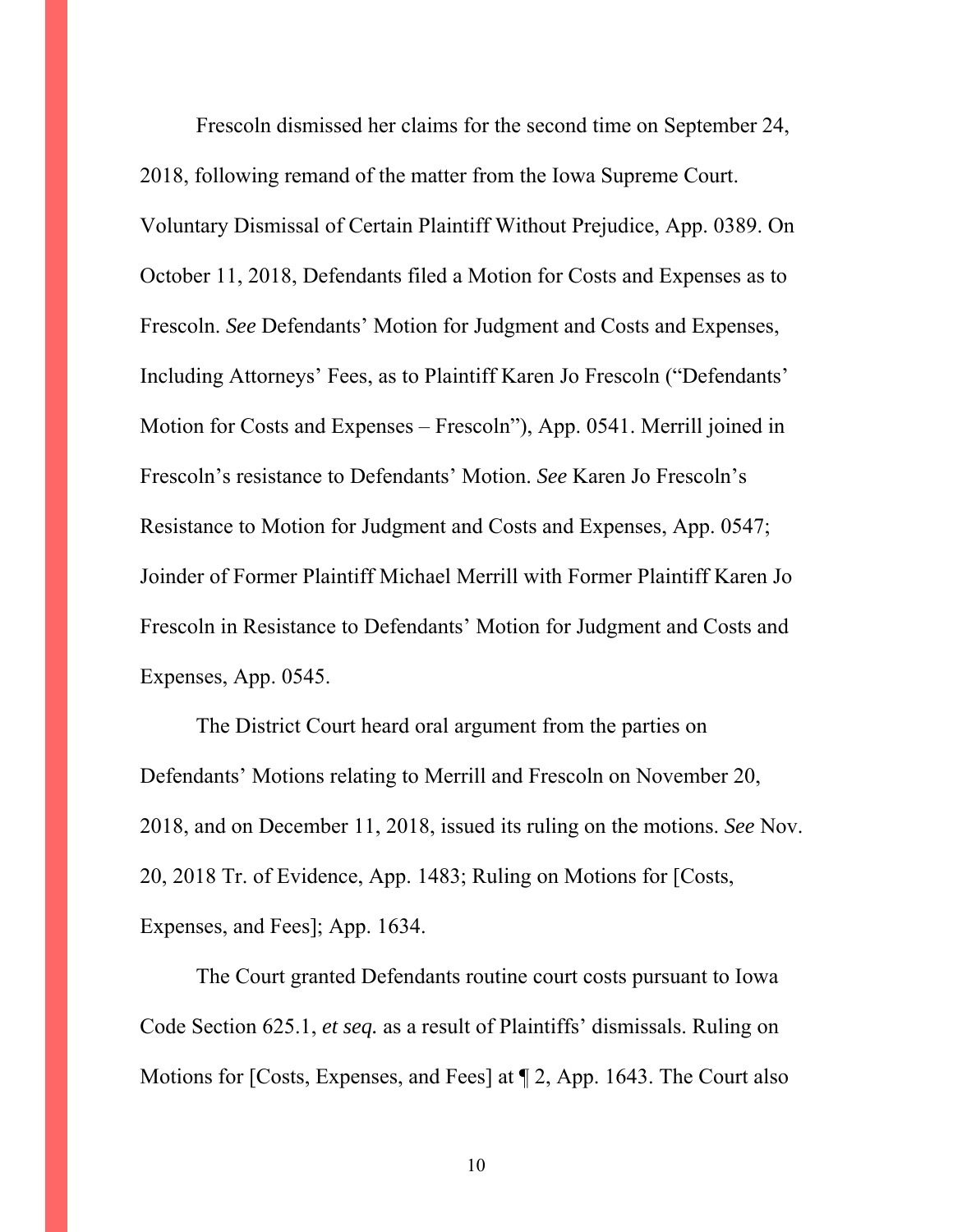declared the claims of Merrill and Frescoln frivolous pursuant to Iowa Code Section 657.11(5). *Id.* ¶ 3, App. 1643–44. The Court held that quantification of expenses recoverable under Section 657.11(5) was to proceed upon Defendants' application and subsequent hearing. *Id.* ¶ 3(B)(1), App. 1644.

On February 5, 2019, JBS submitted its costs and supporting documents. *See* Defendant JBS Live Pork, LLC's Rule 1.904(2) Motion to Enlarge and Amend, App. 0784. Valley View submitted its costs on February 8, 2019. *See* Defendant Valley View Swine LLC's Rule 1.904(2) Motion to Enlarge and Amend, App. 0581. Costs were assessed on a pro-rata basis, pursuant to the Court's formulation, where certain expenditures spanned multiple case divisions, and again on a pro-rata basis, where costs spanned all plaintiffs in Division A. *See* Ex. A to JBS Live Pork LLC's Rule 1.904(2) Motion to Enlarge and Amend, App. 0590; Attachment A to Defendant Valley View Swine LLC's Rule 1.904(2) Motion to Enlarge and Amend, App. 0790. On March 22, 2019, the Court heard argument on Defendants' Motions. *See* March 22, 2019 Tr. of Evidence, App. 1565.

On April 19, 2019, the Court entered judgment on the costs and expenses submitted by Defendants. Judgment Entry on Costs and Expenses Re: Former Plaintiffs Merrill and Frescoln, App. 1646. The Court awarded deposition expenses submitted and properly apportioned by Defendants,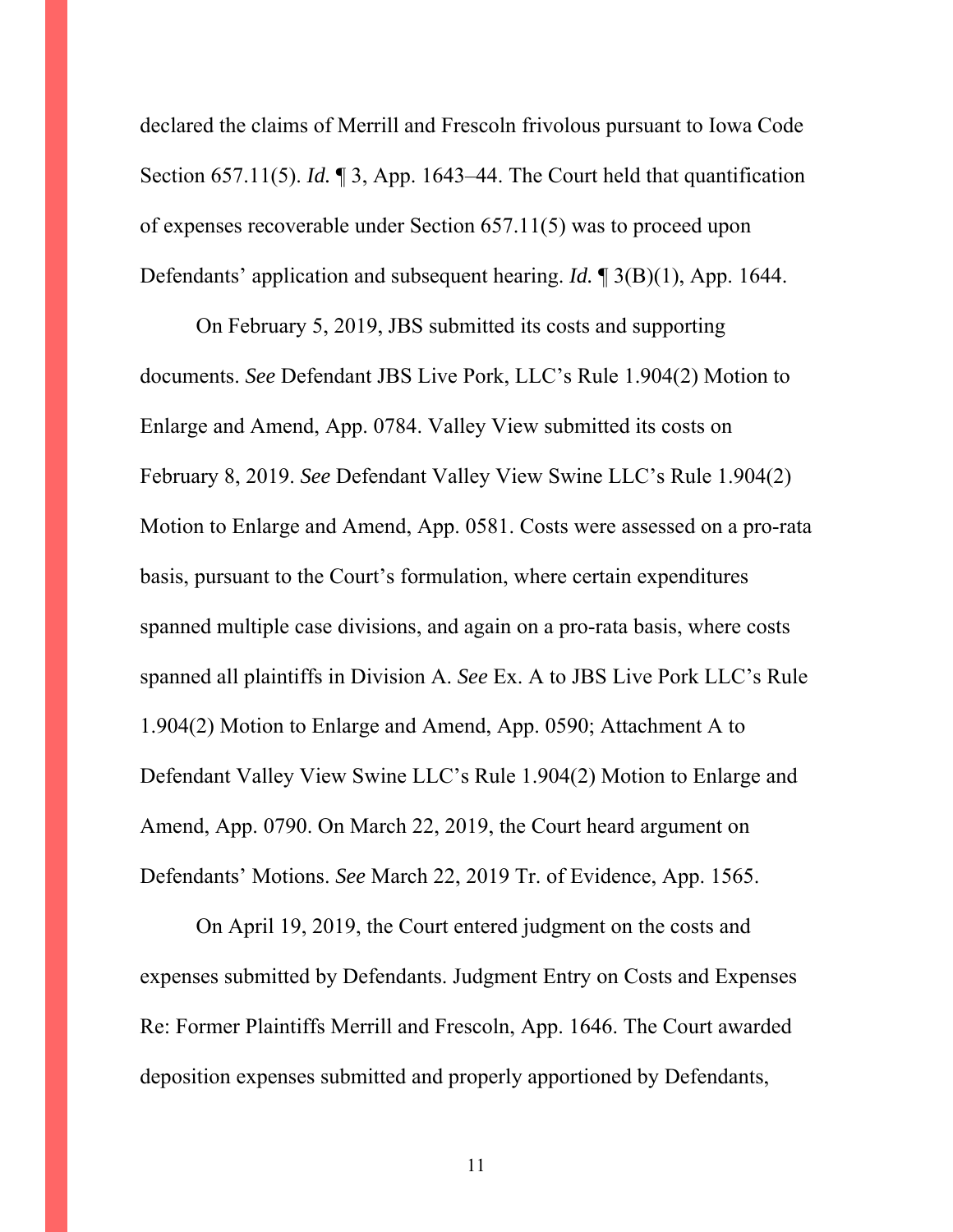transcription expenses, payments to the Special Master, and expert witness billings submitted by JBS and Valley View. *Id.*  $\P\P$  4(A)(1)–(2), 4(B)(1)–(2), App. 1647–51, 1651–56. The Court recognized that Plaintiffs raised no objection to the reasonableness of the expenses claimed but resisted recovery of any expenses whatsoever. *Id.* n.3, App. 1647. Plaintiffs filed a Notice of Appeal on May 16, 2019.

The Statement of Facts that follows provides further context for those relevant events.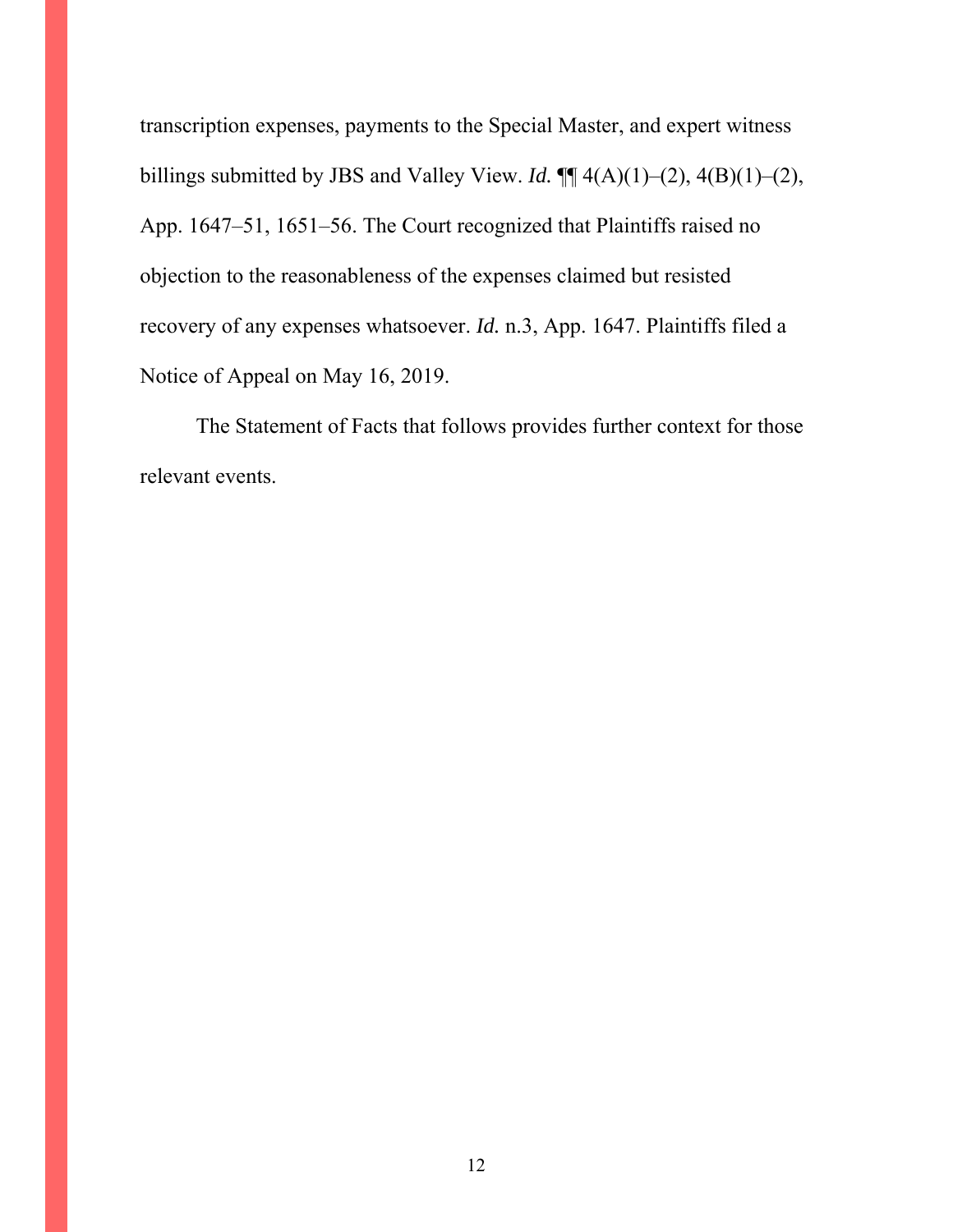This appeal arises from the District Court's award of all costs and expenses incurred by Defendants in the defense of Plaintiffs' frivolous suits.

The animal feeding operation at issue in this case is located in Wapello County, Iowa, and owned by Valley View Swine. It consists of two sites, Site 1 and Site 2. Exs. 2, 3 to Cargill Pork Motion for Summary Judgment ("MSJ"). In early 2013, Nick Adam and his sons, Jeffrey and Shawn, as members of Valley View, entered into discussions with Cargill Pork, LLC ("Cargill Pork")<sup>1</sup> to develop a hog feeding operation as part of the family's interest in growing its farm. Ex. 39 to Cargill Pork MSJ, pp. 10:14–11:3.

Construction on Site 1 and Site 2 began in April 2013. On August 13, 2013, the Iowa DNR issued an Authorization to use Site 1, finding the barn was constructed in compliance with DNR regulations. Ex. 5 to Cargill Pork MSJ. On August 14, 2013, the Iowa DNR issued Authorization to use Site 2, finding the barn was constructed in compliance with DNR rules and regulations. Ex. 7 to Cargill Pork MSJ.

 $\overline{a}$ 

<sup>&</sup>lt;sup>1</sup> Cargill Pork was a wholly-owned subsidiary of Cargill Meat Solutions Corporation. Ex. 8 to Cargill Pork MSJ, ¶ 4. On October 30, 2015, ownership in Cargill Pork was transferred to Swift Pork Company and Cargill Pork became JBS Live Pork, LLC. *See* Notice of Name Change and Motion to Change Case Caption.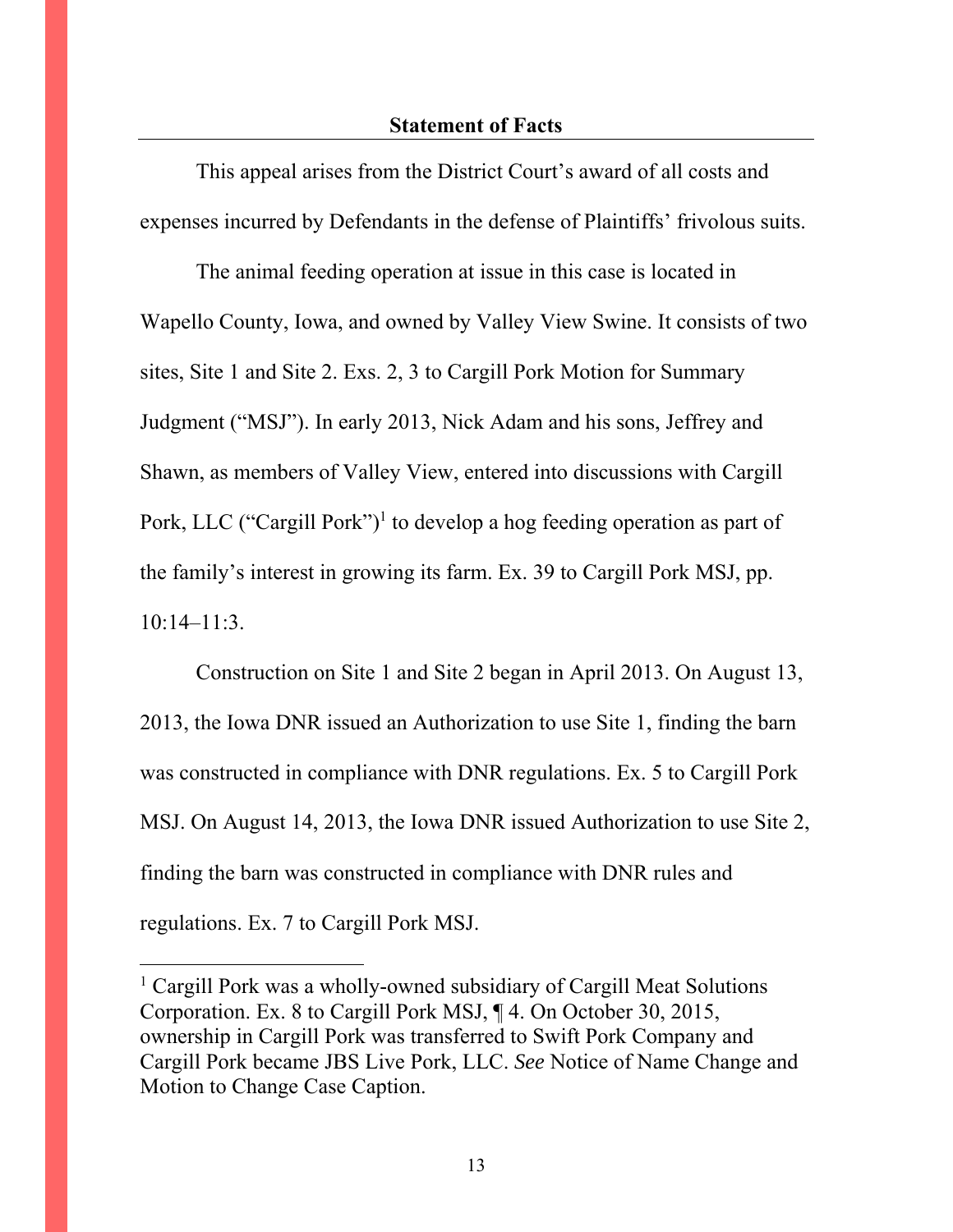Those rules and regulations constitute a comprehensive body of law governing the construction and operation of animal feeding operations in Iowa. Specific conditions must be met by the applicant in order to ensure proper waste management and protection of soil and waterways, including design requirements for manure management structures and a manure management plan approved by the State. *See* Exs. 4, 6 to Cargill Pork MSJ; Iowa Admin. Code Ch. 65; Iowa Code § 459.306. The construction must also maintain minimum separation distances from existing residences established by the Iowa Legislature. Iowa Code § 459.202. In 2013, the applicable minimum required separation distance for an operation the size of Site 1 and Site 2 was 0.36 miles, or 1,875 feet. Iowa Admin. Code Ch. 65; Ex. 41 to Cargill Pork MSJ.

On November 22, 2013, a mere three months after Site 1 became operational and only two months after Site 2 became operational, Plaintiffs filed suit in the Iowa District Court in and for Wapello County. Petition and Jury Demand (Wapello County Case No. LALA105087), App. 0008. Plaintiffs' initial Petition included 70 individual plaintiffs and asserted claims for temporary nuisance and negligence against Valley View Swine, Nick Adam, Jeffrey Adam, Shawn Adam (collectively "the Adam Defendants"), Tri-L Farms, Inc., Larry Hickenbottom, Josh Hickenbottom,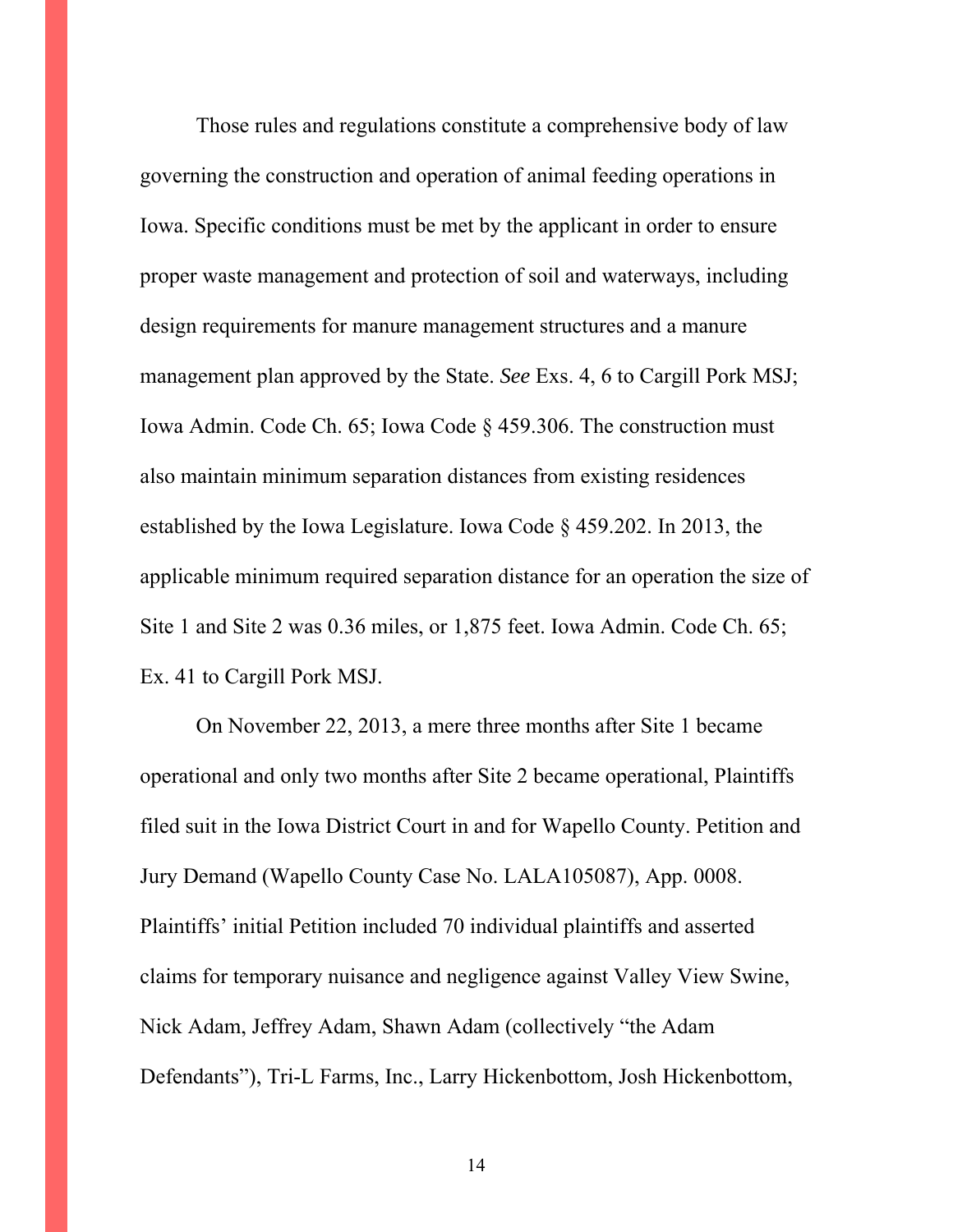Richard Warren, and Cargill Pork. *Id.* Plaintiffs failed to fulfill the mediation requirement of Iowa Code section 657.10 prior to filing their Petition, and on January 2, 2014, dismissed the case. Notice of Voluntary Dismissal Without Prejudice (Wapello County Case No. LALA105087), App. 0034.

On April 2, 2014, Plaintiffs re-filed the suit in Wapello County naming 69 plaintiffs and again asserting claims of temporary nuisance and negligence against Valley View Swine, the Adam Defendants, Tri-L Farms, Inc., Larry Hickenbottom, Josh Hickenbottom, Richard Warren, and Cargill Pork. Petition and Jury Demand, App. 0036. On September 2, 2014, the District Court ordered the case severed into divisions based upon the plaintiffs' allegations against three diverse defendant groups. Order on Motions and Directing Proceedings. Division A included claims against Valley View Swine, the Adam Defendants, and Cargill Pork; Division B included claims against Tri-L Farms, Inc. and the Hickenbottoms; and Division C included claims against Richard Warren and Cargill Pork. *Id.* The Divisions were joined for the purposes of discovery. *Id.*

On October 29, 2014, the District Court implemented a bellwether procedure by which Plaintiffs and Defendants would each select two plaintiff households, with separate bellwether trials to proceed in Divisions A, B, and C. Order Regarding Discovery and Scheduling. Deb Chance,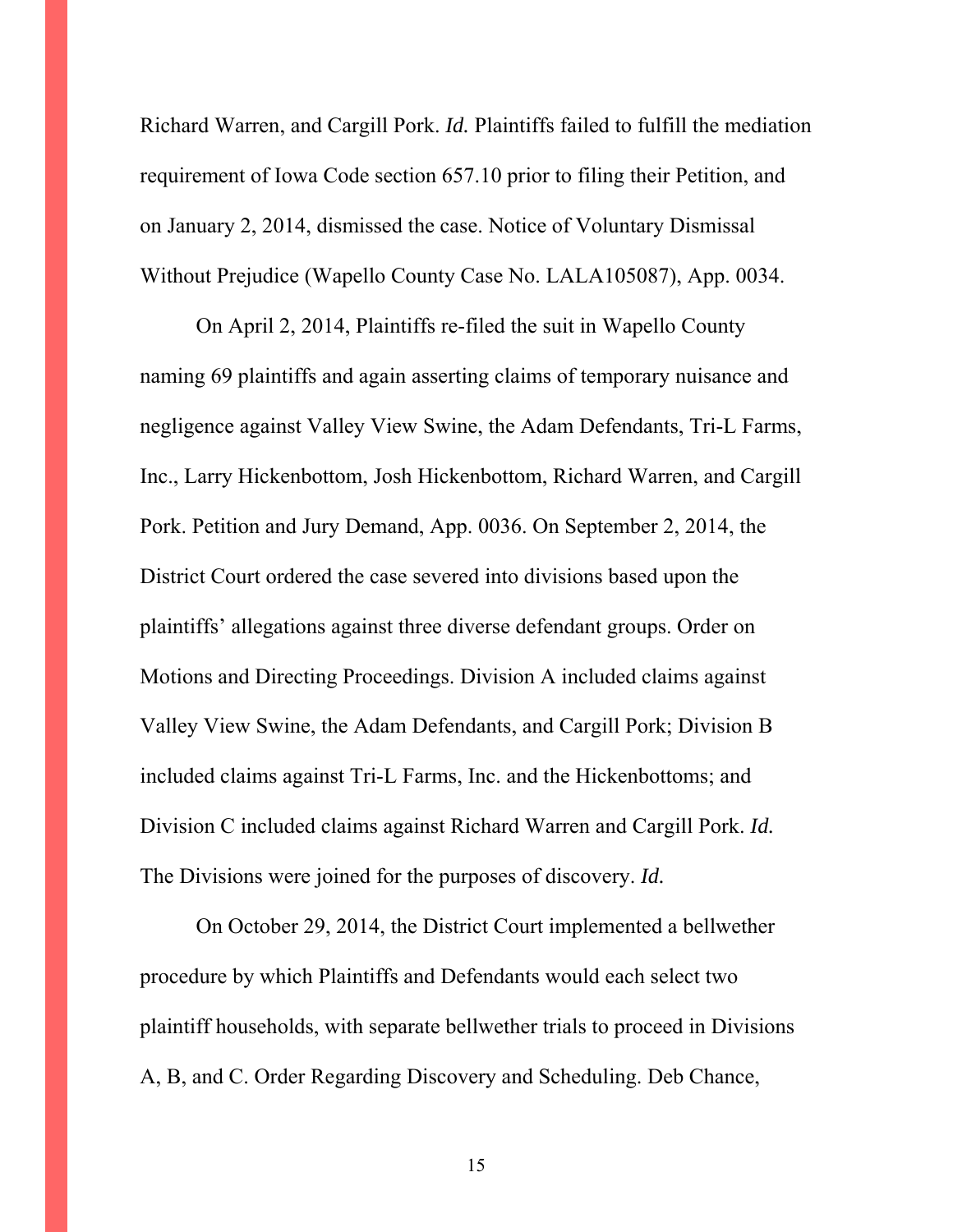Jason Chance, Kara Chance, Karen-Jo Frescoln, Robin Honomichl, Timothy Honomichl, Morgan Honomichl, Q.H., C.H., and Michael Merrill were selected as the Division A bellwether plaintiffs.

The cases filed under Wapello County Case No. LALA105144 dramatically changed composition after they were initially filed. On November 3, 2014, Division B Plaintiffs dismissed Division B in its entirety. Notice of Voluntary Dismissal. During the course of the litigation, Division A Plaintiffs filed five iterations of their Petition, and, more than six years after filing suit, fully dismissed the matter on September 24, 2019. *See* Petition and Jury Demand (Wapello County Case No. LALA105087), App. 0008; Petition and Jury Demand, App. 0036; Amended Petition and Jury Demand, App. 0080; Second Amended Petition and Jury Demand, App. 0101; Third Amended Petition and Jury Demand, App. 0574; Dismissal with Prejudice – All Remaining Plaintiffs. Division C Plaintiffs filed six Petitions prior to trial, eliminating 26 Plaintiffs during the course of litigation, after which the remaining Plaintiffs dismissed suit. *See* Petition and Jury Demand (Wapello County Case No. LALA105087), App. 0008; Petition and Jury Demand, App. 0036; Amended Petition and Jury Demand; Second Amended Petition and Jury Demand; Third Amended Petition and Jury Demand; Fourth Amended Petition and Jury Demand.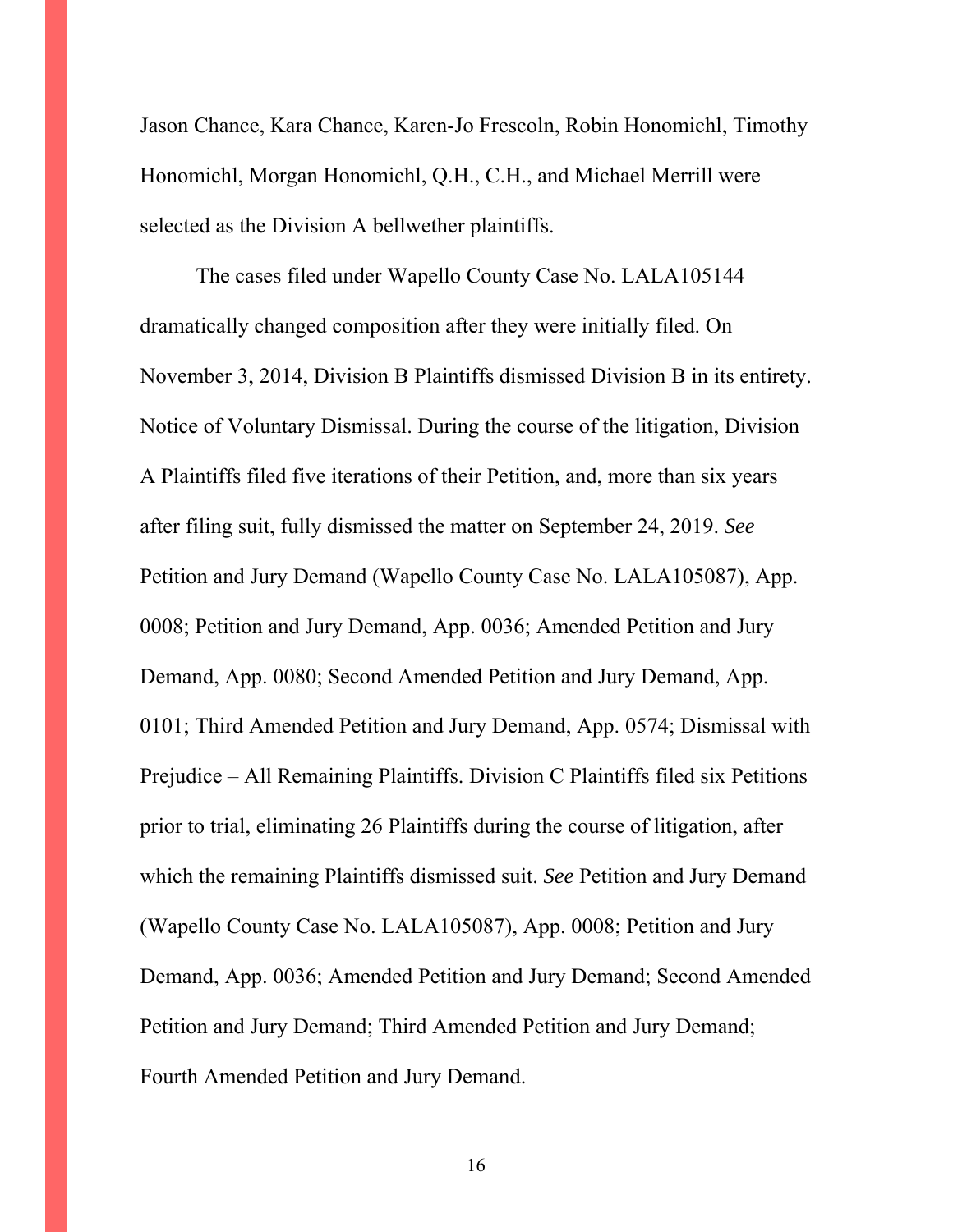This trend has continued in other Iowa District Court nuisance suits against JBS by plaintiffs represented by the same counsel.<sup>2</sup> For example:

- On May 16, 2014, counsel for Plaintiffs filed Case No. LALA002187 in Poweshiek County, asserting negligence and temporary nuisance claims on behalf of 15 plaintiffs against Doug Hoksbergen, PSL, Inc., and Cargill Pork. The case proceeded through discovery, but was dismissed on March 30, 2016, only 62 days before trial.
- On July 21, 2015, counsel for Plaintiffs filed Adair County Case No. LACV005896 on behalf of 14 plaintiffs, naming Cargill Pork as a defendant. The matter was severed into Divisions A and B (representing Adair County plaintiffs and Union County plaintiffs, respectively), expanded to 25 plaintiffs, and dismissed on August 30, 2016.
- On December 2, 2015, counsel for Plaintiffs filed Davis County Case Nos. LALA012580, LALA012581, and LALA012582 on behalf of 56 plaintiffs against JBS. Those cases were consolidated and reduced to 16 plaintiffs. On November 2, 2016, Plaintiffs dismissed the case without prejudice.
- On March 27, 2018, counsel for Plaintiffs re-filed suit in Davis County on behalf of 12 plaintiffs. The matter was removed to the Iowa District Court for the Southern District of Iowa as Case No. 4:18-cv-00123. The final plaintiff dismissed his claims with prejudice on September 24, 2019.

 $\overline{a}$ 

 $2$  The matters described were initially filed by attorney David E. Sykes, who was joined *pro hac vice* by attorneys from the Speer Law Firm in Kansas City, Missouri and the Middleton Firm in Savannah, Georgia. On November 15, 2016, the Speer Law Firm and the Middleton Firm withdrew as counsel for Plaintiffs. *See* Withdrawal of Appearance. Mr. Sykes remained counsel of record, and was joined by Steven P. Wandro, Jennifer H. De Kock, and Benjamin Arato of Wandro & Associates, P.C.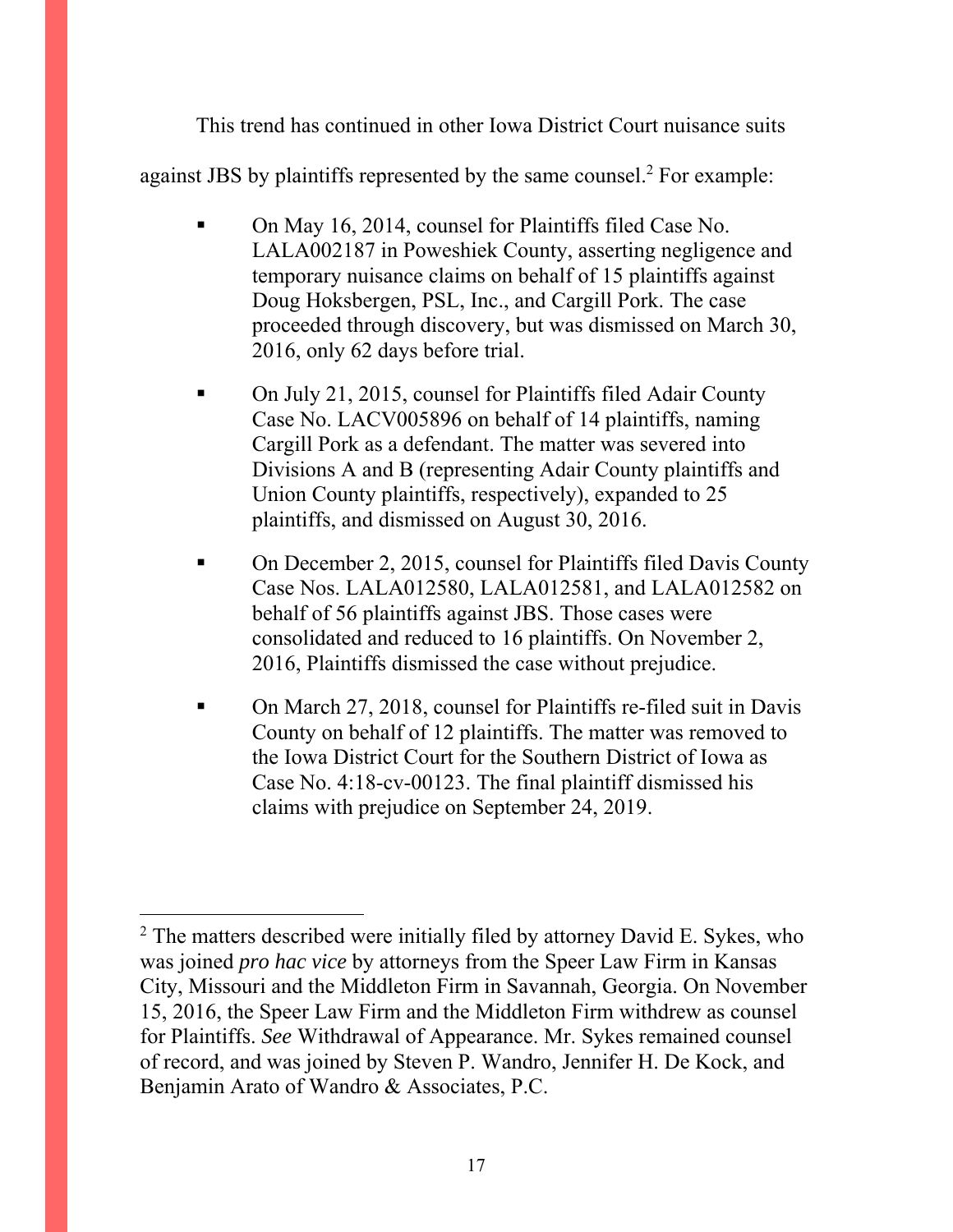Counsel for Plaintiffs have filed, amended, and ultimately dismissed similar nuisance suits against other producers in Des Moines, Henry, Linn, Louisa, and Poweshiek Counties.3

Following dismissal of Wapello County Case No. LALA105144 –

Division B, Divisions A, C, and Poweshiek County Case No. LALA002187

were consolidated for purposes of discovery and related deadlines. Order for

Trial and Pretrial Directions. Counsel for the parties conducted the

depositions of witnesses who possessed information related to all three

matters at one time, with a portion of the examination reserved for general

background, followed by questioning relating to each specific matter in turn.

 $\overline{a}$ 

| Caption                       | Case Number       | County     | <b>Status</b> |
|-------------------------------|-------------------|------------|---------------|
| Lappe et al. v. Pro Ag        | <b>LALA004642</b> | Des Moines | Dismissed     |
| Investors, LLC et al.         |                   |            |               |
| City of Mount Union et al. v. | LALA011873        | Henry      | Defense       |
| Pro Ag Investors et al.       |                   |            | Verdict       |
| Davis et al. v. Maschhoff     | LACV084348        | Linn       | Dismissed     |
| Pork, LLC et al.              |                   |            |               |
| Bergthold v. Pro Ag           | LALA018794        | Louisa     | Dismissed     |
| Investors, LLC et al.         |                   |            |               |
| Wilkerson et al. v. Pro Ag    | LALA018795        | Louisa     | Dismissed     |
| Investors, LLC et al.         |                   |            |               |
| Wilson et al. v. Pro Ag       | LALA018795        | Louisa     | Dismissed     |
| Investors, LLC et al.         |                   |            |               |
| Ahrens et al. v. Prestage     | <b>CVEQ027257</b> | Poweshiek  | Dismissed     |
| Farms of Iowa, LLC            |                   |            |               |

<sup>&</sup>lt;sup>3</sup> The additional below-listed cases involving substantively the same claims and counsel have been filed in Iowa District Courts: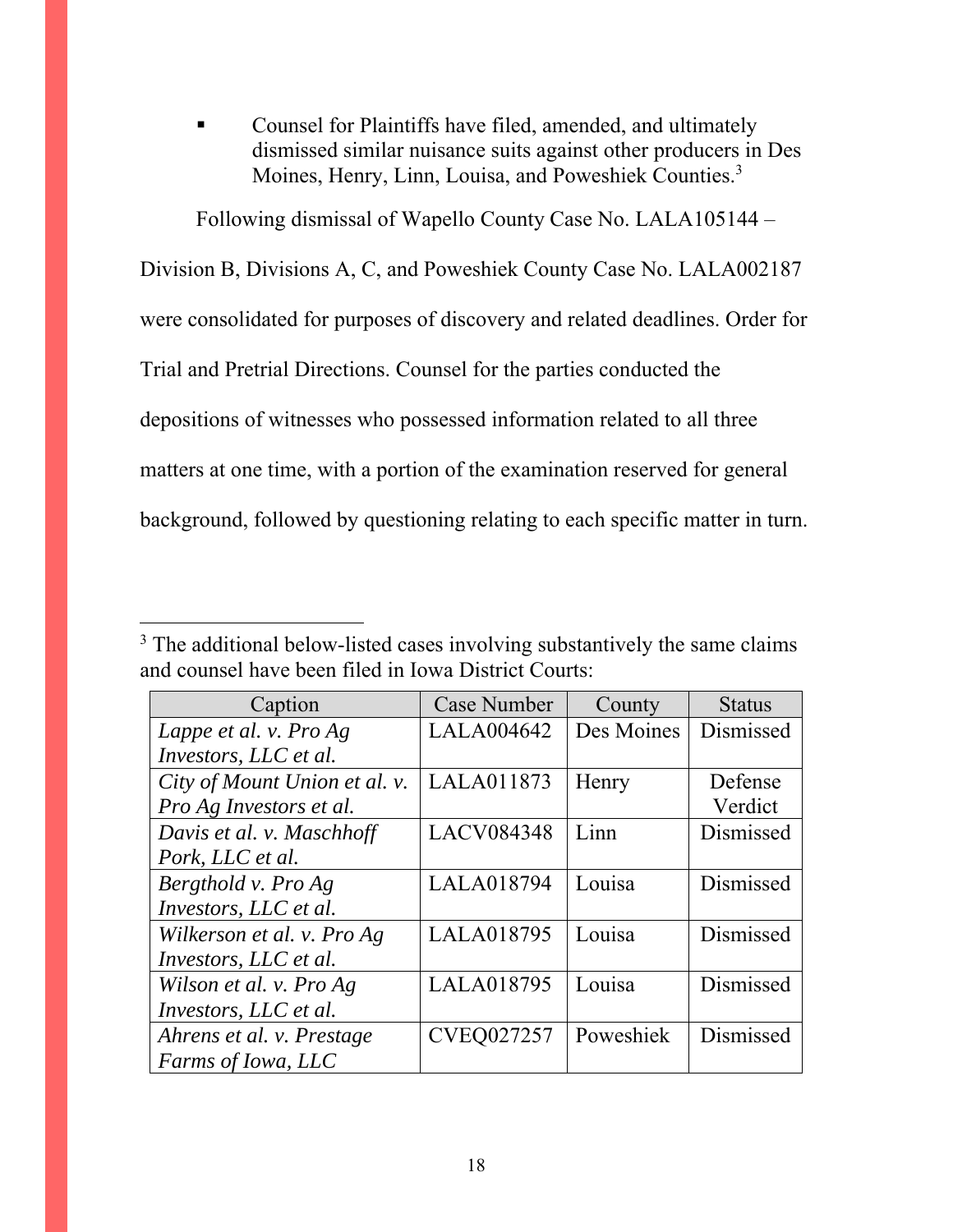Division C was tried first, beginning February 1, 2016. Order for Trial and Pretrial Directions. Poweshiek County Case No. LALA002187 was to follow beginning May 31, 2016, with trial in this matter, Division A, set to begin August 15, 2016. *Id.*

On October 6, 2015, Defendants filed motions for summary judgment in each case, arguing Iowa Code section 657.11(2) is a valid and enforceable statute that bars Plaintiffs' claims. Cargill Pork MSJ; Defendants Valley View Swine, LLC, Nick Adam, Jeffrey Adam, and Shawn Adam's Motion for Summary Judgment. That same day, Plaintiffs filed a Motion for Partial Summary Judgment, seeking to strike Defendants' affirmative defense under section 657.11(2) and requesting a declaratory ruling holding section 657.11's statutory immunity unconstitutional as applied to Plaintiffs. Plaintiffs' Motion for Partial Summary Judgment as to Affirmative Defenses of Defendants. The District Court held hearings on Plaintiffs' and Defendants' submissions on November 14, 2015 and December 15, 2015.

On January 9, 2016, the District Court ruled Iowa Code section 657.11(2) was unconstitutional as applied to all Division C bellwether plaintiffs. *See* Ruling on Pretrial Motions. In February 2016, a Wapello County jury heard and decided Division C. After 16 days of trial, the jury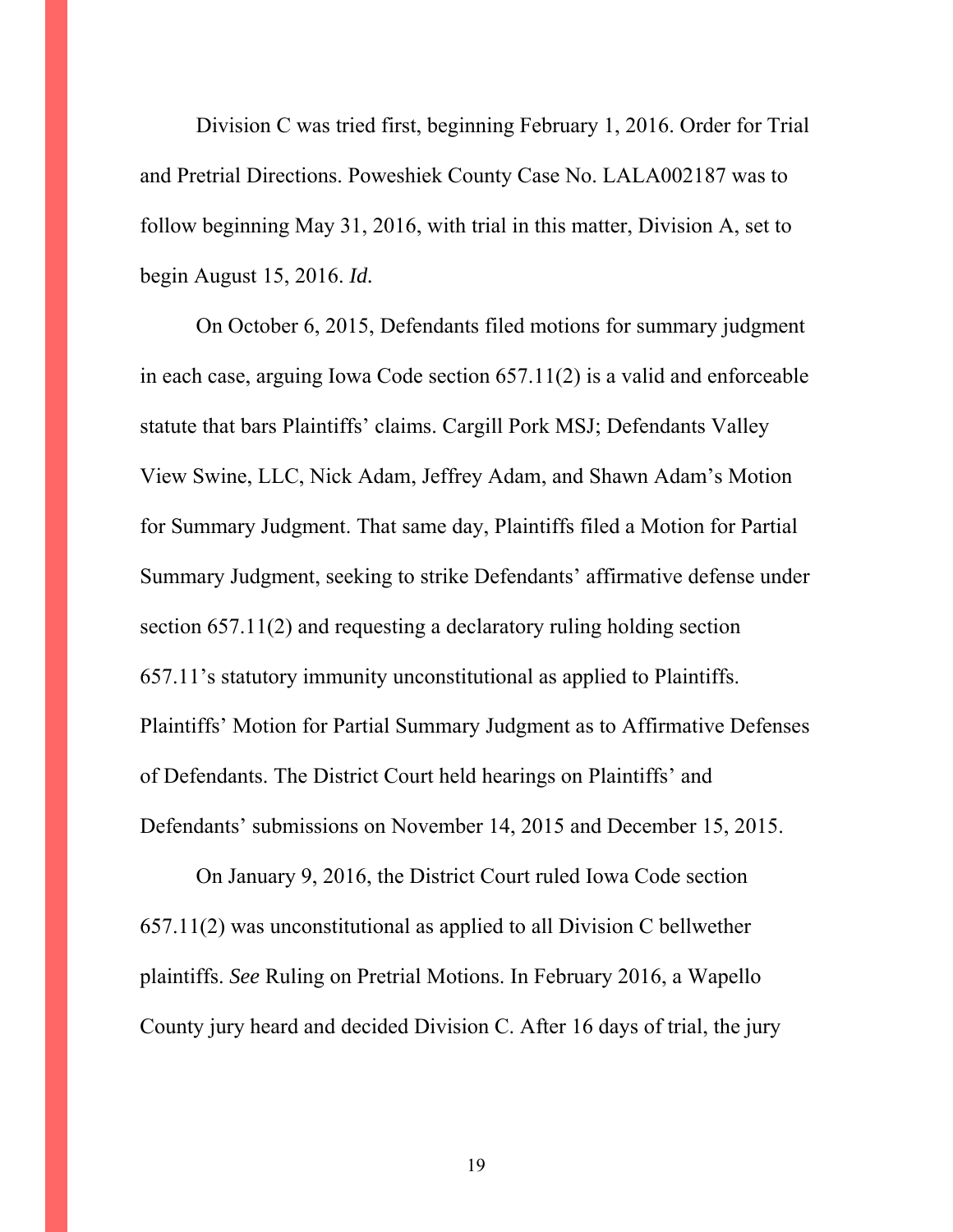returned defense verdicts, finding no nuisance on the properties of each of the nine plaintiffs.

Following trial, JBS filed a Motion for Costs and Expenses, asserting the claims of Plaintiffs David Bowen, Bonita Miller, and Rod Miller were frivolous within the meaning of Iowa Code Section 657.11(5) and seeking statutory recovery for all costs and expenses, including attorney fees, incurred in defending those claims. *See* JBS Live Pork, LLC's Motion for Costs and Expenses, App. 0123. The District Court held that as a matter of law, JBS raised a defense under Iowa Code Section 657.11 and recovery under subsection (5) was therefore available to JBS. Order on Post-Verdict Motions and Judgment Entry, App. 0260. The District Court found Mr. Bowen, Ms. Miller, and Mr. Miller's claims frivolous within the meaning of the statute and held each plaintiff liable for his or her portion of costs incurred by JBS in defense of their claims. *Id.* at 3, App. 0262; Order on Motion for Reconsideration and Order on Motion to Enlarge and Amend, App. 0270.

On June 7, 2016, two months before trial was set to begin, Merrill dismissed his claims against Defendants pursuant to Iowa Rule of Civil Procedure 1.943. *See* Voluntary Dismissal of Plaintiff Michael Merrill, App. 0275. On June 10, 2016, Defendants filed a Motion for Judgment and Costs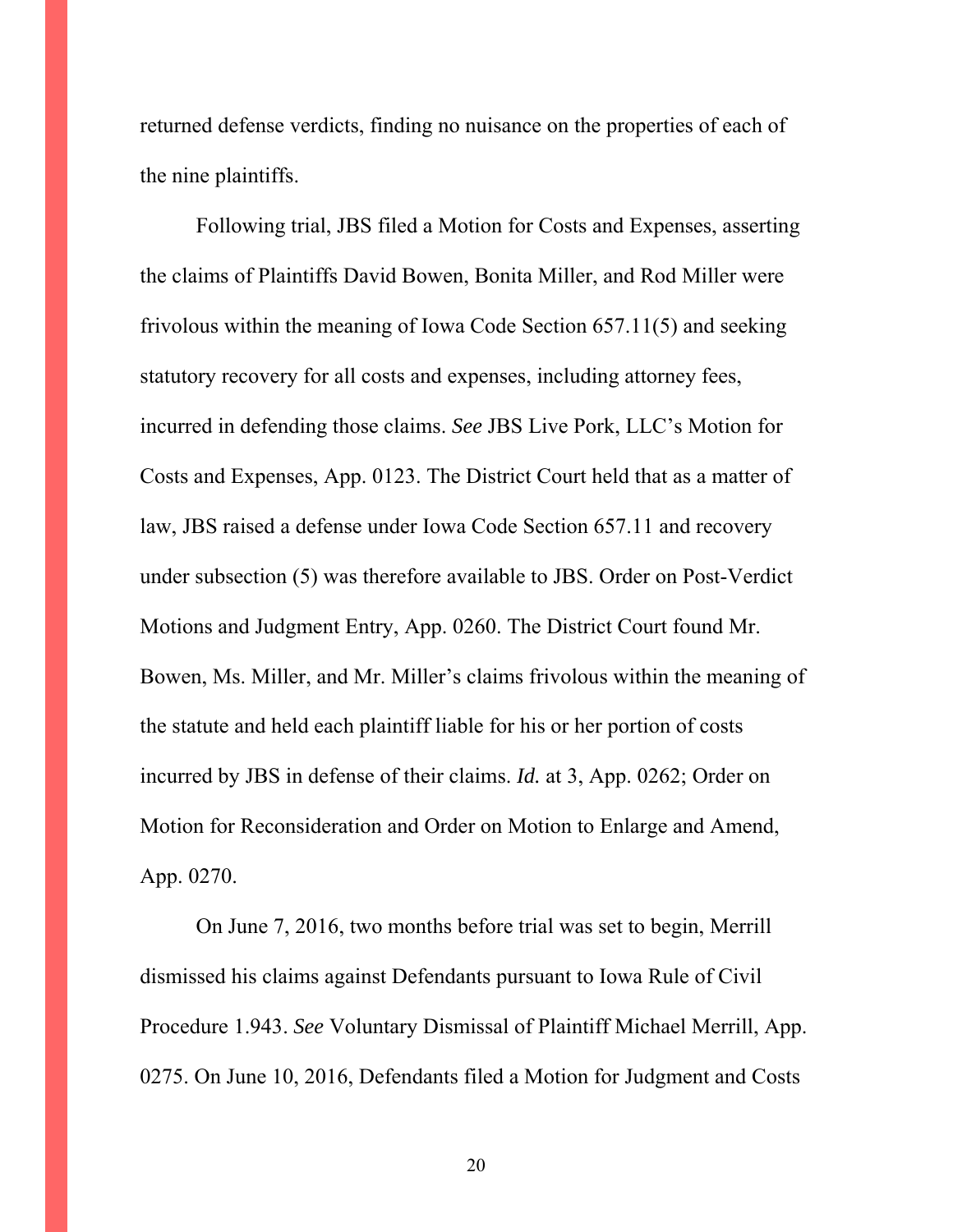and Expenses, Including Attorney's Fees, requesting the District Court award all costs and expenses incurred by Defendants in defense of Merrill's frivolous claims, including attorney fees, pursuant to Iowa Code Section 657.11(5). App. 0278. Defendants also sought costs under Iowa Code Chapter 625.1 and sanctions pursuant to Iowa Rule of Civil Procedure 1.413(1). *Id.*

On June 8, 2016, the District Court ruled on the dispositive motions in Division A, denying JBS and Valley View Swine's motions for summary judgment in a summary ruling. *See* Ruling on Pretrial Motions. The ruling held that Iowa Code Section 657.11(2) is unconstitutional as applied to the bellwether plaintiffs and violates Article I, Section 1 of the Iowa Constitution. *Id.* 

On June 13, 2016, Defendants submitted an Application for Interlocutory Review to the Iowa Supreme Court. On July 15, 2016, the Iowa Supreme Court granted Defendants' Application and stayed District Court proceedings. On appeal, Defendants challenged the District Court's interlocutory ruling denying summary judgment and holding Iowa Code section 657.11(2) unconstitutional, seeking reversal and remand for entry of judgment in favor of Defendants on the basis of Section 657.11's protections.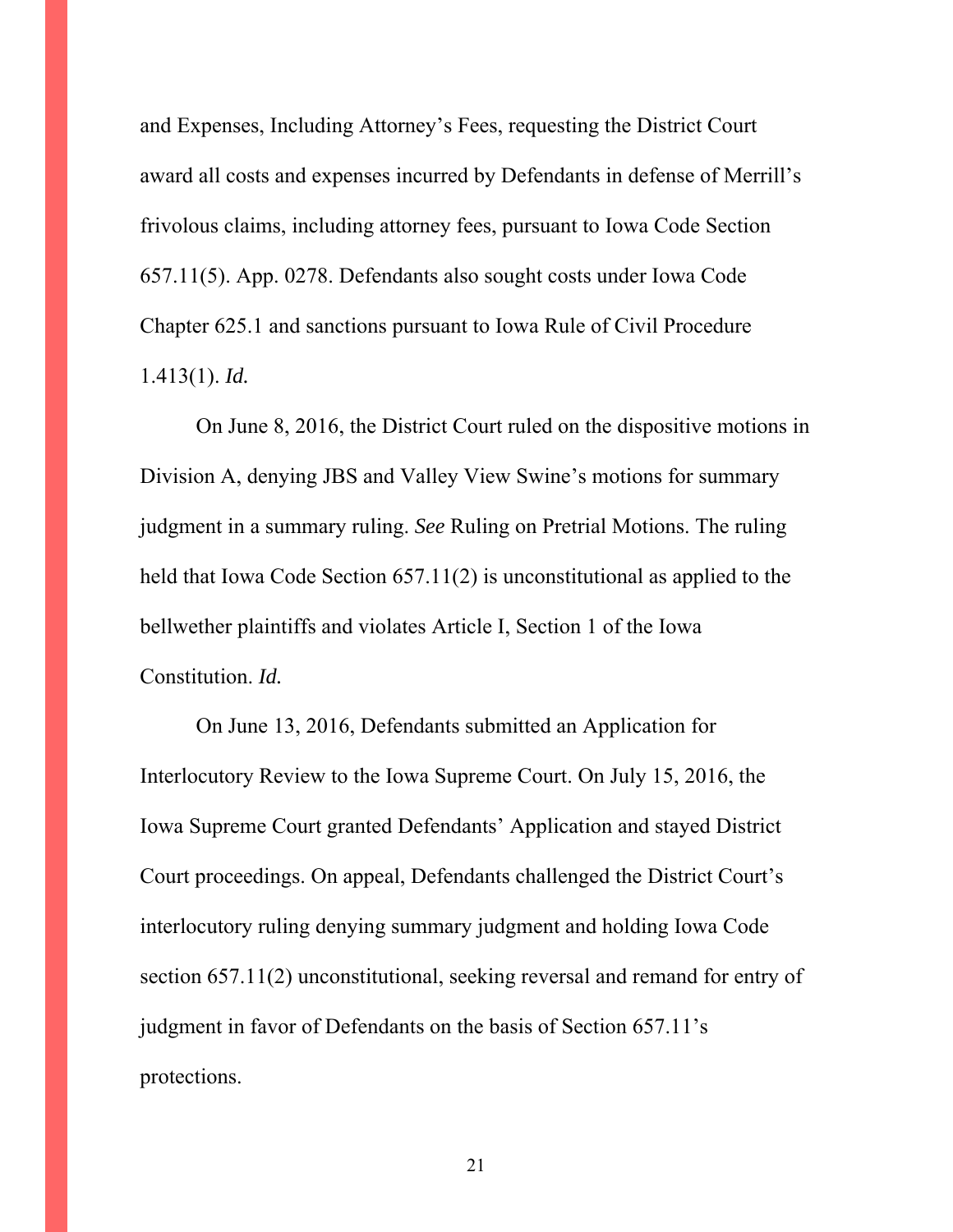The Iowa Supreme Court heard argument and on July 19, 2018, issued its ruling in *Honomichl v. Valley View Swine, LLC*, 914 N.W.2d 223 (Iowa 2018). The Iowa Supreme Court reversed the ruling of the District Court finding Iowa Code Section 657.11(2) unconstitutional as applied to Plaintiffs, holding Section 657.11(2) facially constitutional and remanding for a fact-based analysis applying the test set forth in *Gacke v. Pork Xtra, L.L.C.*, 684 N.W.2d 168 (Iowa 2004).

The Court ruled that plaintiffs must show they "(1) 'received no particular benefit from the nuisance immunity granted to their neighbors other than that inuring to the public in general[,]' (2) 'sustain[ed] significant hardship[,]' and (3) 'resided on their property long before any animal operation was commenced' on neighboring land and 'had spent considerable sums of money in improvements to their property prior to construction of the defendant's facilities.'" *Honomichl*, 914 N.W.2d at 237. The Court suggested this fact-based analysis may take place after trial on the merits or in pretrial litigation but did not provide guidance on how or when such pretrial hearing may be held. *Id.* at 238. Justices Waterman and Mansfield concurred specially, declaring that the highly deferential rational-basis test should be applied to adjudicate the constitutional challenge to Section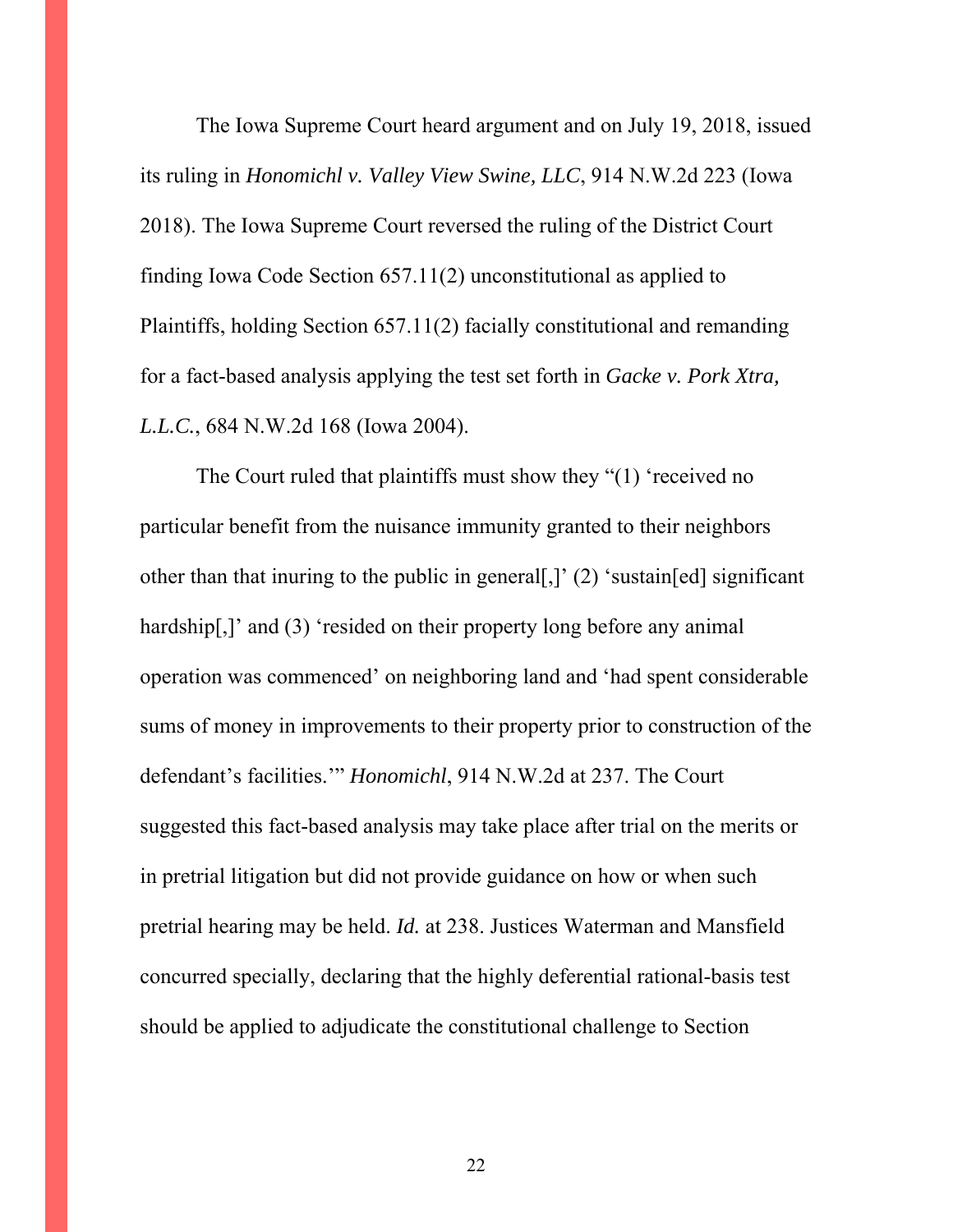657.11(2) and that, pursuant to this test and the changing regulatory landscape, *Gacke* was wrongly decided. *Id.* at 239–40.

 On July 19, 2018, following the Iowa Supreme Court's ruling, the case was remanded to the District Court. *See* Procedendo. On September 24, 2018, Frescoln dismissed her claims against Defendants pursuant to Iowa Rule of Civil Procedure 1.943. *See* Voluntary Dismissal of Certain Plaintiff Without Prejudice, App. 0389. Though Frescoln's dismissal stated that it was without prejudice, as her second voluntary dismissal, it was, in fact, with prejudice. *Id.*

On October 11, 2018, Defendants filed a Motion for Costs and Expenses as to Frescoln. *See* Defendants' Motion for Costs and Expenses – Frescoln, App. 0541. Merrill joined in Frescoln's resistance to Defendants' Motion. *See* Karen Jo Frescoln's Resistance to Motion for Judgment and Costs and Expenses, App. 0547; Joinder of Former Plaintiff Michael Merrill with Former Plaintiff Karen Jo Frescoln in Resistance to Defendants' Motion for Judgement and Costs and Expenses, App. 0545. The District Court heard oral argument from the parties on Defendants' Motions for Costs and Expenses relating to Merrill and Frescoln on November 20, 2018, and on December 11, 2018, issued its ruling on the motions. *See* Nov. 20,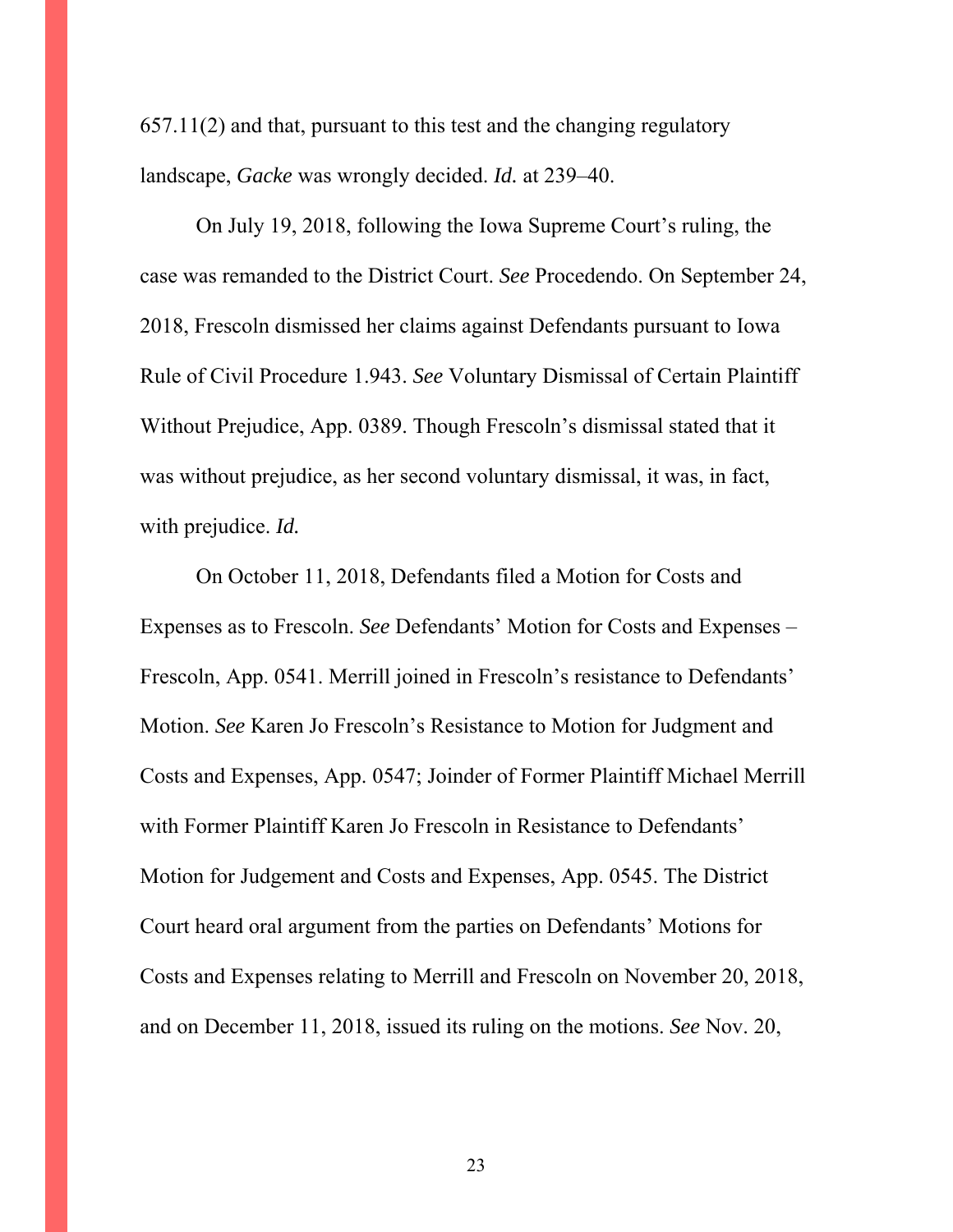2018 Tr. of Evidence, App. 1483; Ruling on Motions for [Costs, Expenses, and Fees], App. 1634.

 The District Court ruled that a second dismissal, for any reason, under Iowa Rule of Civil Procedure 1.943 constitutes an adjudication against the dismissing party on the merits of the litigation, triggering application of Iowa Code Chapter 625 on assessment of court costs and related expenses. *Id.*  $\mathbb{I} (A)(1)$ . App. 1635. The Court further ruled that Section 657.11(5) is properly invoked in situations of voluntary, pretrial claim dismissal, permitting recovery of "all costs and expenses" with the exception of attorney fees. *Id.* ¶ 1(B), App. 1635–37.

The Court undertook a fact-based analysis of Merrill's claims and circumstances and concluded his claims were "trivial without sound basis in fact, and lacked seriousness of legitimate purpose," and were "exaggerated and frivolous," such that Merrill should "bear responsibility for a prorated amount of the defendants' costs and expenses of defense." *Id.* ¶ 2(A), App. 1639–40.

The Court observed that despite articulating "weighty claims" in his Petition, Merrill "did not produce evidence of any material impact that his infrequent detection of generalized swine odor imposed upon his actual use of his property." *Id.* Nor was Merrill able to tie the odor he allegedly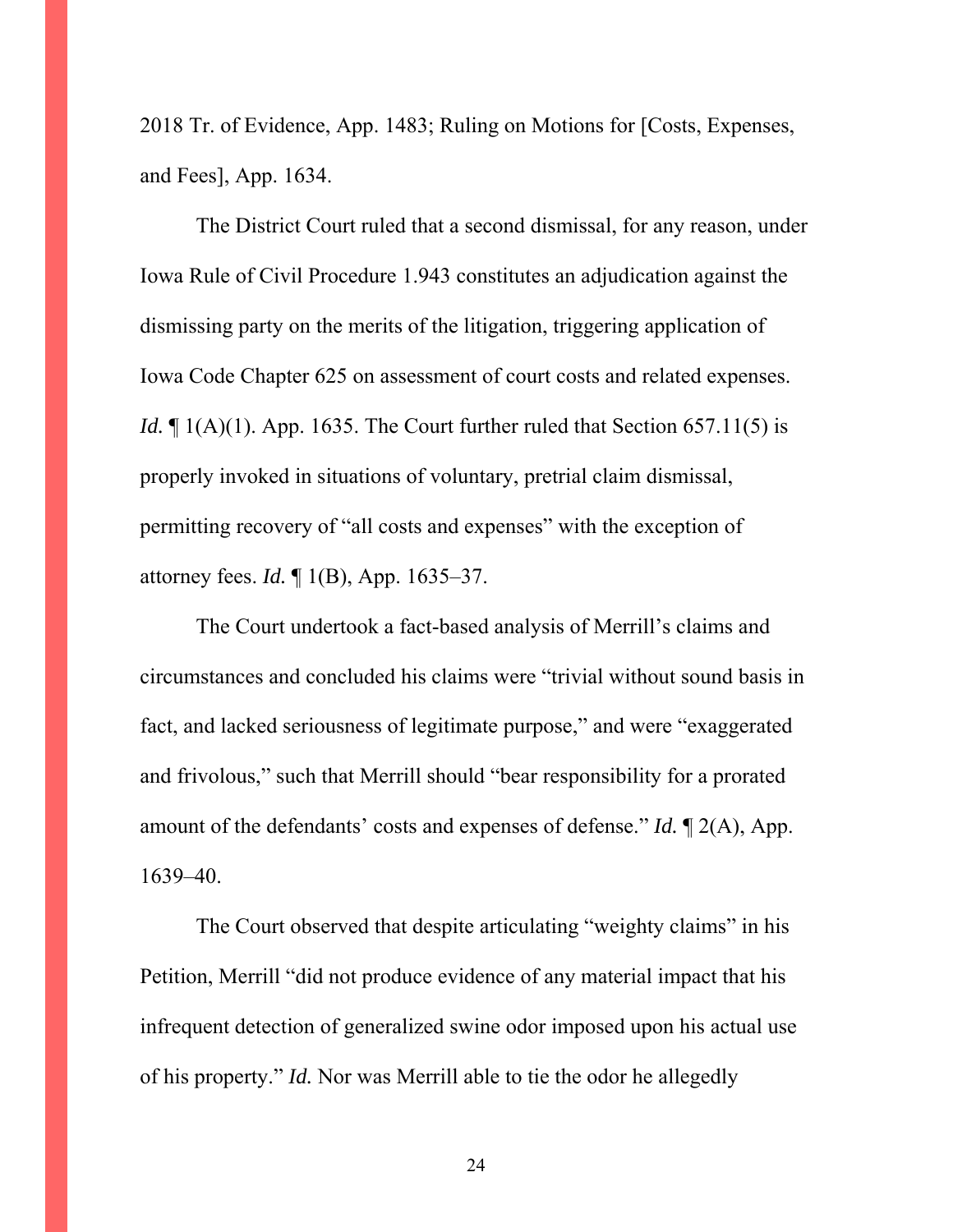detected to the Valley View barns "either by his direct experience or circumstantially through other evidence. And, he made no real effort to do so." *Id.* Ultimately, Merrill "presented no substantial evidence of nuisance as defined by Iowa Code Section 657.1." *Id.*

The Court also analyzed Frescoln's claims and circumstances and similarly held that her claims were "exaggerated and frivolous and she should bear responsibility for a prorated amount of defendants' costs and expenses." *Id.* ¶ 2(B), App. 1640–42. The Court concluded that "Frescoln's claims in this case are without substance of property ownership, and do not establish soundness in fact when all of the evidence she produces and that she fails to produce, is reconciled." *Id.*

The Court stated that Frescoln "routinely conflates complaints made on behalf of her grandchildren and her husband, with her own experience and claims." *Id.* The Court saw "scant corroborative evidence of an actual effect [of odor] on activity." *Id.* Rather, "[h]er litigation purpose is clear: to stop CAFO operation due to the type of operation it is, which is not a legitimate purpose under Iowa nuisance law." *Id.*

On May 16, 2019, Plaintiffs filed a Notice of Appeal, challenging the District Court's December 11, 2018 Ruling holding that Plaintiffs' cases were frivolous and permitting recovery by Defendants of costs pursuant to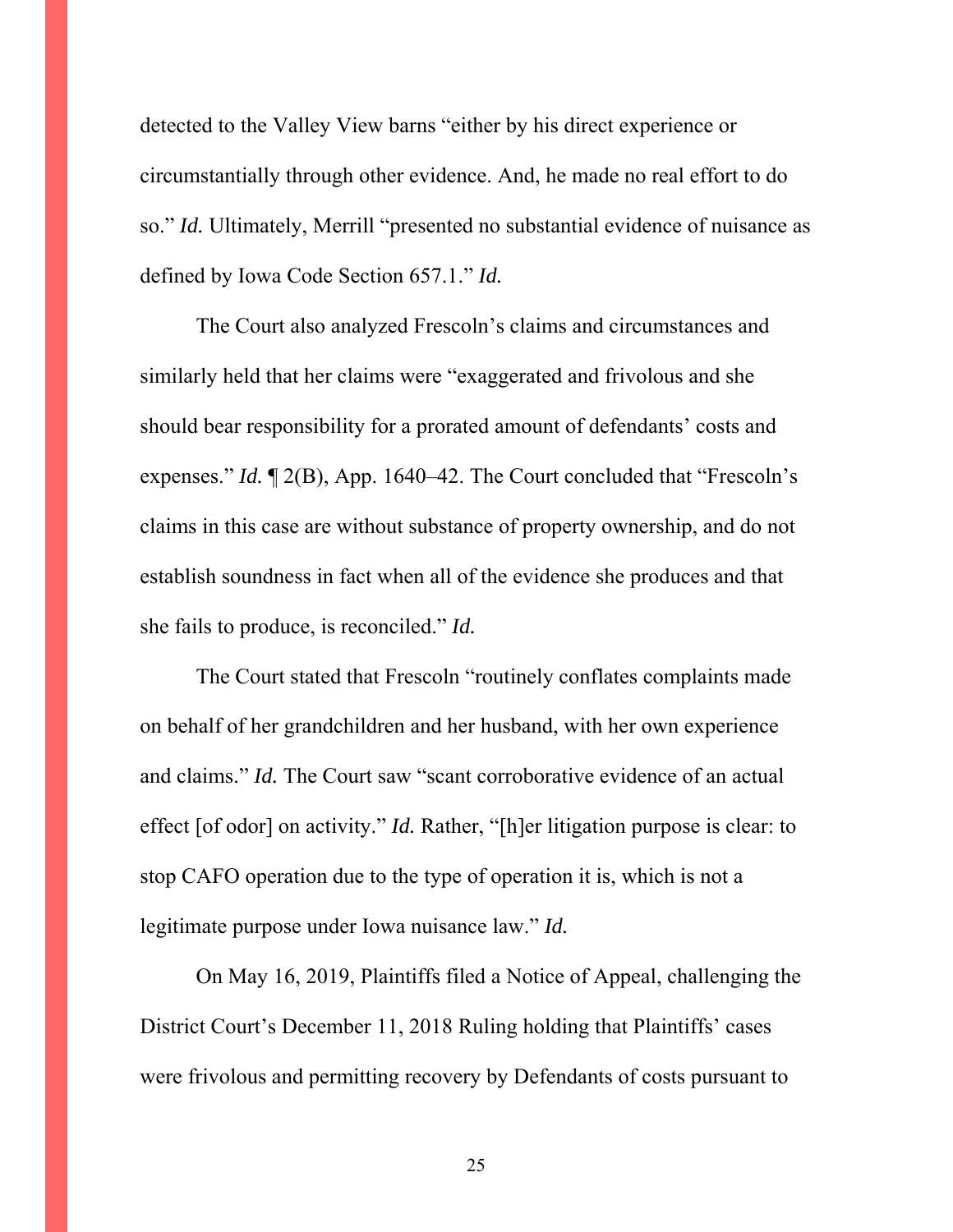Iowa Code Chapter 625 and all costs and expenses incurred in the defense of the action pursuant to Iowa Code Section 657.11(5), and the District Court's April 19, 2019 Judgment Entry.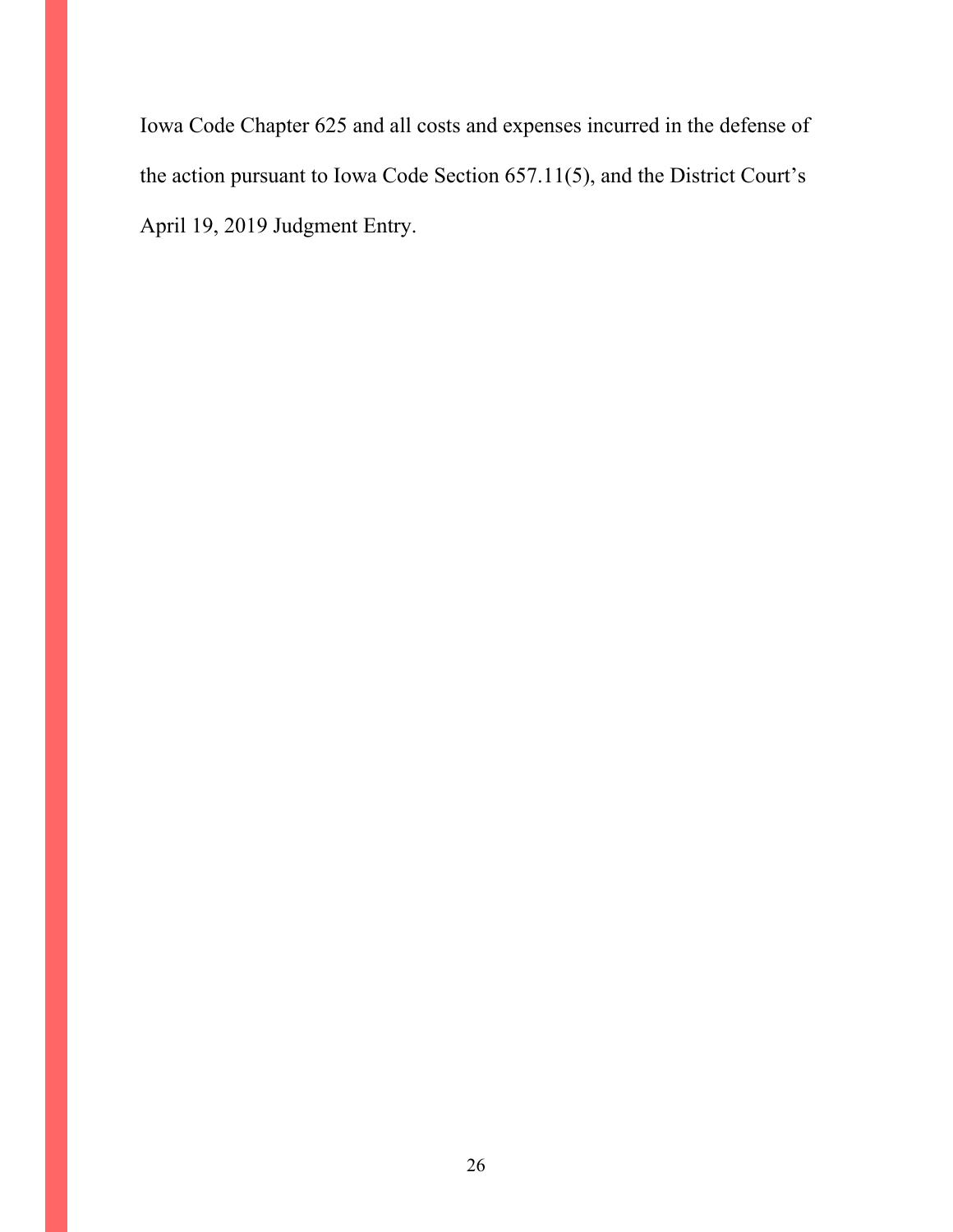## **1. The District Court Properly Effected the Legislative Purpose of Iowa Code Section 657.11 in Protecting Defendants from the Costs of Defending Nuisance Suits by Assessing All Costs and Expenses Incurred in Defense of Plaintiffs' Frivolous Lawsuit**

#### **Error Preservation and Standard of Review**  A.

Plaintiffs preserved the issue of the District Court's application of

Iowa Code Chapter 625 and Iowa Code Section 657.11(5) for appellate

review by resisting Defendants' Motions for Costs and Expenses. Plaintiffs

timely filed a Notice of Appeal on issues presented in pleadings and

hearings before the District Court. *See* Notice of Appeal.

The Court reviews challenges to a district court's interpretation of a

statute for errors at law. *Branstad v. State ex rel. Natural Res. Comm'n*, 871

N.W.2d 291, 294 (Iowa 2015). When interpreting the language of a statute,

the Court applies well-established principles of statutory interpretation:

The purpose of statutory interpretation is to determine the legislature's intent. We give words their ordinary and common meaning by considering the context within which they are used, absent a statutory definition or an established meaning in the law. We also consider the legislative history of a statute, including prior enactments, when ascertaining legislative intent. When we interpret a statute, we assess the statute in its entirety, not just isolated words or phrases. We may not extend, enlarge, or otherwise change the meaning of a statute under the guise of construction.

*Id.* at 295 (quoting *Schaefer v. Putnam*, 841 N.W.2d 68, 75 (Iowa 2013)).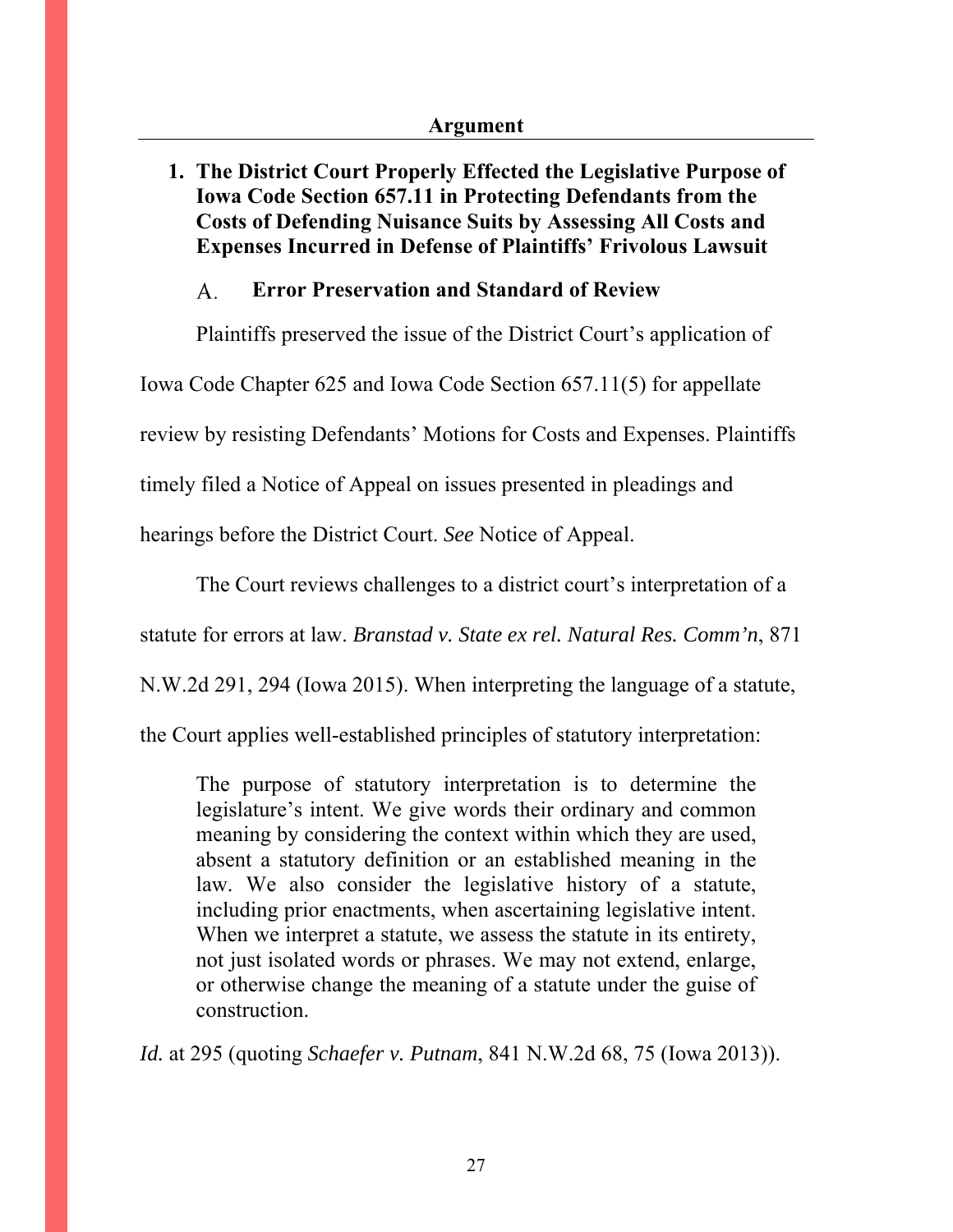Guidelines for statutory interpretation are further embedded in Iowa law. Pursuant to Iowa Code Section 4.4, in enacting a statute it is presumed that:

- 1. Compliance with the Constitutions of the state and of the United States is intended.
- 2. The entire statute is intended to be effective.
- 3. A just and reasonable result is intended.
- 4. A result feasible of execution is intended.
- 5. Public interest is favored over any private interest.

Iowa Rule of Appellate Procedure 6.904(3)(m) provides additional

guidance to the Court, stating that, "in construing statutes, the court searches

for the legislative intent as shown by what the legislature said, rather than

what it should or might have said."

#### **B. Iowa Code Section 657.11(5) Allows Recovery of "All Costs and Expenses Incurred in the Defense of the Action" in Order to Protect and Preserve Animal Agricultural Production Operations in the State of Iowa**

Iowa Code Section 657.11's preamble clearly sets forth the

Legislature's intent:

The purpose of this section is to protect animal agricultural producers who manage their operations according to state and federal requirements from the costs of defending nuisance suits, which negatively impact upon Iowa's competitive economic position and discourage persons from entering into animal agricultural production. This section is intended to promote the expansion of animal agriculture in this state by protecting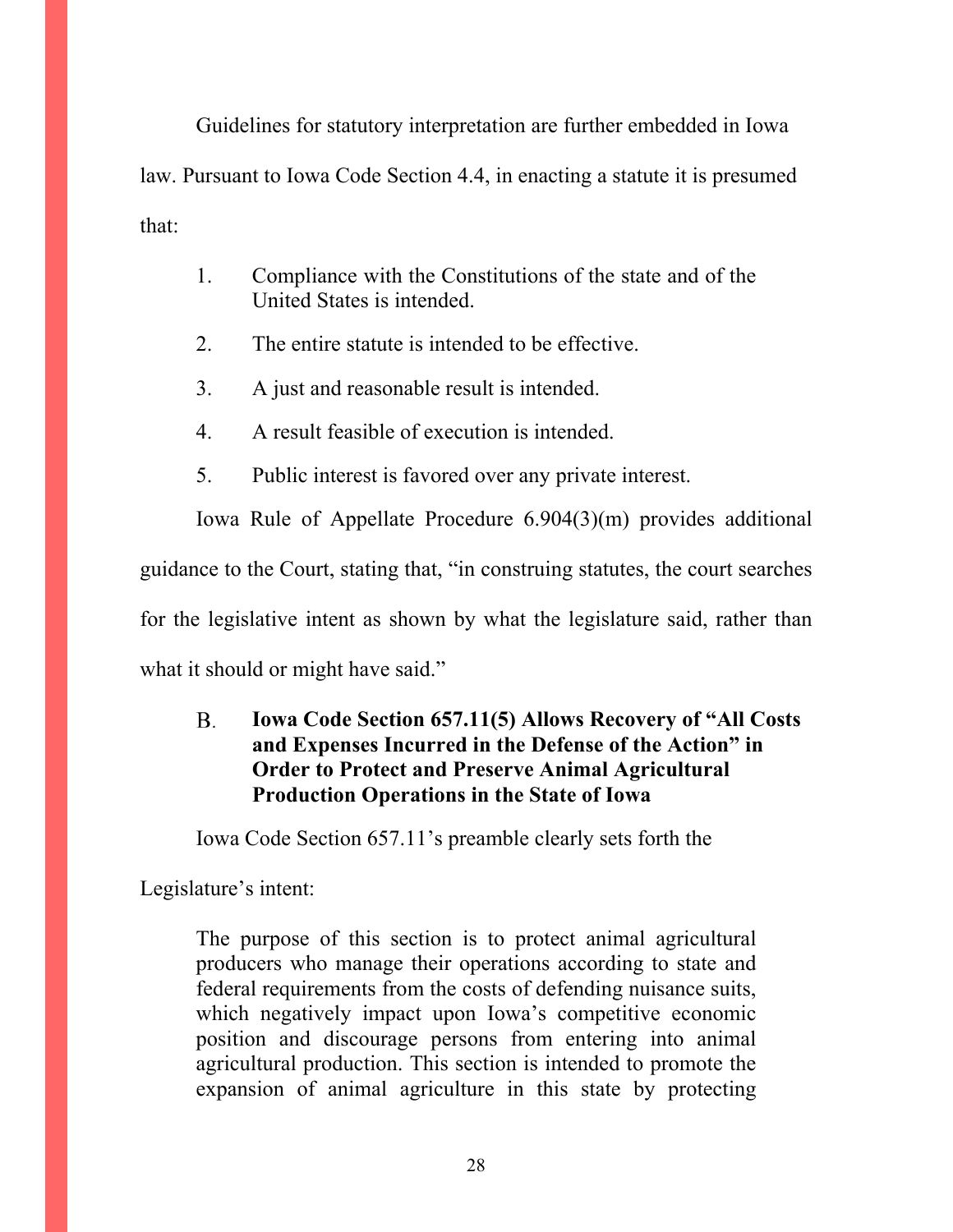persons engaged in the care and feeding of animals. The general assembly has balanced all competing interests and declares its intent to protect and preserve animal agricultural production operations.

Iowa Code § 657.11(1). As described in the report of Dr. Dermot Hayes, Professor of Economics and Finance at Iowa State University, the pork and hog industries in Iowa were predicted to contribute more than \$1.1 billion in value added to the state's economy in 2015. Ex. 14 to Cargill Pork MSJ. This amounts to \$372 for every person in the state. *Id.* A total of 13,305 jobs were created by the pork industry, with an additional 21,917 jobs created by downstream manufacturing and 31,500 jobs in services supported by the income and property taxes paid by the pork and hog industries. *Id.* Statistics show that operation of Valley View facilities, together with the JBS Ottumwa processing plant and the Hedrick feed mill, benefits Wapello and other nearby counties to an even higher degree, creating jobs locally and funding public works and services through taxes. *Id.*

These benefits have been eroded by the large volume of nuisance suits filed by Plaintiffs' counsel. As described above, there have been as many as 15 individual suits pending at one time in 9 Iowa counties, involving hundreds of plaintiffs. Plaintiffs have pursued both integrators, like JBS, and individual farmers like Valley View and the Adam Defendants, imposing a significant burden on the industry at the macro and micro levels. Further,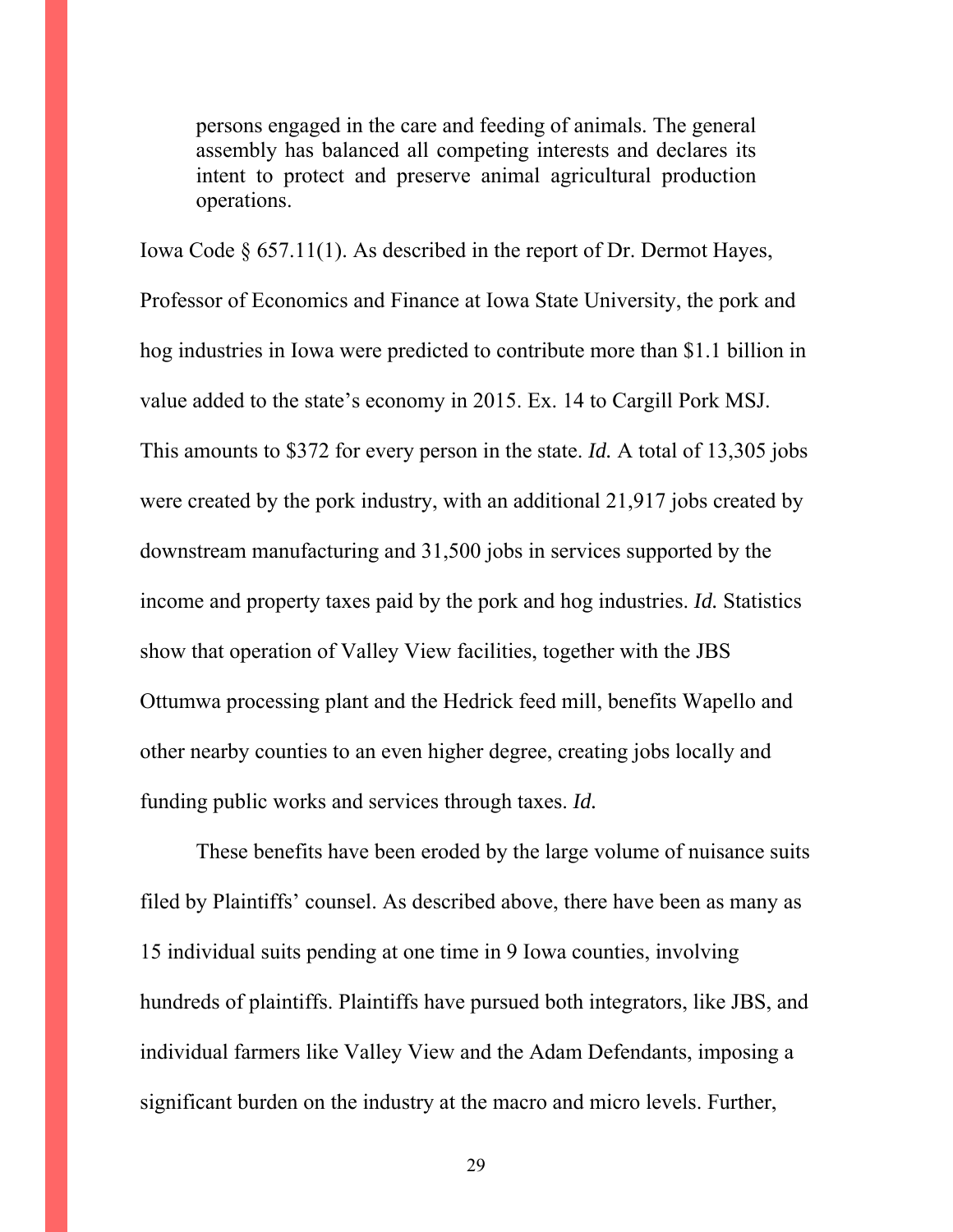Plaintiffs' counsel has pursued a practice of filing suit with large numbers of plaintiffs, litigating the case until shortly before trial, and then dismissing.

In an editorial published in *The Fairfield Ledger* shortly after trial of Case No. LALA105144 – Division C in Wapello County, Jefferson County Farmers and Neighbors ("JFAN"), a local activist organization associated with Plaintiffs, described the intended impact of nuisance suits:

This trial was the first of many CAFO lawsuits now in litigation with the Speer, Middleton and Sykes legal team throughout Southeast Iowa. CAFO nuisance cases pose a significant commitment of time, money, public inquiry and uncertainty for CAFO owners. It's believed the Warren family and Cargill/JBS incurred monumental legal fees in the hundreds of thousands of dollars over a taxing 2–3 year litigation period.

\* \* \*

In JFAN's opinion, these lawsuits aren't going away. There will be wins and losses, but anytime a CAFO nuisance case goes to court, it serves as a significant deterrent, and the pork industry groans.

Anyone considering a CAFO should think long and hard about the ramifications of building a confinement against their neighbors' wishes.

*See* Court Ex. 1 to April 13, 2016 Hearing, App. 0268. As articulated in

JFAN's op/ed piece, also published in nearly 30 other publications state-

wide, Plaintiffs' objective is to affect the pork industry generally, and

interfere with animal agricultural producers such as Defendants even though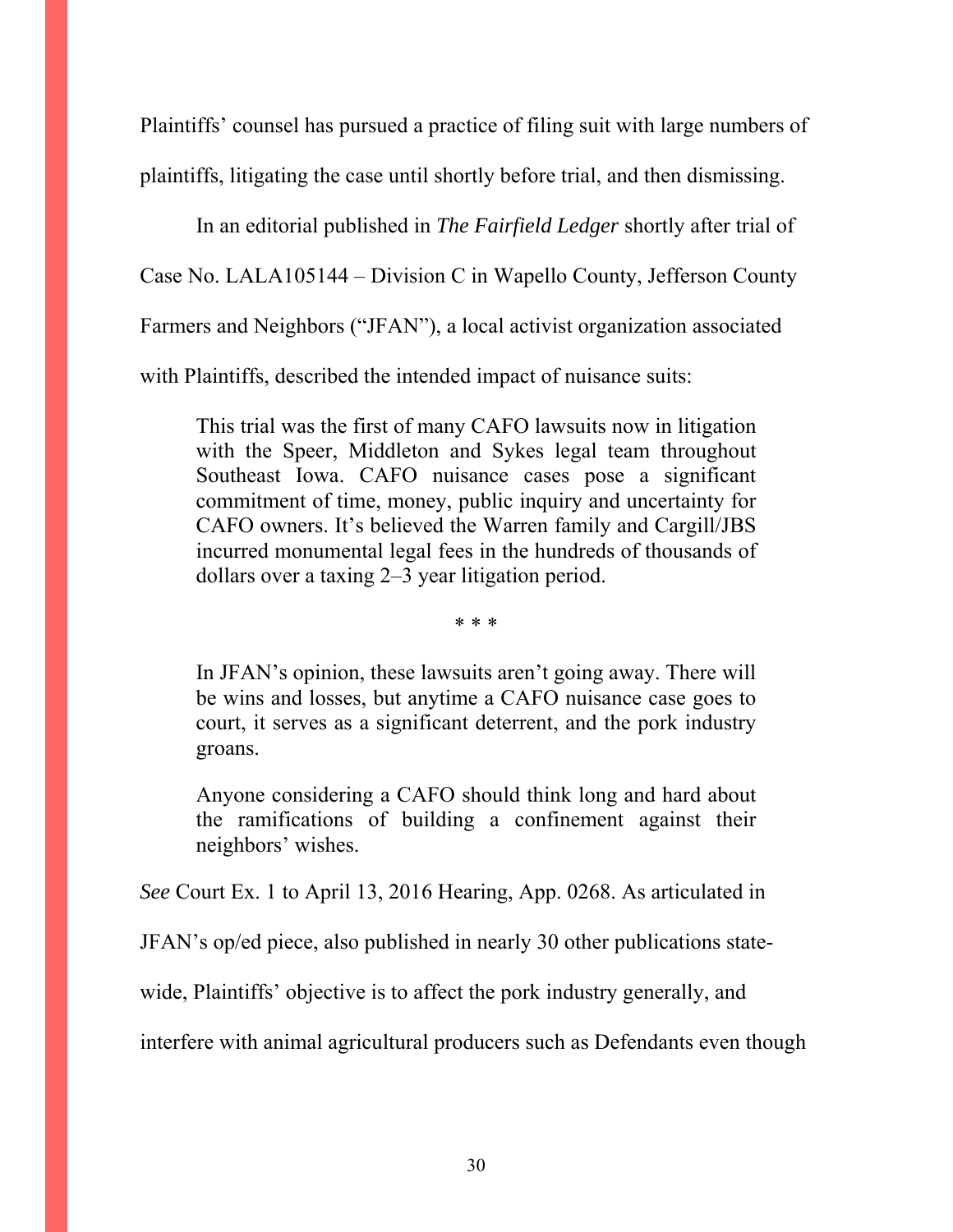they are lawfully pursuing their trade. *See* Court Ex. 2 to April 13, 2016 Hearing, App. 0269.

In addition to consuming the resources of integrators and producers, these suits impose a significant burden on Iowa District Courts. This matter was on the docket for the Iowa District Court for Wapello County for nearly six full years and involved significant motion practice. Plaintiffs in Division A re-cast their petition five times since their initial filing. *See* Petition and Jury Demand (Wapello County Case No. LALA105087), App. 0008; Petition and Jury Demand, App. 0036; Amended Petition and Jury Demand, App. 0080; Second Amended Petition and Jury Demand, App. 0101; Third Amended Petition and Jury Demand, App. 0574.

This significant consumption of judicial resources is particularly troubling where the claims of plaintiffs are frivolous and the General Assembly already took actions to reform and curb this type of broadside attack on an important segment of Iowa's farming economy. In Division C, the District Court determined the claims of three of the nine Plaintiffs were frivolous following a three-week trial, resulting in a cost of \$101,447.33 to JBS to defend the claims. Order on Motion for Reconsideration and Order on Motion to Enlarge and Amend, App. 0270.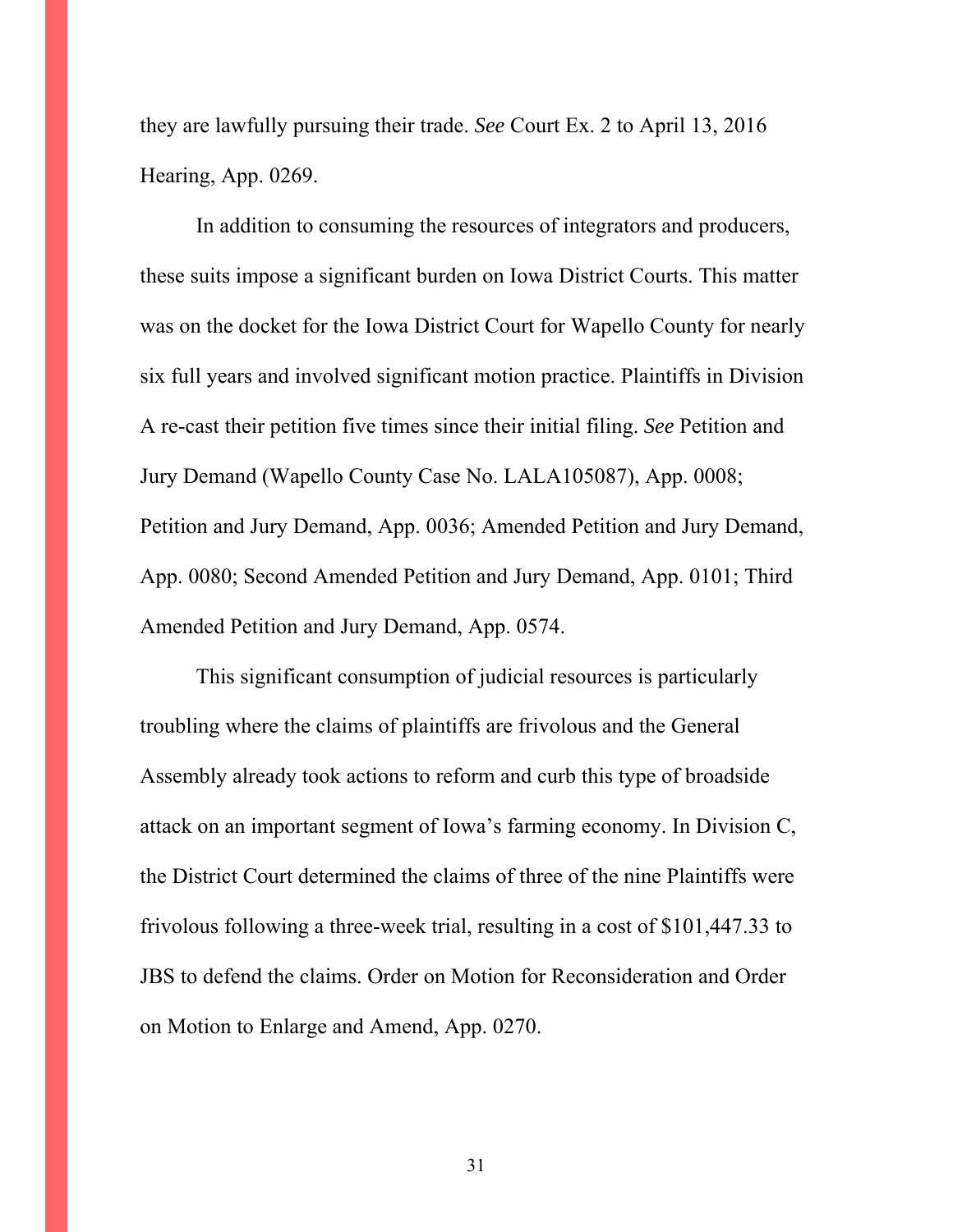Here, the District Court awarded JBS \$7,630.60 in costs attributable to Merrill and \$7,652.28 in costs attributable to Frescoln. *See* Judgment Entry on Costs and Expenses Re: Former Plaintiffs Merrill and Frescoln, App. 1646. The Court awarded Valley View \$1,686.67 and \$1,531.97 respectively. *Id.* Yet these amounts are only the tip of the iceberg. Pursuant to the Court's ruling, those awards do not include attorney fees, which were significant for Defendants. *Id.* Nor do they include travel expenses or administrative expenses. *Id.*

Plaintiffs' depositions were taken in July 2015. *See* Ex. A to Defendants' Motion for Costs and Expenses – Merrill, App. 0293; Ex. A to Defendants' Motion for Costs and Expenses – Frescoln, App. 0405. By September 4, 2015, when discovery closed, the substance (or lack thereof) of Plaintiffs' claims was fully known by all parties. *See* Rule 1.507 Trial Scheduling Order and Discovery Plan. Despite the apparent triviality of Plaintiffs' claims, Merrill remained a plaintiff in Division A until June 7, 2016, and Frescoln until September 24, 2018,<sup>4</sup> forcing Defendants to address Plaintiffs' claims in lengthy summary judgment filings and on appeal to the

 $\overline{a}$ 

<sup>4</sup> Plaintiffs' counsel even admitted that she was "deeply concerned about the discrepancies that we saw between [Frescoln's] stated claims and what our understanding of the law was." *See* Ex. E to Defendants' Reply to Plaintiff Karen Jo Frescoln's Resistance to Motion for Judgment and Costs and Expenses, Including Attorneys' Fees, App. 0567.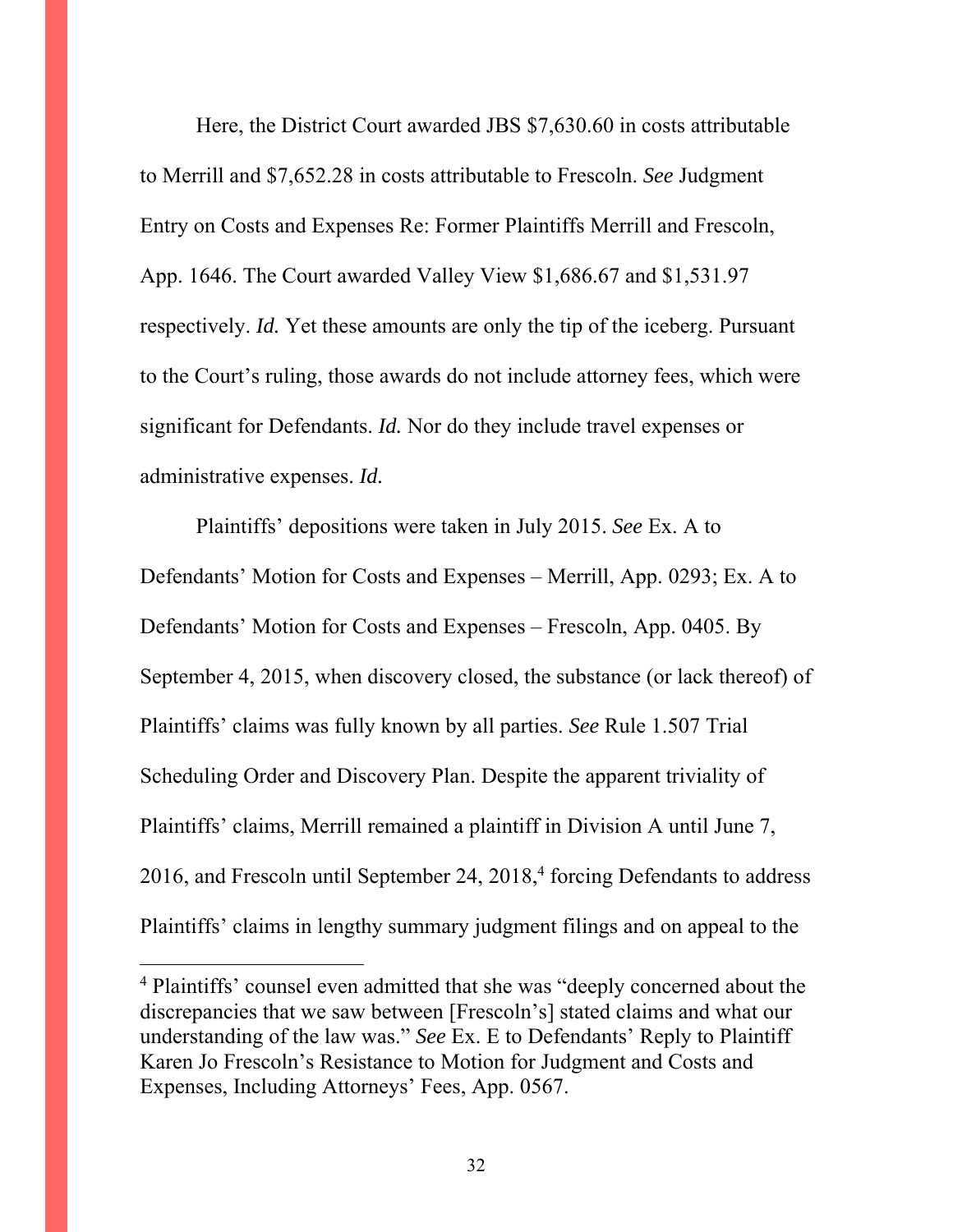Iowa Supreme Court. *See* Voluntary Dismissal of Plaintiff Michael Merrill, App. 0275; Voluntary Dismissal of Certain Plaintiff Without Prejudice, App. 0389.

During the pendency of Plaintiffs' frivolous claims, Defendants were without remedy or ability to rid themselves of the claims or prevent themselves from incurring additional costs and expenses. Though the Iowa Supreme Court has suggested that an "evidentiary pretrial hearing" may be held to determine whether Section 657.11(2) prevents a plaintiff from recovering special damages, the Court has not indicated when or how that hearing might take place.5 *See Honomichl*, 914 N.W.2d at 238.

Iowa Code Section 657.11(5) acts as a final safety net then, for animal agricultural operators who have been subjected to repeated frivolous claims, as have Defendants. Section 657.11(5) fulfills the Legislature's clearly stated purpose of protecting animal agricultural producers operating lawfully "from the costs of defending nuisance suits" by broadly permitting recovery of *all* costs and expenses incurred in the defense of the action. Iowa Code §§

 $\overline{a}$ 

<sup>5</sup> Continuing ambiguity regarding application of Iowa Code Section 657.11(2) contributes to the filing of frivolous suits by plaintiffs who do not have a clear understanding of the law and who are later held responsible for costs under subsection (5). Abrogation of *Gacke v. Pork Xtra, L.L.C.*, 684 N.W.2d 168 (Iowa 2004), or further clarity from this Court on the procedures to be followed by district courts for a timely evidentiary hearing would benefit both plaintiffs and defendants.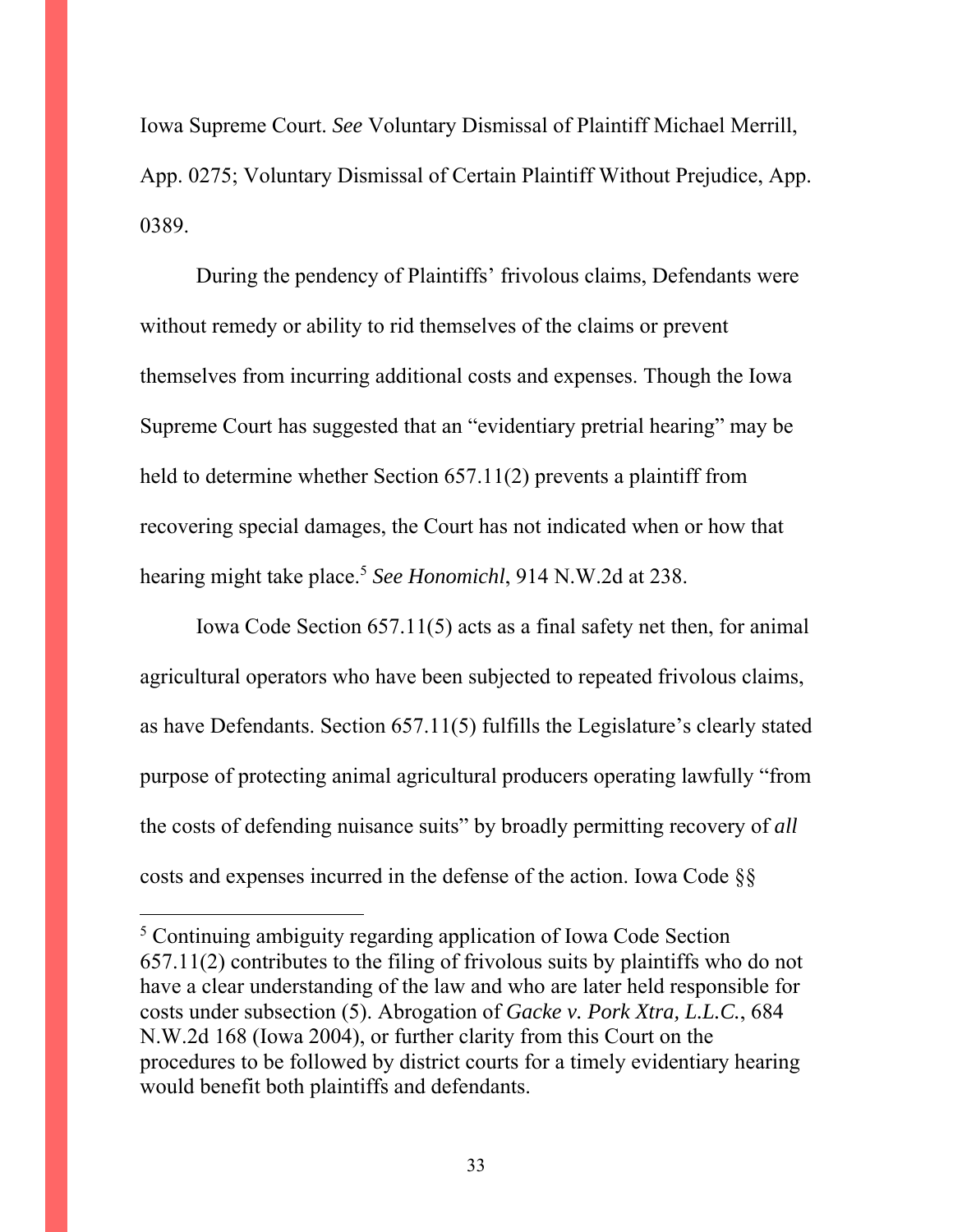657.11(1); 657.11(5) (emphasis added). Because it only becomes operational when a plaintiff is a losing party, it imposes no penalty on a plaintiff that dismisses their claims, even if they are frivolous. Only when a plaintiff maintains their frivolous suit through trial or after repeated filings is he or she properly held responsible for all costs and expenses incurred in the defense of the action.

#### $C_{\cdot}$ **As the Prevailing Parties, Defendants are Entitled to "Costs" Pursuant to Iowa Code Chapter 625 and "All Costs and Expenses Incurred in the Defense of the Action" Pursuant to Iowa Code Section 657.11(5)**

Plaintiffs' second dismissals are adjudications on the merits and dismissals with prejudice. The District Court properly held that Defendants are entitled to "costs" pursuant to Iowa Code Chapter 625 and "all costs and expenses incurred in the defense of the action" pursuant to Iowa Code Section 657.11(5).

#### **i. Plaintiffs' dismissals are dismissals with prejudice**

Pursuant to Iowa Rule of Civil Procedure 1.943:

A party may, without order of court, dismiss that party's own petition, counterclaim, cross-claim, cross-petition or petition of intervention, at any time up until ten days before the trial is scheduled to begin. Thereafter a party may dismiss an action or that party's claim therein only by consent of the court which may impose such terms or conditions as it deems proper; and it shall require the consent of any other party asserting a counterclaim against the movant, unless that will still remain for an independent adjudication. A dismissal under this rule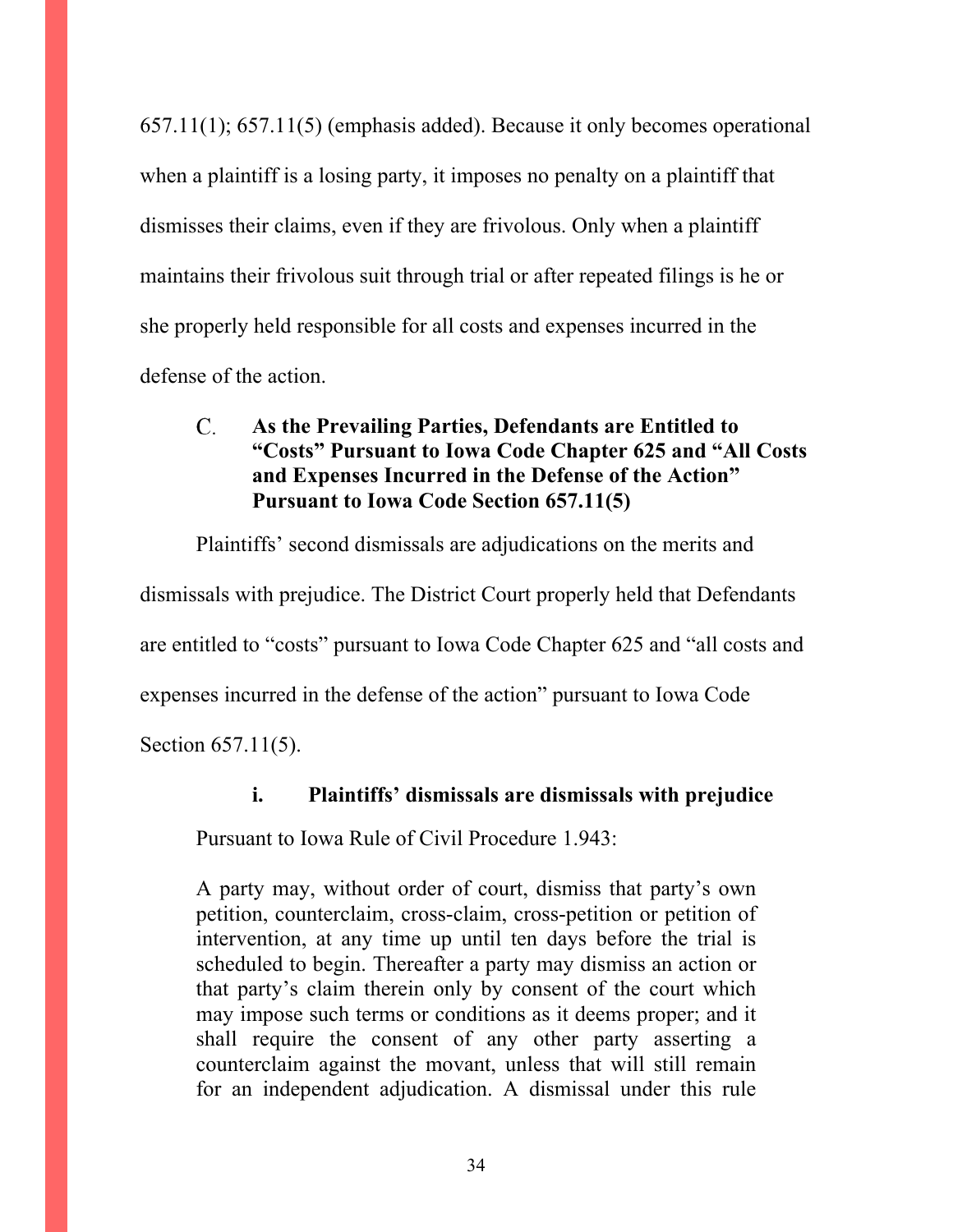shall be without prejudice, unless otherwise stated; but if made by any party who has previously dismissed an action against the same defendant, in any court of any state or of the United States, including or based on the same cause, such dismissal shall operate as an adjudication against that party on the merits, unless otherwise ordered by the court, in the interests of justice.

Plaintiffs' dismissal of their claims in Case No. LALA105087 on

January 2, 2014, operates as a dismissal without prejudice pursuant to Rule

1.943. However, dismissal of Plaintiffs' claims in Case No. LALA105144 –

Division A, an action against the same Defendants, "operate [s] as an

adjudication against the party on the merits." Iowa R. Civ. P. 1.943. A

decision on merits "is a final disposition of the cause, and constitutes a bar to

another action." *Mahaffa v. Mahaffa*, 298 N.W. 916, 918 (Iowa 1941).

In *CRST Van Expedited, Inc. v. E.E.O.C.*, 136 S. Ct. 1642 (2016), the

United States Supreme Court analyzed the term "prevailing party" in the context of a fee-shifting statute. The Court held that a defendant need not obtain a favorable judgment on the merits in order to be a "prevailing party":

Common sense undermines the notion that a defendant cannot "prevail" unless the relevant disposition is on the merits. Plaintiffs and defendants come to court with different objectives. A plaintiff seeks a material alteration in the legal relationship of the parties. A defendant seeks to prevent this alteration to the extent it is in the plaintiff's favor. The defendant, of course, might prefer a judgment vindicating its position regarding the substantive merits of the plaintiff's allegations. The defendant has, however, fulfilled its primary objective whenever the plaintiff's challenge is rebuffed, irrespective of the precise reason for the court's decision. The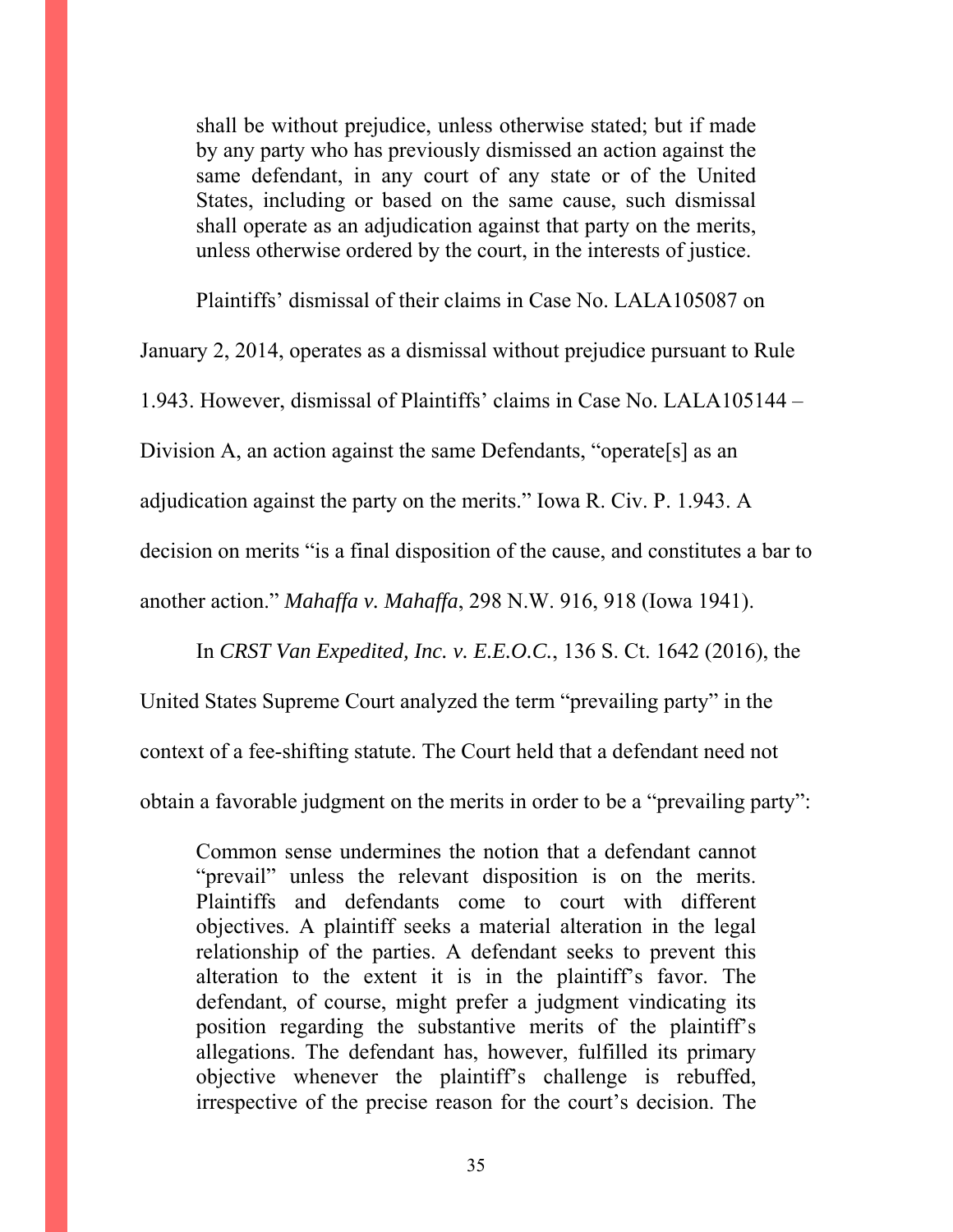defendant may prevail even if the court's final judgment rejects the plaintiff's claim for a nonmerits reason.

*Id.* at 1651. Because one purpose of fee-shifting provisions is "to deter the bringing of lawsuits without foundation," "[i]t would make little sense if Congress' policy of 'sparing defendants from the costs of frivolous litigation' depended on the distinction between merits-based and non-meritsbased frivolity." *Id.* at 1652 (quoting *Fox v. Vice*, 131 S. Ct. 2205, 2210 (2011)). The "touchstone of the prevailing party inquiry must be the material alteration of the legal relationship of the parties." *Id.* at 1651.

 Plaintiffs' second dismissal pursuant to Iowa Rule of Civil Procedure 1.943 was a dismissal with prejudice which alters the legal relationship of the parties, resulting in Plaintiffs "losing" their cause of action and exposing them to costs pursuant to Iowa Code Chapter 625 and Iowa Code Section 657.11(5).

#### **ii. Defendants are entitled to costs pursuant to Iowa Code Chapter 625**

Because Plaintiffs' dismissals operate as adjudications on the merits, making Defendants the "successful" parties and Plaintiffs the "losing" parties, Defendants' costs are recoverable against Plaintiffs pursuant to Iowa Code Chapter 625. As the District Court observed, Chapter 625 does not condition recovery of court costs and allowable expenses on the occurrence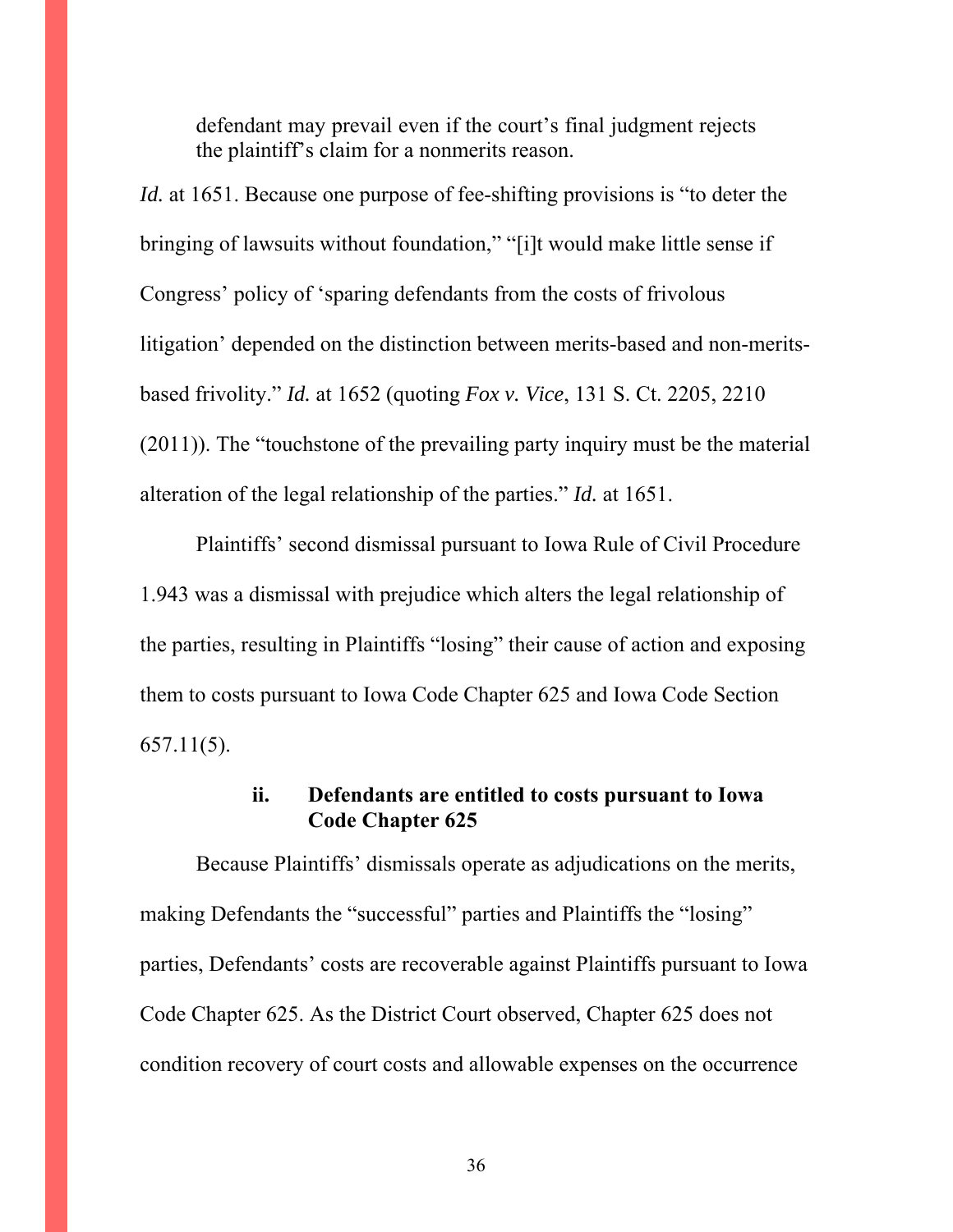of a trial. *See, e.g.*, Iowa Rule of Civil Procedure 1.951 (defining "judgment" as the adjudication of rights of the parties without limitation as to how and when that occurs); Iowa Code  $\S$  625.11 (assessing costs upon dismissal of the action by a plaintiff, even when the result of a plaintiff's death).

Defendants' costs as defined by Chapter 625 include, at minimum, expenses associated with the depositions of Merrill and Frescoln and any costs associated with the Special Master attributable to Merrill and Frescoln. *See* Iowa Code § 625.14 (permitting taxation of "the necessary expenses of taking depositions by commission or otherwise" and "the compensation of referees"); *see also* Ex. A to JBS Live Pork LLC's Rule 1.904(2) Motion to Enlarge and Amend, App. 0590; Attachment A to Defendant Valley View Swine LLC's Rule 1.904(2) Motion to Enlarge and Amend, App. 0790; Judgment Entry on Costs and Expenses Re: Former Plaintiffs Merrill and Frescoln, App. 1646.

## **iii. Defendants are entitled to "all costs and expenses" pursuant to Iowa Code Section 657.11(5)**

The legislature exclusively holds the power to create, amend, or eliminate causes of action, as well as define remedies available pursuant to those causes of action. *Bechtel v. City of Des Moines*, 225 N.W.2d 326, 332 (Iowa 1975). In Section 657.11(5), the legislature used the word "all" to grant broad recovery to parties who must defend frivolous lawsuits. As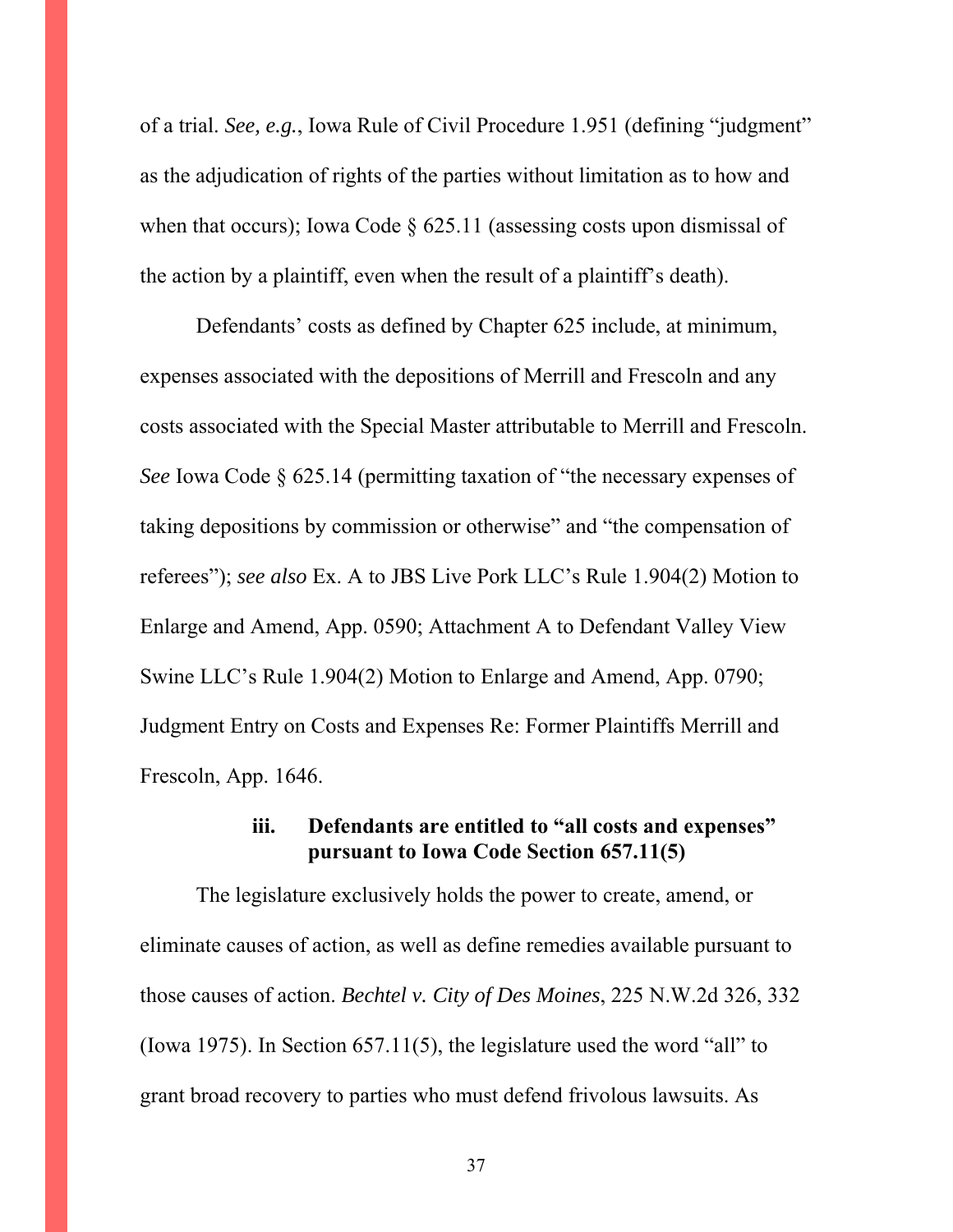defined by Merriam-Webster's Dictionary, "all" means "the whole amount" or "as much as possible." Merriam-Webster's Collegiate Dictionary 29 (10th ed. 1999). Section 657.11(5)'s grant of fees then, is substantial and intended to exceed those allowed by other fee-shifting statutes which delineate the costs which may be recovered. *See, e.g.*, Iowa Code Chapter 625.

This interpretation aligns with the clear intent of the statute as expressed in the preamble: "to protect animal agricultural producers who manage their operations according to state and federal requirements from the costs of defending nuisance suits . . . ." Iowa Code  $\S$  657.11(1). It also serves to fairly compensate those who have not been able to avail themselves of Iowa Code Section 657.11(2)'s protections and penalize plaintiffs who file and maintain frivolous suits in order to "negatively impact Iowa's competitive economic position and discourage persons from entering into animal agricultural production." *Id.*

#### **Plaintiffs' Claims Were Frivolous**  D.

Iowa Code section 657.11(5) provides:

If a court determines that a claim is frivolous, a person who brings the claim as part of a losing cause of action against a person who may raise a defense under this section shall be liable to the person against whom the action was brought for all costs and expenses incurred in the defense of the action.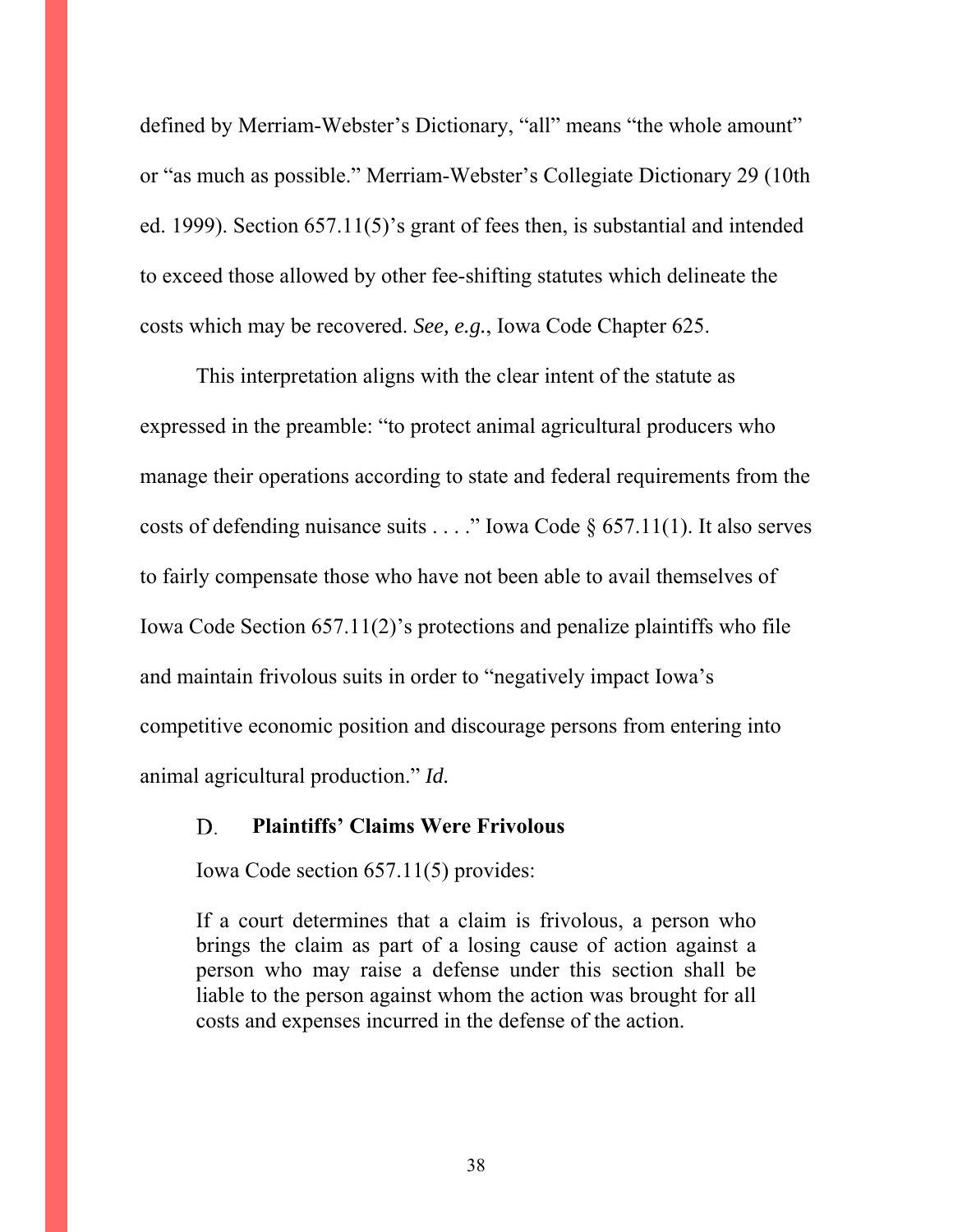Where the legislature does not define the words of a statute, the court "may refer to prior decisions of this court and other, similar statutes, dictionary definitions, and common usage." *Bernau v. Iowa Dep't of Transp.*, 580 N.W.2d 757, 761 (Iowa 1998). Merriam-Webster's Dictionary defines the word "frivolous" as something "of little weight or importance," or "having no sound basis (as in fact or law)." Merriam-Webster's Collegiate Dictionary 468 (10th ed. 1999). Alternately, the word is defined as "lacking in seriousness." *Id.* Applying this common meaning of the term in light of the stated legislative intent as articulated in the statute's preamble, a court should consider the seriousness of a claim within the framework of compensating animal agricultural producers for costs of litigating a trivial claim.

Plaintiffs' claims were frivolous as contemplated by Section 657.11(5) because Plaintiffs decided to sue long before they experienced any alleged odor, Plaintiffs could not establish causation, and Plaintiffs' claims were lacking in seriousness.

## **i. Plaintiffs filed suit before incurring any alleged damages**

Frescoln's first recorded observation of odor in the calendar she produced occurred on December 23, 2013, more than a month after she filed suit. *See* Ex. C to Defendants' Motion for Costs and Expenses – Frescoln at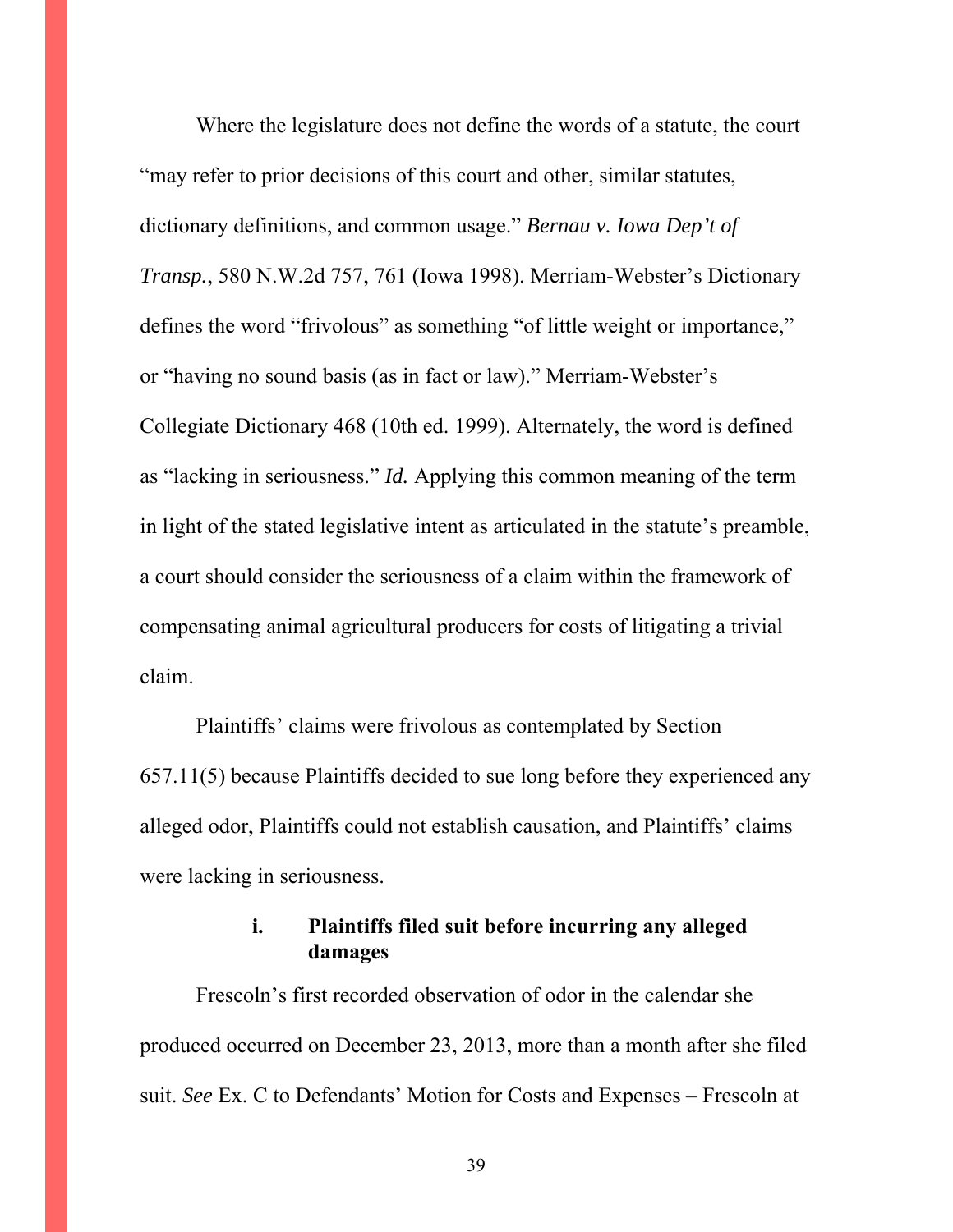p. DivAFRESCOLN000001, App. 0441. Indeed, Frescoln testified that she had decided "before the first pig set foot on that property that it was going to be a nuisance, and if it was built, [she was] going to sue." Ex. A to Defendants' Motion for Costs and Expenses – Frescoln at pp. 166:6–18, App. 0425. Before the Valley View barns were populated and prior to filing suit, Frescoln visited the Fairfield public library to research damages and determined that she would request \$100,000 per year in damages—damages she had not yet even experienced. *Id.* at pp. 218:1–221:24, App. 0430. Frescoln's claims were motivated not by any alleged odors or cognizable damages, but rather by her opinion that confined animal feeding operations are "sinful." *Id.* at pp. 135:19–21, 189:13–23, App. 0419, 0428.

Merrill filed suit against Defendants in November 2013, and again in April 2014, both before experiencing any swine odor. *See* Petition and Jury Demand (Wapello County Case No. LALA105087), App. 0008; Petition and Jury Demand, App. 0036. Merrill testified that between January and July 2015, he smelled hog odor 6 to 12 times, but was only able to identify a total of less than five hours as to which he experienced odor. *See* Tr. of M. Merrill Dep. at pp. 103:20–104:6, 181:1–185:3, App. 1236–37, 1314–18.

Merrill estimated that in 2014, he experienced odor 8 to 16 times. *Id.* pp. 105:21–106:3, App. 1238–39. On those occasions, he did not cut his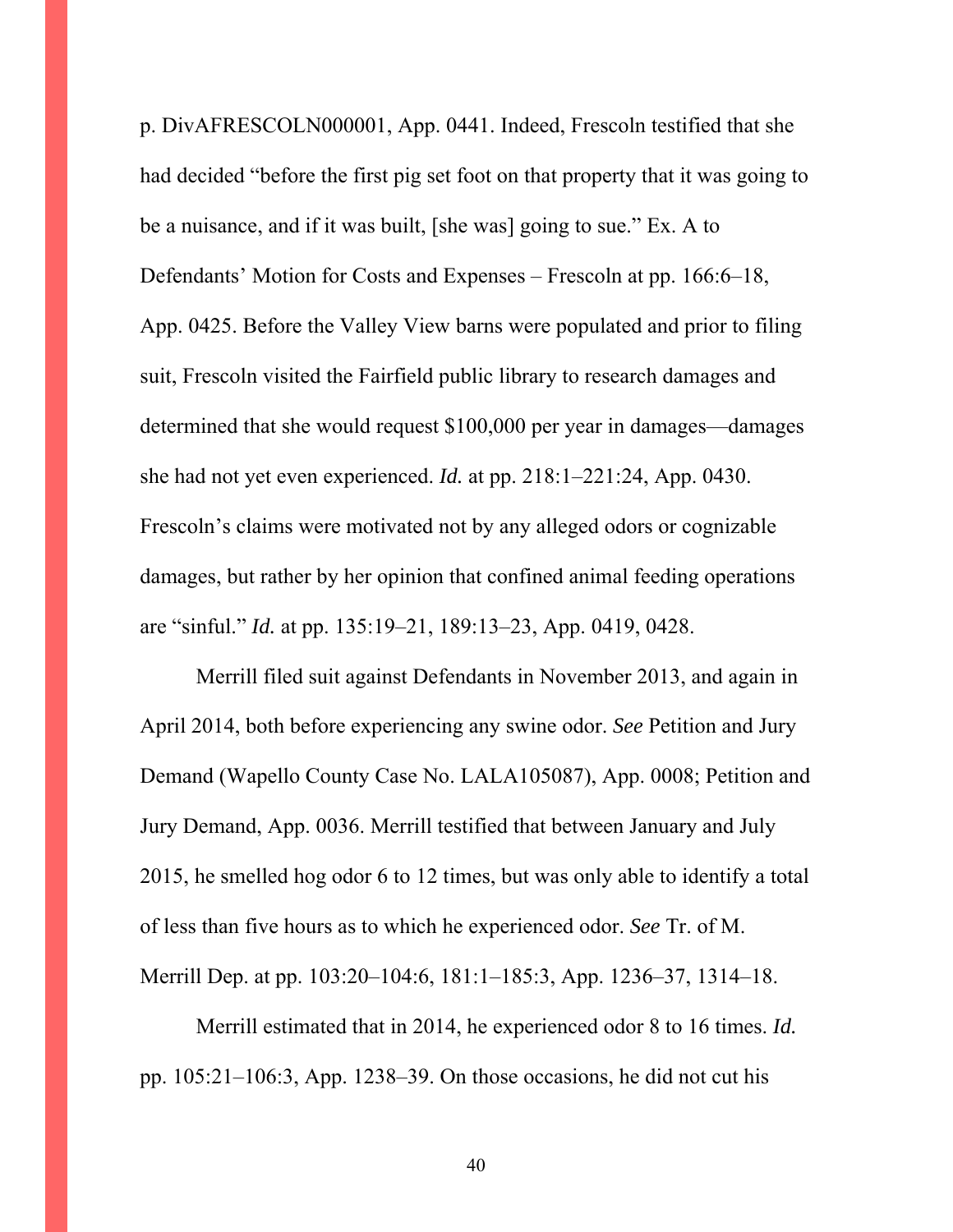activities short, but found them less enjoyable. *Id.* pp. 185:4–186:1, App. 1318–19.

Merrill admitted he did not smell any hog odor from any source in 2013, despite having filed his first Petition on November 21, 2013. *Id.* p. 106:10–14, App. 1239. Merrill further admitted that the use and enjoyment of his property was not affected in 2013. *Id.* p. 107:7–10, App. 1240. The first time Merrill allegedly smelled odor was summer 2014. *Id.* pp. 117:23– 118:5, App. 1250–51.

Merrill's "vendetta" against Defendants dates to May 2013, when Merrill engaged attorneys before the barns had even been built. *Id.* pp. 304:16–18, 276:5–19, App. 1437, 1409. Merrill agreed to be a plaintiff in this lawsuit before he had experienced any alleged odor. *Id.* pp. 291:19–23. App. 1424. By his own admission, at the time he filed his first petition on November 22, 2013, and his second petition on April 4, 2014, Merrill had not experienced any of the effects alleged in his pleadings. *See* Petition and Jury Demand (Wapello County Case No. LALA105087), App. 0008; Petition and Jury Demand, App. 0036. However, Merrill maintained this lawsuit until June 7, 2016, demanding \$250,000 to \$750,000 in damages. *See* Voluntary Dismissal of Plaintiff Michael Merrill, App. 0275; Tr. of M. Merrill Dep. at pp. 253:6–254:3, App, 1386.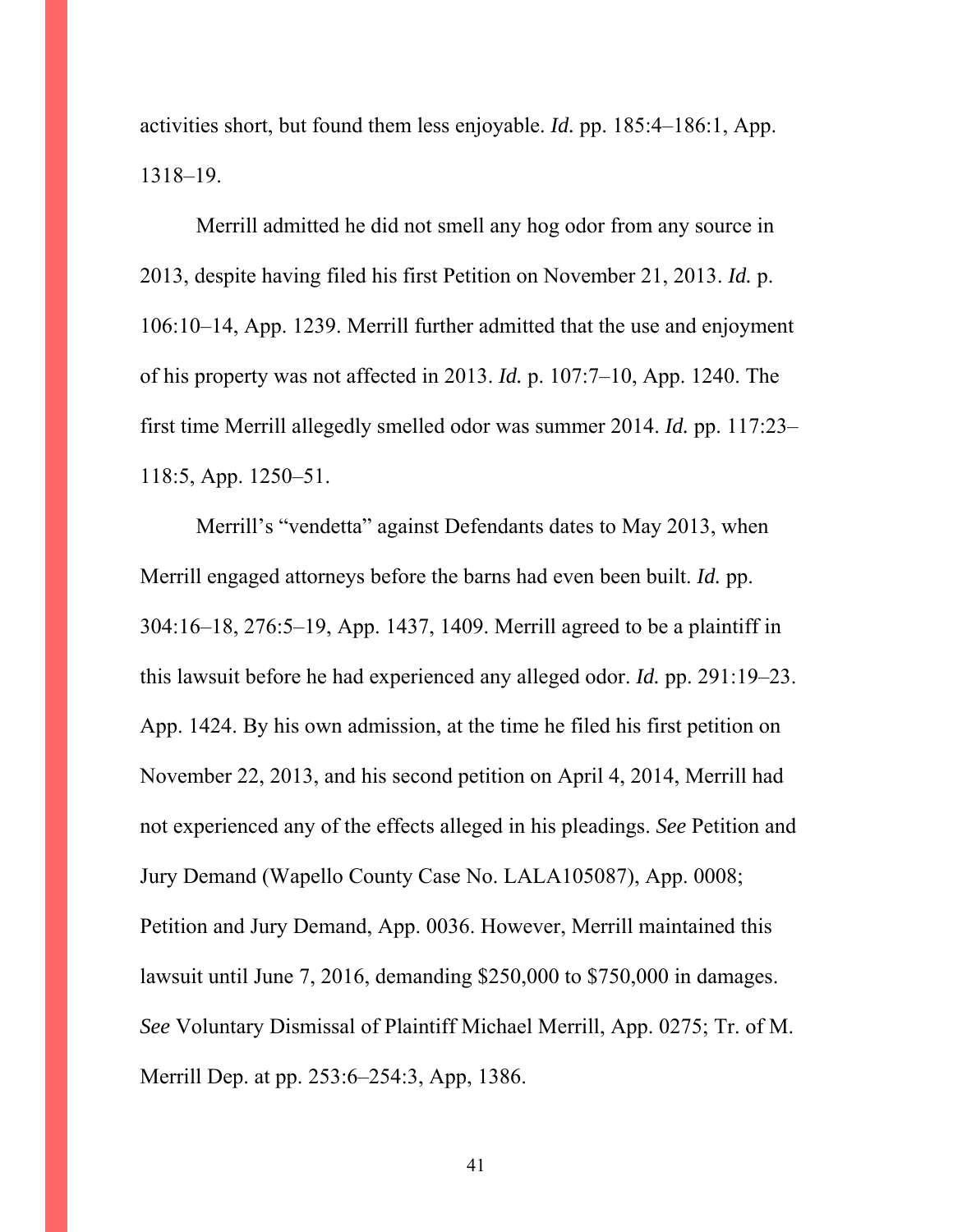#### **ii. Plaintiffs could not establish causation**

In her Petitions and Answers to Interrogatories, Frescoln made allegations against Valley View and JBS which were not substantiated by her testimony. *See* Petition and Jury Demand (Wapello County Case No. LALA105087), App. 0008; Petition and Jury Demand, App. 0036; Amended Petition and Jury Demand, App. 0080; Second Amended Petition and Jury Demand, App. 0101; Ex. D to Defendants' Motion for Costs and Expenses – Frescoln, App. 0518. For example, Frescoln claimed that she has "observed manure runoff, seepage and other discharges of manure on a frequent basis when Defendants have land-applied manure to the surrounding fields." *See* Ex. D to Defendants' Motion for Costs and Expenses – Frescoln ¶ 12, App. 0527. Yet Frescoln testified that she has not seen any manure runoff associated with Valley View. Ex. A to Defendants' Motion for Costs and Expenses – Frescoln at p. 139:7–8, App. 0420. She has not witnessed any seepage of manure associated with Valley View. *Id.* at p. 139:9–10, App. 0420. She has not witnessed any manure spilling from trucks associated with Valley View. *Id.* at p. 139:4–6, App. 0420. Despite making allegations in her Petition relating to dead hogs, Frescoln admitted she has never seen any dead hogs at the Valley View sites. *Id.* at pp. 136:23–137:1, App. 0419. She has never seen any trucks carrying dead hogs. *Id.* at p. 137:4–6, App. 0419.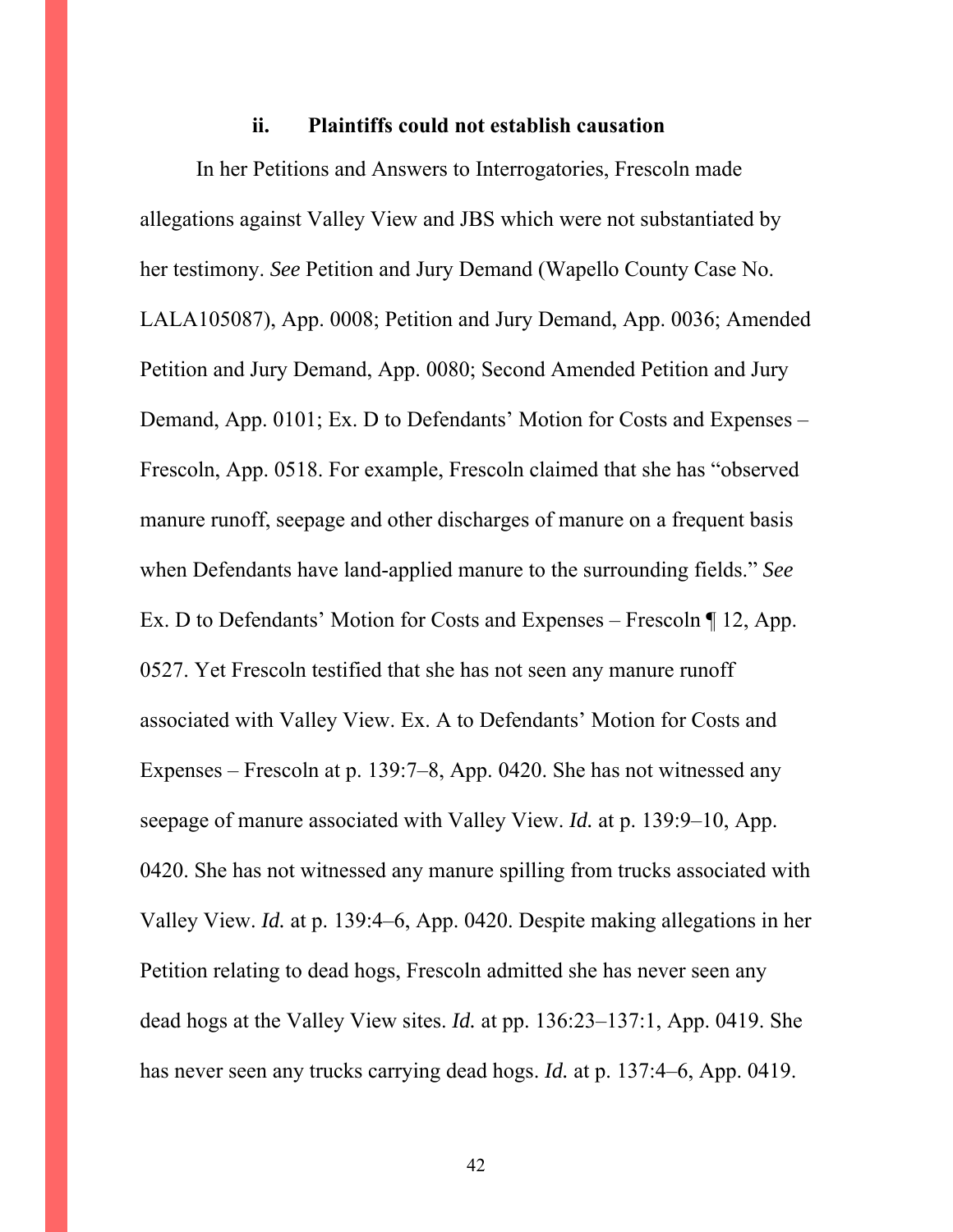Frescoln, both at the time of filing her Petition and at the time of deposition, had no understanding of the relationship between Valley View and JBS. *Id.* at pp. 248:25–249:4, App. 0431. She has no knowledge of JBS's role in the operation of the Valley View barns. *Id.* at p. 141:14–16, App. 0420. She has no knowledge or understanding of the operation or management practices at the Valley View barns. *Id.* at p. 141:17–19, App. 0420. Frescoln filed suit against JBS in this matter based not on any evidence of negligence or nuisance, but because JBS "helped them put up the barns" and because JBS buys and sells the hogs. *Id.* at pp. 246:17–19; 249:12–17, App. 0431.

Frescoln's property is in close proximity to at least two other known animal feeding operations and Frescoln admitted she can smell them on occasion. *Id.* at pp. 163:6–164:6, App. 0424. However, Frescoln maintained the odors she allegedly smelled originated at the Valley View property. *Id.* at p. 150:7–14, App. 0422.

Merrill also smells odor from other animal feeding operations. *See* Tr. of M. Merrill Dep. at p. 82:3-11, App. 1215. He admitted he cannot distinguish between odors coming from those operations or the Valley View barns. *Id.* pp. 83:24–85:6, App. 1216–18. However, he "deduced" that the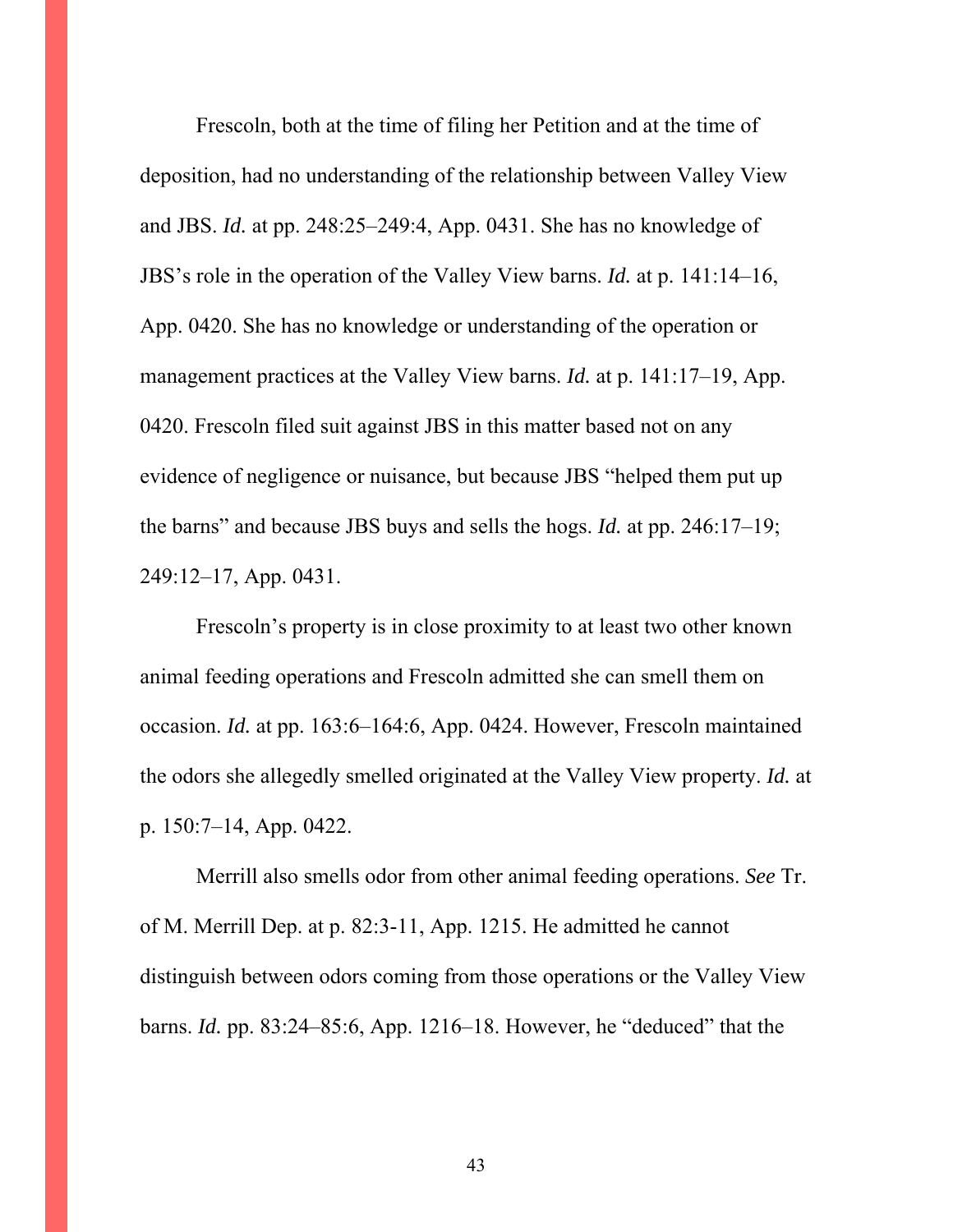odors he allegedly experiences come from Valley View because he believes the others to be too far away. *Id.* pp. 80:13–19, 82:15–25, App. 1213, 1215.

Despite making significant claims in his Petitions about flies, land application of manure, disposal of dead hogs, truck traffic, emission of particulates, and health effects, Merrill has "no idea how to care for a pig." *Id.* pp. 221:14–222:10, App. 1354–55. He has no knowledge regarding disposal of dead hogs. *Id.* p. 217:18–20, App. 1350. He has not experienced any issues with dust or particulate matter. *Id.* p. 88:8–10, App. 1221. He does not have any issues with truck traffic relating to the barns. *Id.* p. 88:11– 12, App. 1221. He cannot identify any occasions in which he experienced odor from land application and does not know where manure from the Valley View sites is applied. *Id.* pp. 112:12–113:5, 220:19–24, App. 1245– 46, 1353.

Merrill believes he may have experienced an increase in the number of flies at his home in 2014 but admitted he has no idea where the flies came from. *Id.* pp. 202:3–203:1, 228:9–230:17, App. 1335–36, 1361–63. His health has not been affected by the barns and he has never seen a doctor to discuss the health threats alleged in his Petition. *Id.* p. 236:2–7, App. 1369.

Merrill has never been inside an animal feeding operation, nor has he been to a livestock farm. *Id.* pp. 56:14–57:3, App. 1189–90. He has no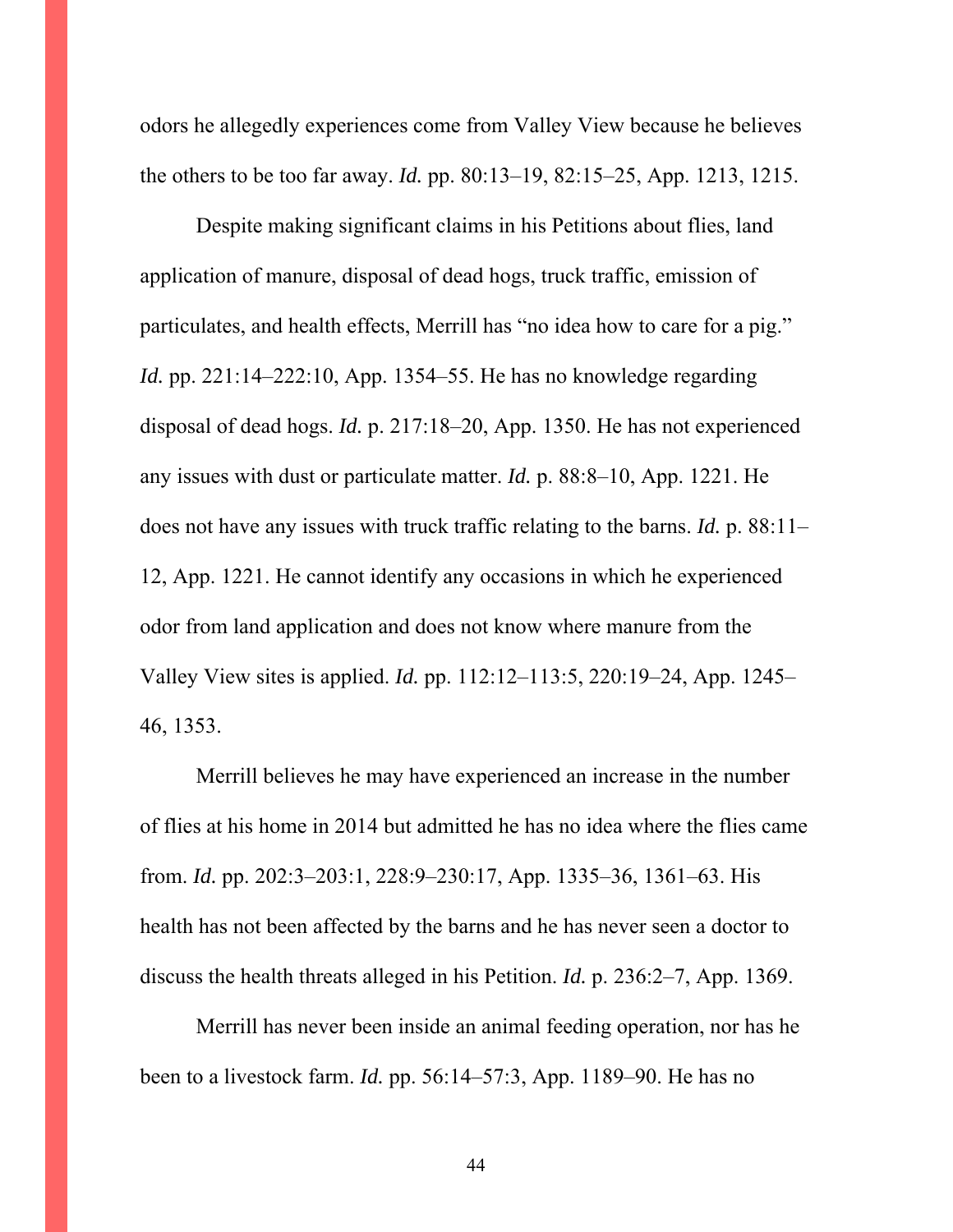knowledge of Defendants' management practices. *Id.* pp. 219:12–20,

267:16-18, App. 1352, 1400. He does not know how employees are trained. *Id.* p. 267:21–25, App. 1400. He has no knowledge of technologies or methods that are available to address odor or are implemented by Valley View. *Id.* pp. 271:3–272:5, App. 1404–05. Merrill could not even identify the Valley View barns on a map. *Id.* pp. 74:13–75:21, App. 1207.

Neither Merrill nor Frescoln offered any evidence that they actually experienced odors, nor that those odors originated at the Valley View barns. As such, neither Merrill nor Frescoln could establish general or specific causation.

#### **iii. Plaintiffs' claims were lacking in seriousness**

Frescoln does not own or reside at the property for which she made a claim. *See* Ex. A to Defendants' Motion for Costs and Expenses – Frescoln at p. 70:18–20, App. 0412. Frescoln resides at 1553 240th Street in Libertyville, Iowa, 5.65 miles from Valley View Site 1, and 6.51 miles from Valley View Site 2. *Id.* at p. 7:12–15, App. 0408. Frescoln has lived at that property since 2013, a year prior to construction of the Valley View barns at issue. *Id.* at pp. 7:14–15, App. 0408.

Frescoln's claim did not relate to the Libertyville property where she resides. *Id.* at p. 70:18–20, App. 0412. Rather, Frescoln's claims related to a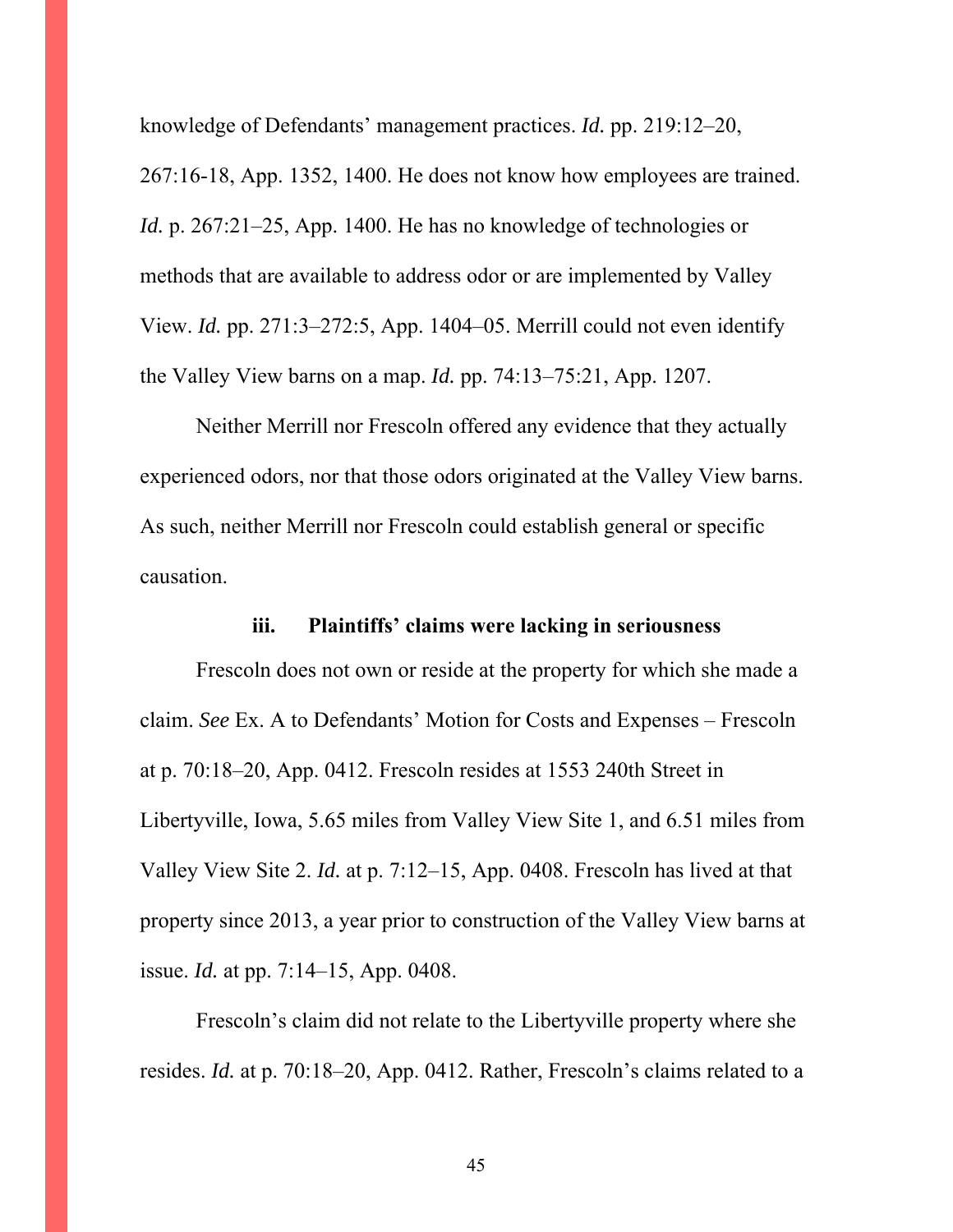parcel of farmland she owns at 2256 Ash Avenue, Batavia, Iowa. Frescoln's parcel does not include the home, garage, or portions of land surrounding the home and garage. *Id.* at pp. 82:19–83:3, App. 0414. Those portions of the property are owned and occupied by Frescoln's daughter, her husband, and their two children. *Id.* at pp. 20:11–21:22, App. 0409. Frescoln's daughter, her husband, and their two children were never plaintiffs in this lawsuit.

Frescoln did not make a claim for diminution of property value. *Id.* at p. 154:11–13, App. 0423. The only structures on the land she has an ownership interest in are an old railroad car, a grain bin, and a barn that has been unused for more than 15 years and "that maybe one day will blow down we hope." *Id.* at pp. 87:15–21; 88:15–89:5, App. 0425. Frescoln testified that she has no plans to improve any of the structures. *Id.* at p. 94:12–17, App. 0416. Frescoln rents out the grain bin, and her son-in-law harvests and sells hay from Frescoln's pasture ground. *Id.* at pp. 94:18–95:2; 171:8–21, App. 0416, 0426.

The majority of documents produced by Frescoln relate to the homestead at Ash Avenue. For example, the observations on the calendar pages produced by Frescoln were recorded during time she spent babysitting her grandchildren at the residence. *Id.* at pp. 21:12–22:15, App. 0409–10; Ex. C to Defendants' Motion for Costs and Expenses – Frescoln at pp.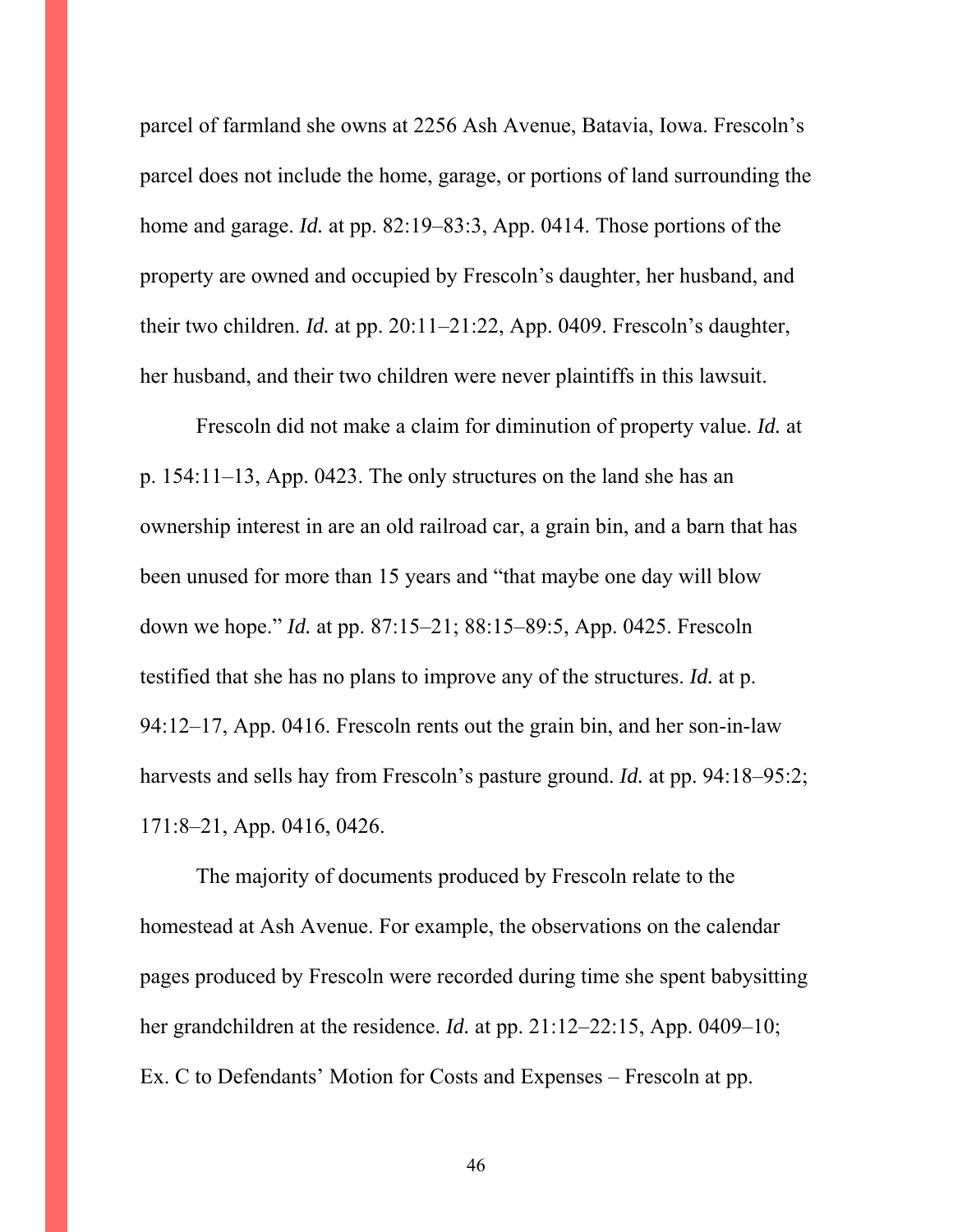DivAFRESCOLN000001–16, DivAFRESCOLN000025, App. 0441–56, 0459. The photographs produced by Frescoln were taken inside the home at Ash Avenue. Ex. C to Defendants' Motion for Costs and Expenses – Frescoln at pp. DivAFRESCOLN000017, DivAFRESCOLN000024, App. 0457, 0458. Similarly, videos taken by Frescoln were filmed next to the house on property owned by Frescoln's daughter.

The only evidence relating to property for which Frescoln has an ownership interest are documents from the Jefferson County Assessor, a warranty deed (which conveys land only to Frescoln's husband) and mortgage, and photographs of Jefferson Wapello road taken from outside Frescoln's vehicle. *Id.* at pp. DivAFRESCOLN000026–46, DivAFRESCOLN000047–48, DivAFRESCOLN000050–77, DivAFRESCOLN000078–83, App. 0460–80, 0481–82, 0483–510, 0511–16. Because Frescoln did not make a claim for diminution of property value, the mortgage and other property-related documents are irrelevant; leaving the photographs of Jefferson Wapello road as the sole piece of evidence supporting Frescoln's claim. Frescoln's claim, supported only by five photographs, is the very definition of frivolous.

The allegations Frescoln made which directly relate to the parcel of property she owns are similarly trivial. As observed above, Frescoln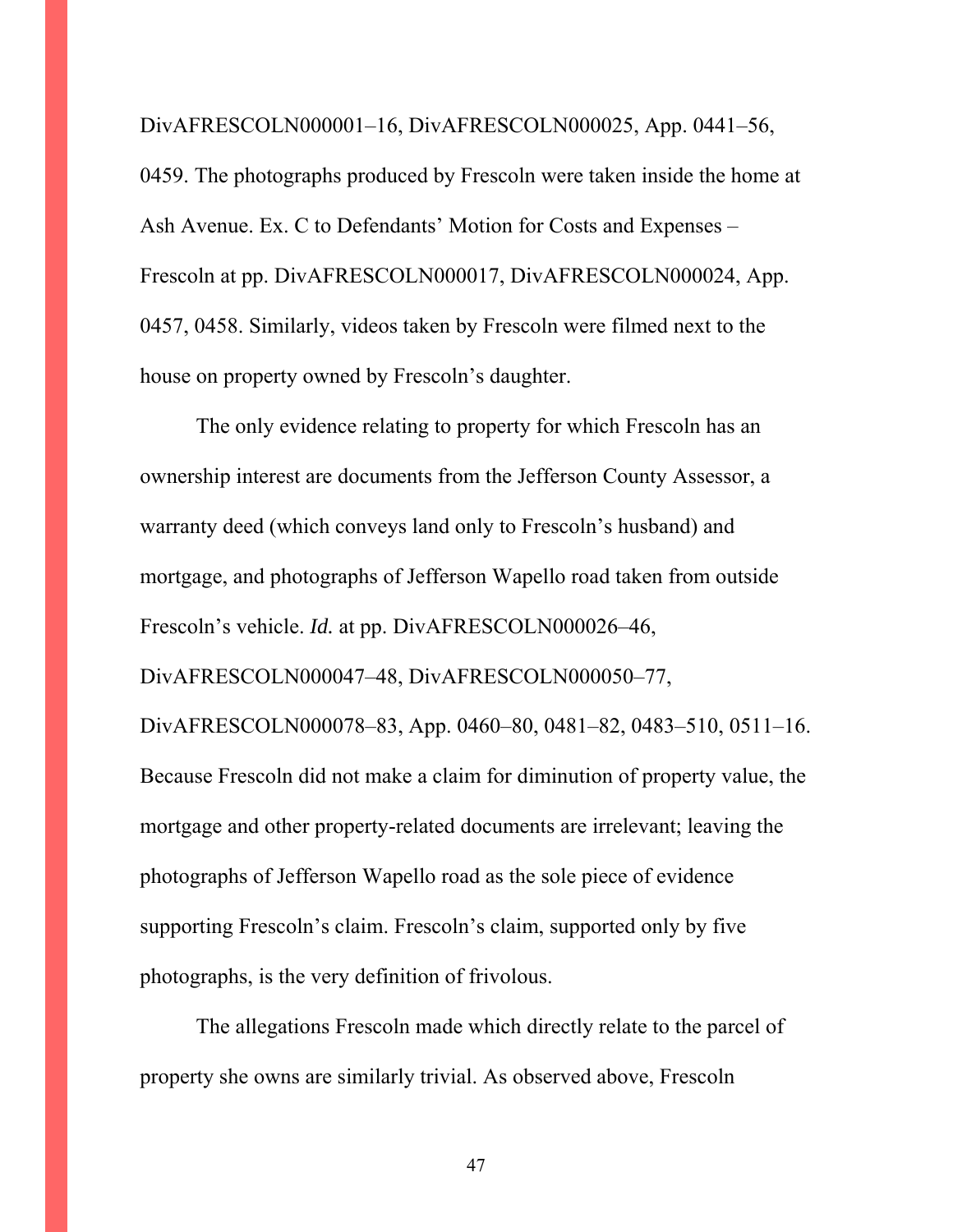complained that she could not enjoy camping on the farmland because of odors but admitted she had not been camping since at least 2011, long before the Valley View barns were built. *See* Ex. A to Defendants' Motion for Costs and Expenses – Frescoln at p. 28:6–14, App. 0411. She has not gardened since at least 2014 when she "ran into some snakes." *Id.* at pp. 75:24–76:7, App. 0413. Frescoln claimed the odor prevented her from hunting on her property but has not had a hunting license since at least 2013. *Id.* at pp. 202:1–203:3, App. 0429. Frescoln's primary grievance appears to relate to her alleged inability to construct or maintain fencing on her property to "possibly" put cattle on the land again because of odor. *Id.* at pp. 23:2–12; 183:15–24, App. 0410, 0427. For this, Frescoln sought \$250,000 to \$750,000 in damages. *Id.* at p. 151:2–9, App. 0422.

Merrill's claim was similarly lacking in substance. Merrill resides at 205 Jefferson Street in the town of Batavia, Iowa. *See* Tr. of M. Merrill Dep. at p. 8:8–9, App. 1141. Merrill's residence is 2.36 miles from Valley View Site 1 and 3.69 miles from Site 2. *See* Ex. 17 to Cargill Pork MSJ. Merrill's property is more than 6.5 times the legally required setback distance from Valley View Site 1 required by Iowa law, and more than 10 times the required setback distance from Valley View Site 2. *See* Ex. 41 to Cargill MSJ, Iowa Admin. Code Ch. 65, App. D, Tables 6–6b.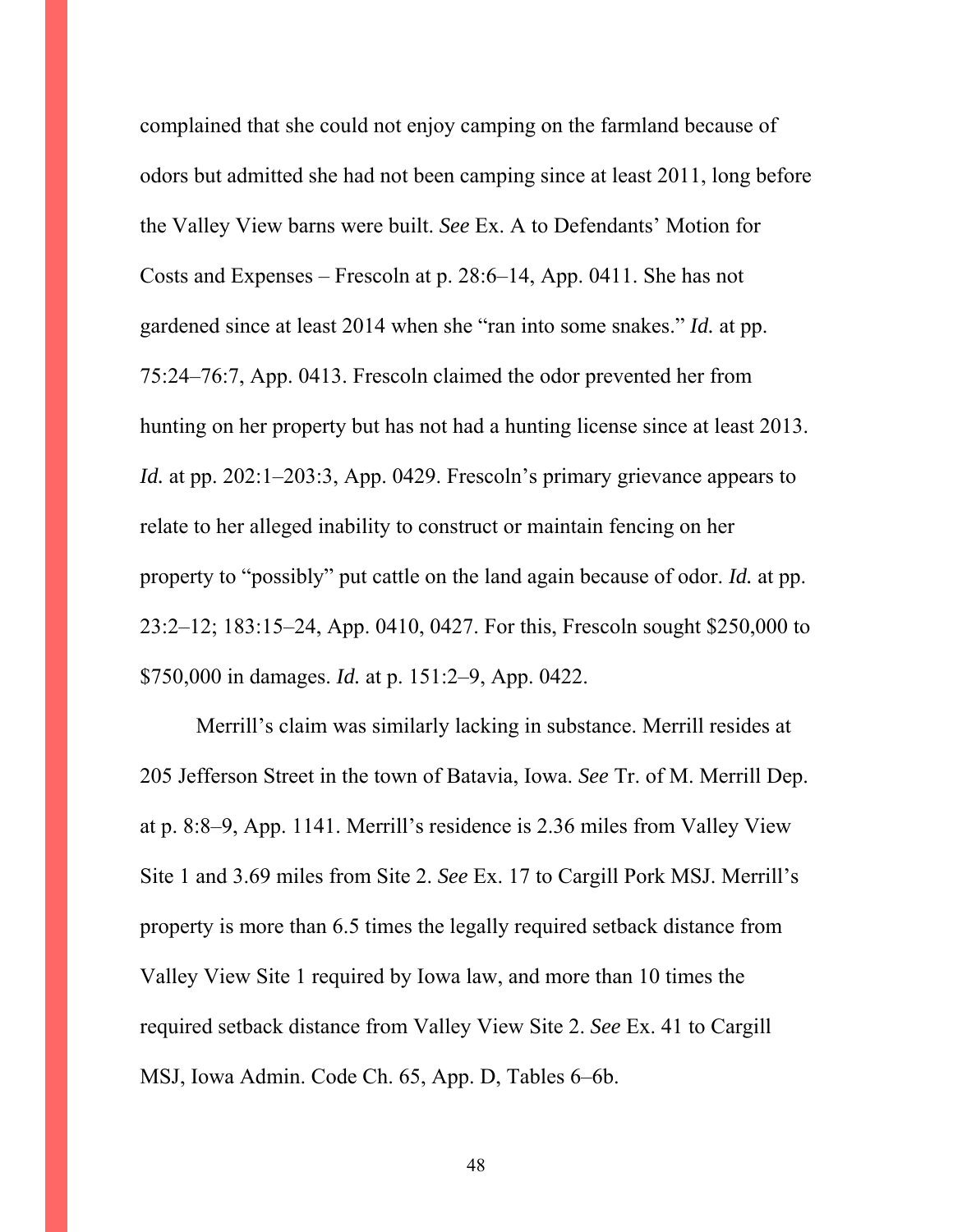Merrill testified that he is not prevented from engaging in activities at his property. On only a handful of occasions has any activity been made less enjoyable or been cut short 30 to 45 minutes. Tr. of M. Merrill Dep. at p. 181:6–7. App. 1314. He has not made any lifestyle changes since the barns were built. *Id.* pp. 245:24–246:1, App. 1378–79. Business from the automotive shop he runs at his home has remained steady. *Id.* p. 219:5–11, App. 1352. Merrill continues to have gatherings at his home and visitors have never expressed that they experience odor. *Id.* p. 126:2–12, App. 1259.

Merrill produced only 62 pages of documents in support of his claims, which consist of, in their entirety:

- a. West Bend Insurance Declaration. *See* Ex. B to Defendants' Motion for Costs and Expenses – Merrill at pp. 1–4, App. 0311–14.
- b. Mortgage and Warranty Deed. *Id.* pp. 5–48, App. 0315–58.
- c. Typewritten Note referring to August 14, 2014 to Sept. 3, 2014. *Id.* p. 49, App. 0359.
- d. Calendar Pages from December 2014 to December 2015 reflecting no entries related to odor and repeatedly stating the word "no." *Id.* pp. 50–62, App. 0360–72.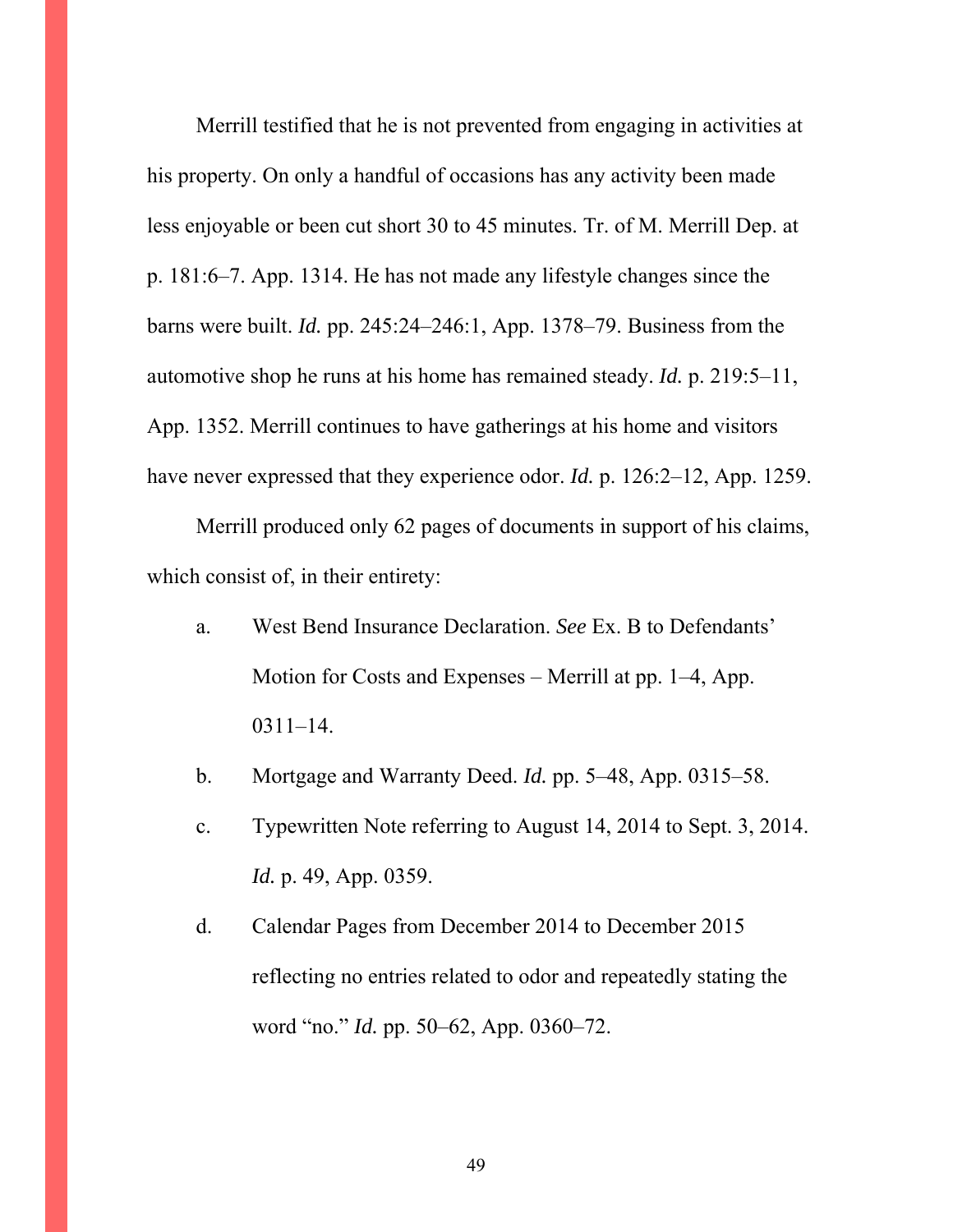Like Frescoln, Merrill's production failed to substantiate or lend any weight to his claims, which were the very definition of "frivolous" pursuant to Iowa Code Section 657.11(5). Accordingly, the District Court did not err by awarding JBS and Valley View all costs and expenses incurred in the defense of Merrill and Frescoln's frivolous claims.

## **2. Attorney Fees are Not Available to Plaintiffs Who Have Had Costs and Expenses Assessed Against Them for Filing and Maintaining Frivolous Suits**

#### **Error Preservation and Standard of Review**  A.

Plaintiffs request attorney fees for the first time here, on appeal. "[A] claim for trial attorney fees is untimely when made for the first time on appeal." *Fennelly v. A-1 Machine & Tool Co.*, 728 N.W.2d 163, 181 (Iowa 2006) (citing *Meier v. Senecaut*, 641 N.W.2d 532, 537 (Iowa 2002) ("It is a fundamental doctrine of appellate review that issues must ordinarily be both raised and decided by the district court before we will decide them on appeal.")).

Generally, a party has no claim for attorney fees as damages in the absence of a statutory or written contractual provision allowing such an award. *Williams v. Van Sickel*, 659 N.W.2d 572, 579 (2003) (citing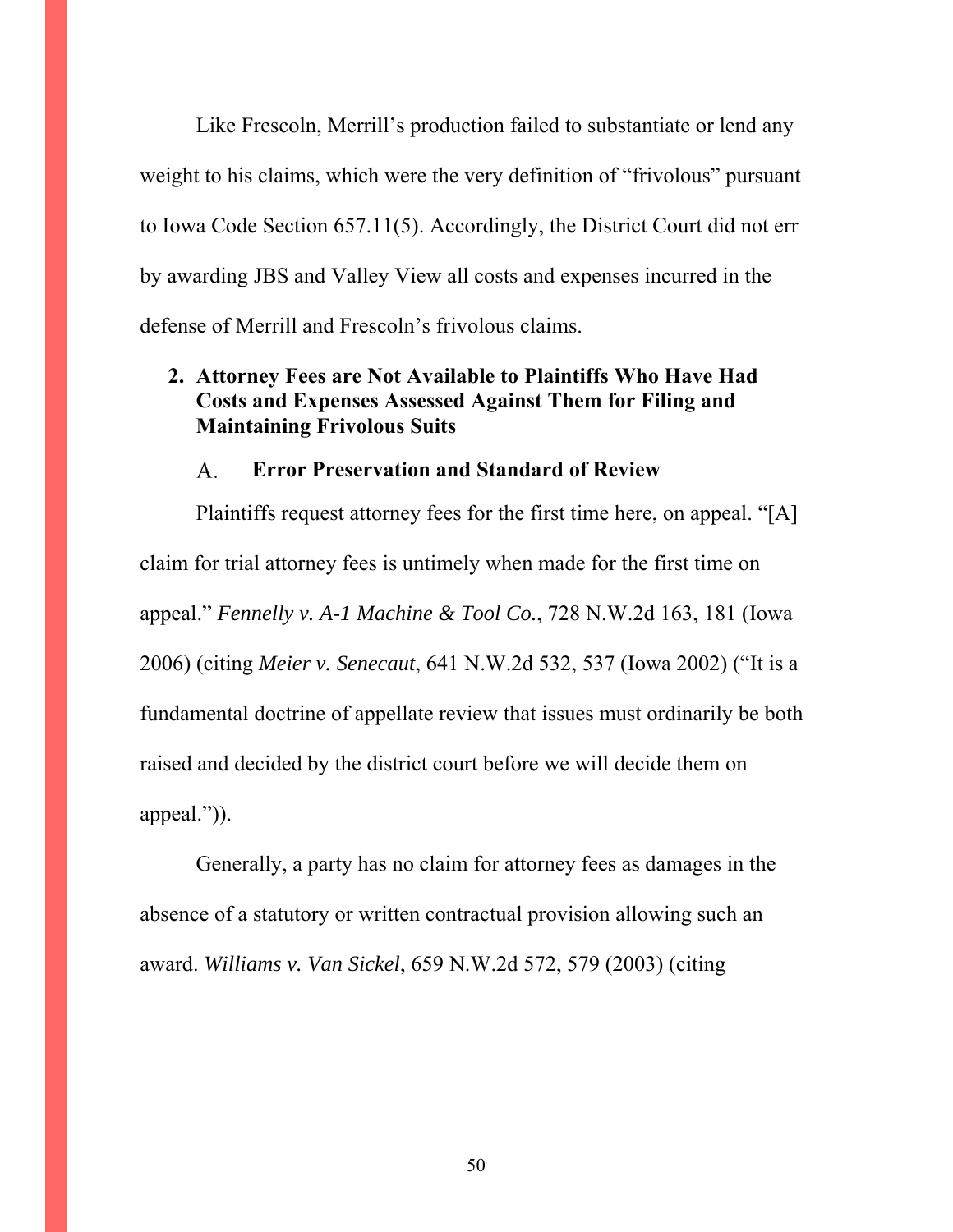*Hockenberg Equip. Co. v. Hockenberg's Equip. & Supply Co.*, 510 N.W.2d 153, 158 (Iowa 1993)). There is no such statutory provision in this case.<sup>6</sup>

Therefore, in order for Plaintiffs to recover attorney fees, Defendants' conduct in this appeal must independently satisfy the standard for an award of common law attorney fees. *See Williams*, 659 N.W.2d at 581. To obtain common law attorney fees, Plaintiffs must prove "that the culpability of the [Defendants'] conduct exceeds the 'willful and wanton disregard for rights of another' standard required to prove punitive damages." *Id.* (citing *Hockenberg Equip. Co.*, 510 N.W.2d at 159). Defendants' conduct "must rise to the level of oppression or connivance to harass or injure another," which "lies far beyond a showing of mere 'lack of care' or 'disregard for the rights of another.'" *Id.* (citing *Hockenberg Equip. Co.*, 510 N.W.2d at 159– 60). Even where evidence shows that a party acts in bad faith, bad faith is not enough to support an award of Iowa common law attorney fees. *East Iowa Plastics, Inc. v. PI, Inc.*, 889 F.3d 454, 458–59 (8th Cir. 2018).

 $\overline{a}$ 

<sup>&</sup>lt;sup>6</sup> The cases cited by Plaintiffs in support of their claim arise from proceedings to modify a divorce decree. *See In re Marriage of Okland*, 699 N.W.2d 260 (Iowa 2005); *In re Marriage of Wood*, 567 N.W.2d 680 (Iowa Ct. App. 1997). In such matters, attorney fees are expressly authorized by Iowa Code Section 598.36. *Id.* Iowa Code Section 598.36 is inapplicable here.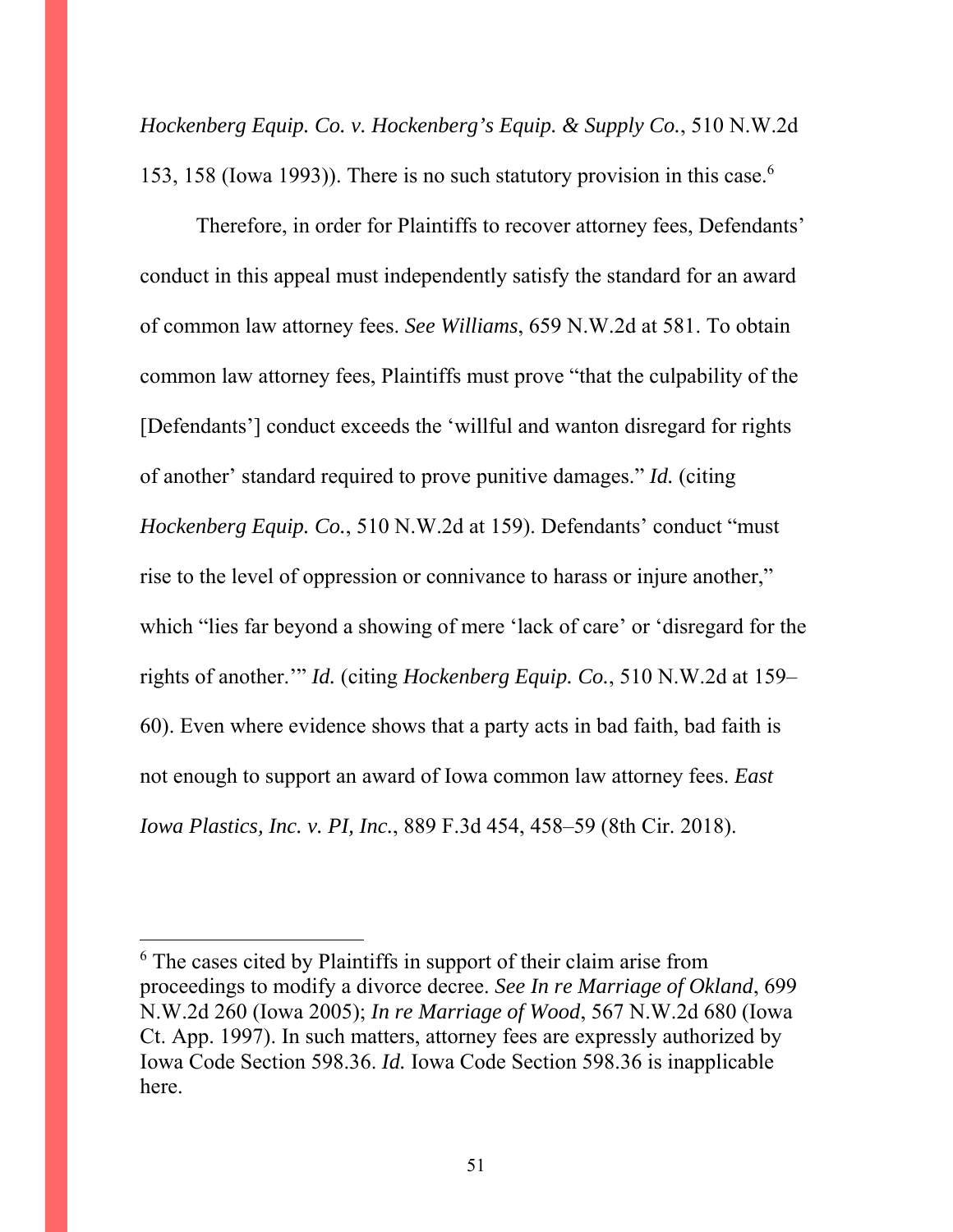The Iowa Supreme Court has applied this standard on eight occasions and denied common law attorney fees in all but one. *East Iowa Plastics, Inc.*, 889 F.3d at 458. In the sole case awarding common law attorney fees, a county treasurer filed to collect unpaid taxes. *See Williams*, 659 N.W.2d at 575. The treasurer then fabricated two letters she claimed she had sent to taxpayers and "compounded the fraud" by offering the letters as evidence at trial. *Id.* at 580–81. It was not until that point that the treasurer "crossed the line" into oppressive or conniving conduct. *Id.* at 581.

#### **B. Defendants' Actions in Recovering Statutorily Authorized Costs and Expenses for Defending Themselves Against Frivolous Suits Are Not Oppressive or Conniving**

Plaintiffs' request for attorney fees is not supported by law or fact. Plaintiffs argue that costs are limited by statute and must be strictly construed yet ask the Court to award significant and unsupported costs not authorized by any statute. Plaintiffs level weighty allegations against Defendants, contending Defendants' actions were "cruel and tyrannical." However, the only action Plaintiffs complain of appears to be Defendants' filing of their Motions and the District Court's favorable ruling on those Motions.

Plaintiffs' allegation that Defendants submitted costs relating to litigation not involving Plaintiffs is false, as demonstrated by the complex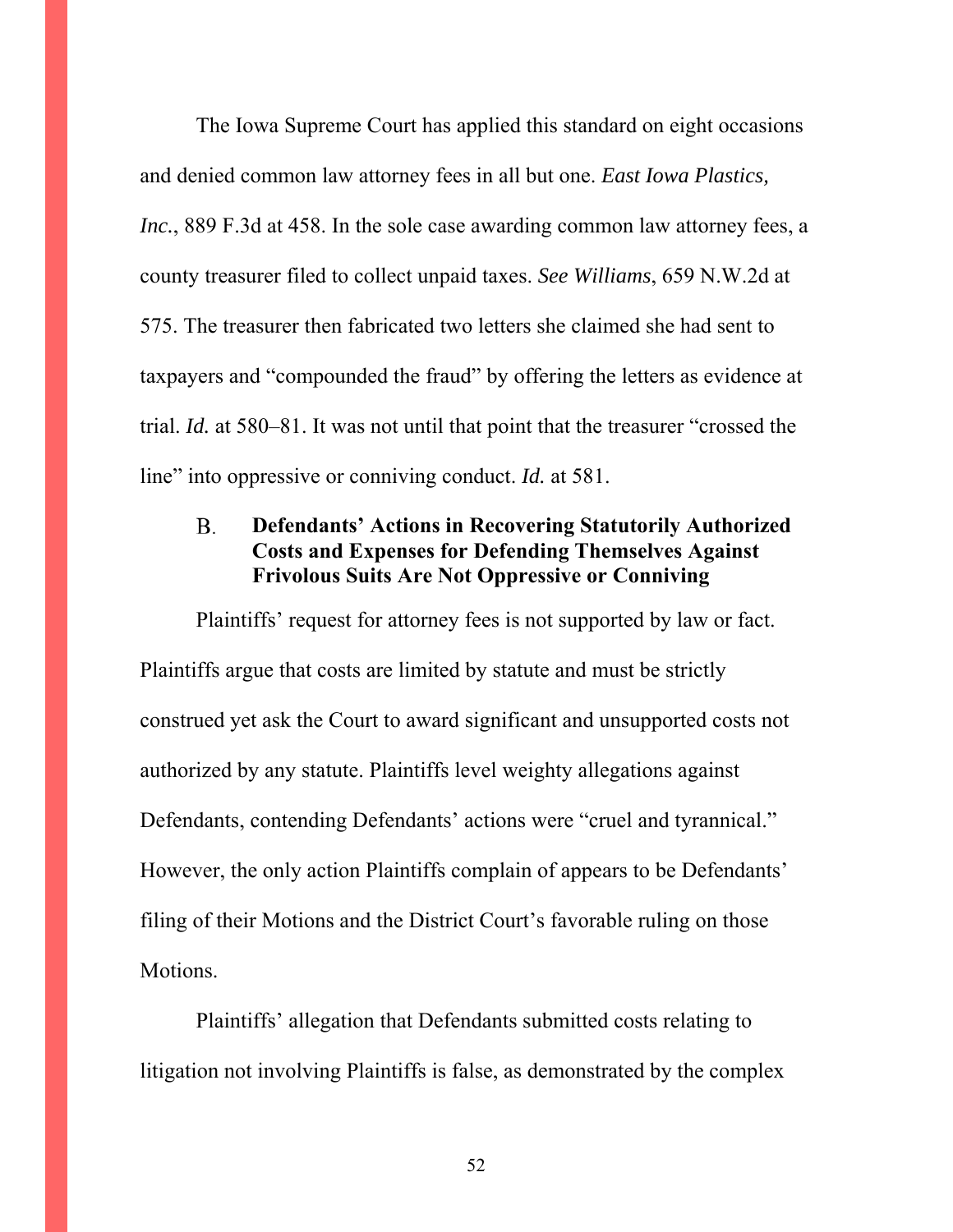accounting performed by Defendants and the District Court. *See* Ex. A to JBS Live Pork LLC's Rule 1.904(2) Motion to Enlarge and Amend, App. 0590; Attachment A to Defendant Valley View Swine LLC's Rule 1.904(2) Motion to Enlarge and Amend, App. 0790; Judgment Entry on Costs and Expenses Re: Former Plaintiffs Merrill and Frescoln, App. 1646. Applying the District Court's formula, Defendants isolated costs attributable only to this lawsuit, and further divided that number by the number of individual plaintiffs in Division A. Plaintiffs did not contest this accounting before the District Court and did not properly preserve error on this issue.

Plaintiffs' argument appealing to the disparity in the wealth of the parties is similarly unavailing. The wealth of the parties is not a factor considered by courts evaluating common law attorney fees. *Hockenberg Equip. Co.*, 510 N.W.2d at 159 ("[R]ecovery of attorney fees requires a showing of culpability beyond the showing required for punitive damages."). Even if it were, the amount of costs and expenses assessed against Plaintiffs by the District Court pales in comparison to the amounts incurred by Defendants during the course of defending this and other meritless nuisance lawsuits. Plaintiffs' argument suggests that individuals with frivolous claims should be permitted to sue agricultural operations with impunity, as any attempt by defendants to recover costs incurred in defense of those frivolous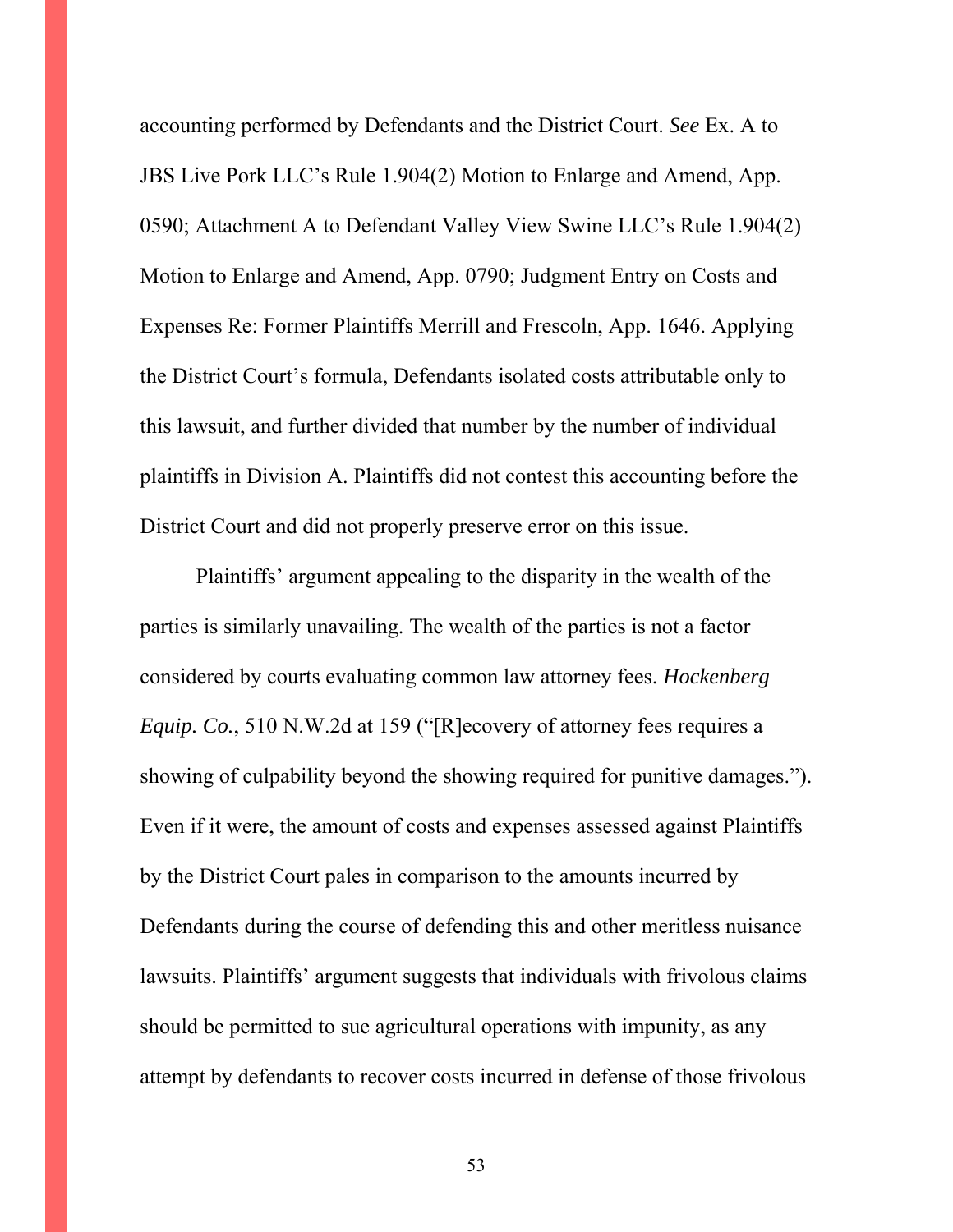actions will be deemed to be "oppressive or conniving conduct" and result in reciprocal costs being assessed against defendants. *See East Iowa Plastics, Inc.*, 889 F.3d at 458. Such a result is absurd and does not comport with fundamental concepts of justice embodied by Iowa law nor the intent of Iowa Code Section 657.11.

Even if Defendants' simple act of filing a request for and receiving costs and expenses as a result of Plaintiffs' frivolous suits "crossed the line," a claim for trial attorney fees is untimely when made for the first time on appeal. *Fennelly*, 728 N.W.2d at 181. Plaintiffs did not request attorney fees before the District Court. Therefore, they are eligible for an award of common law attorney fees only if Defendants' conduct *during this appeal* exceeds bad faith—a standard so strict that in only one case on record has the Court awarded common law attorney fees. *See East Iowa Plastics, Inc.*, 889 F.3d at 458. The conduct alleged by Plaintiffs occurred at the District Court level and is therefore unactionable here.

 Finally, Plaintiffs' use of Plaintiffs' bond costs for this appeal—an appeal which Plaintiffs elected to pursue and which Defendants are defending, at additional costs to themselves—in lieu of providing evidence of their reasonable attorney fees, is without merit. An applicant for attorney fees bears the burden "to prove both that the services were reasonably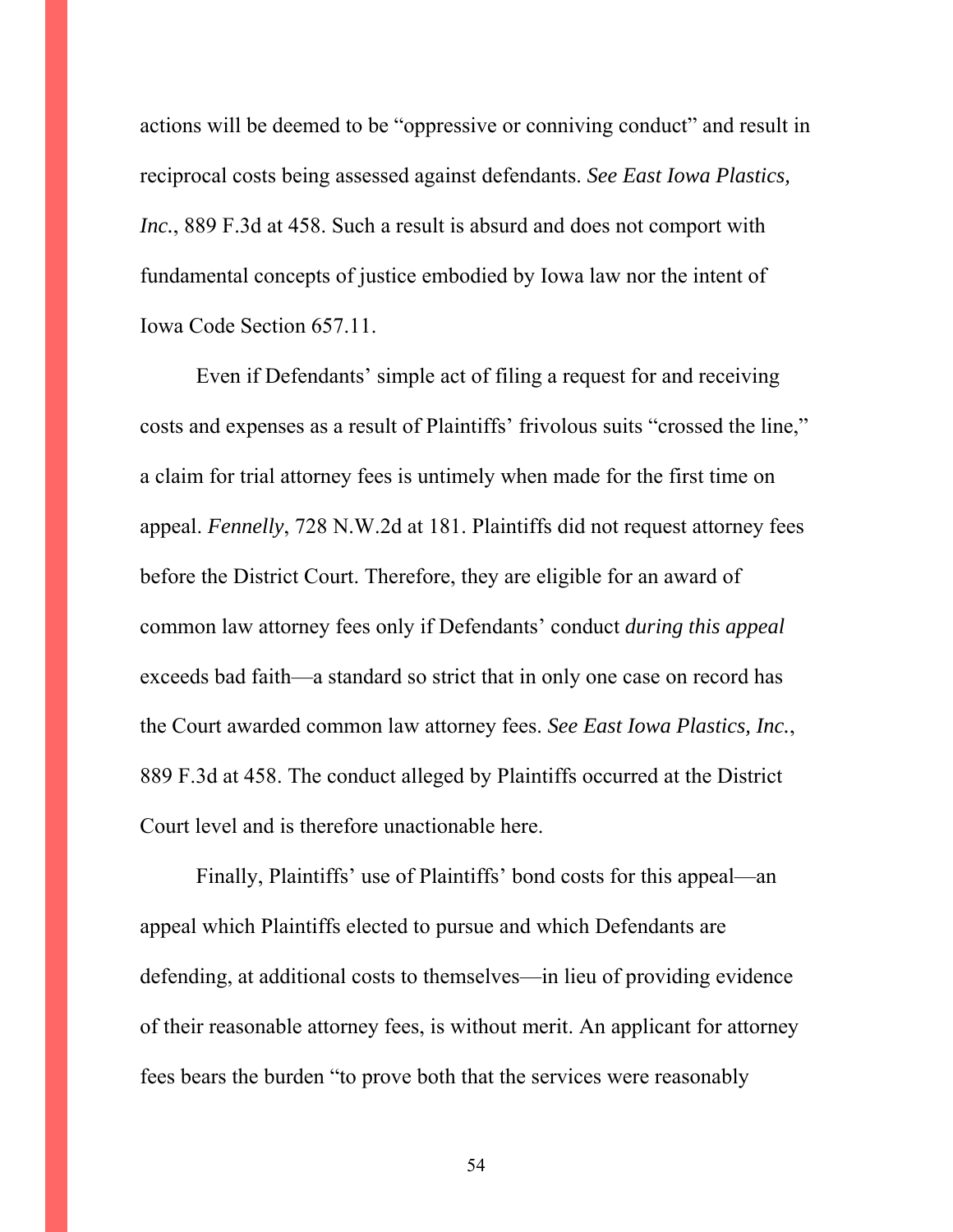necessary and that the charges were reasonable in amount." *Boyle v. Alum-Line, Inc.*, 773 N.W.2d 829, 832 (Iowa 2009). Attorneys are therefore "generally required to submit detailed affidavits which itemize their fee claims." *Id.* (citing *Dutcher v. Randall Foods*, 546 N.W.2d 889, 896 (Iowa 1996) ("[T]he party opposing the fee award then has the burden to challenge . . . the reasonableness of the requested fee.")).

Plaintiffs' request for attorney fees is submitted without any accounting relating to the attorneys' time spent on the matter or rate charged. Plaintiffs' request for fees in excess of the amount of Plaintiffs' bond costs is an attempt to shift costs properly assessed against them to Defendants, causing Defendants to pay not only their own costs for defending the appeal, but Plaintiffs' costs for bringing the appeal.

Plaintiffs have provided no evidence or law to support an award of attorney fees. Accordingly, Plaintiffs' request should be denied.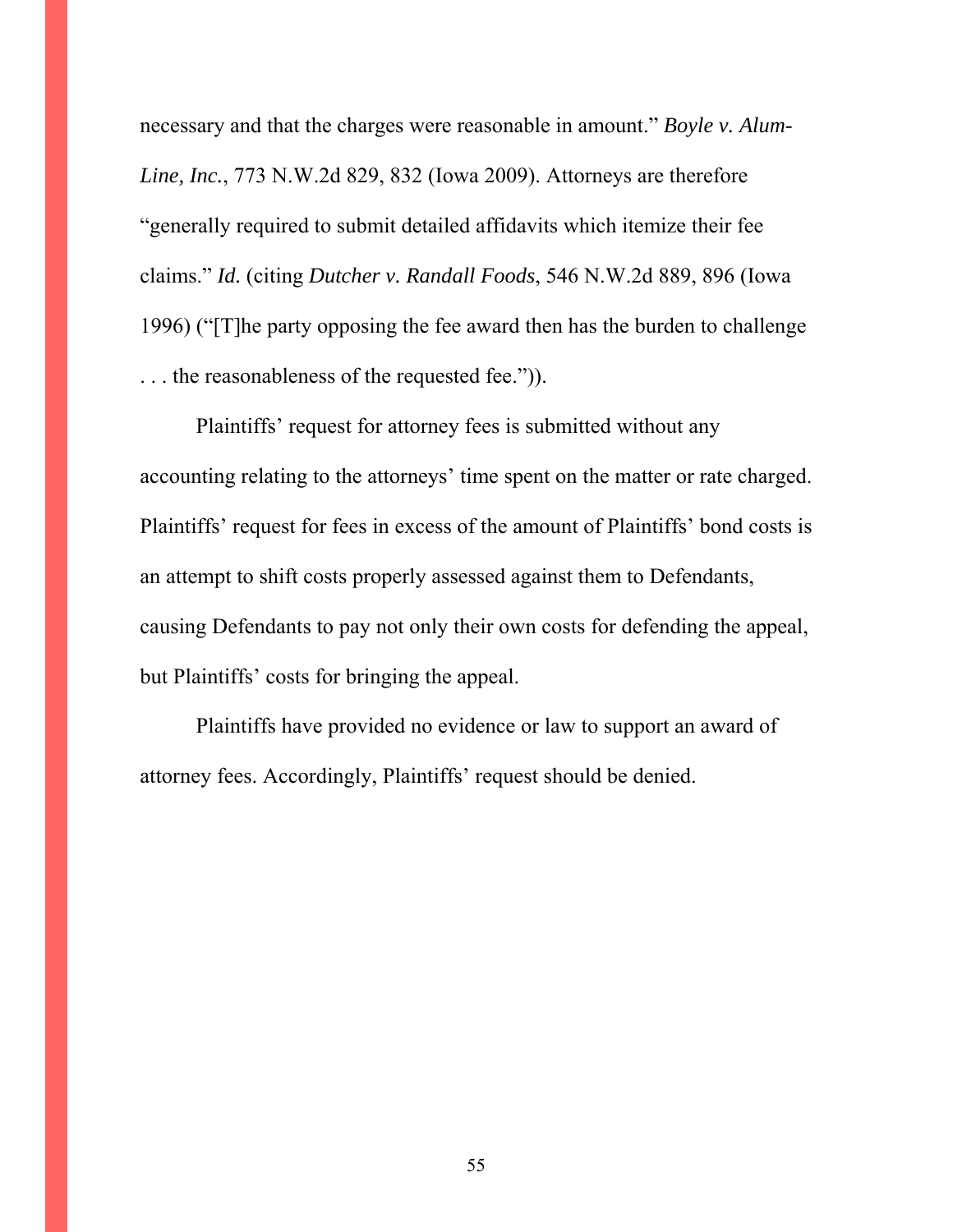## **Conclusion**

For the reasons stated in this brief, the District Court's ruling awarding costs pursuant to Iowa Code Chapter 625 and all costs and expenses incurred in the defense of the action pursuant to Iowa Code Section 657.11(5) should be upheld, and no appellate attorney fees should be awarded to Plaintiffs.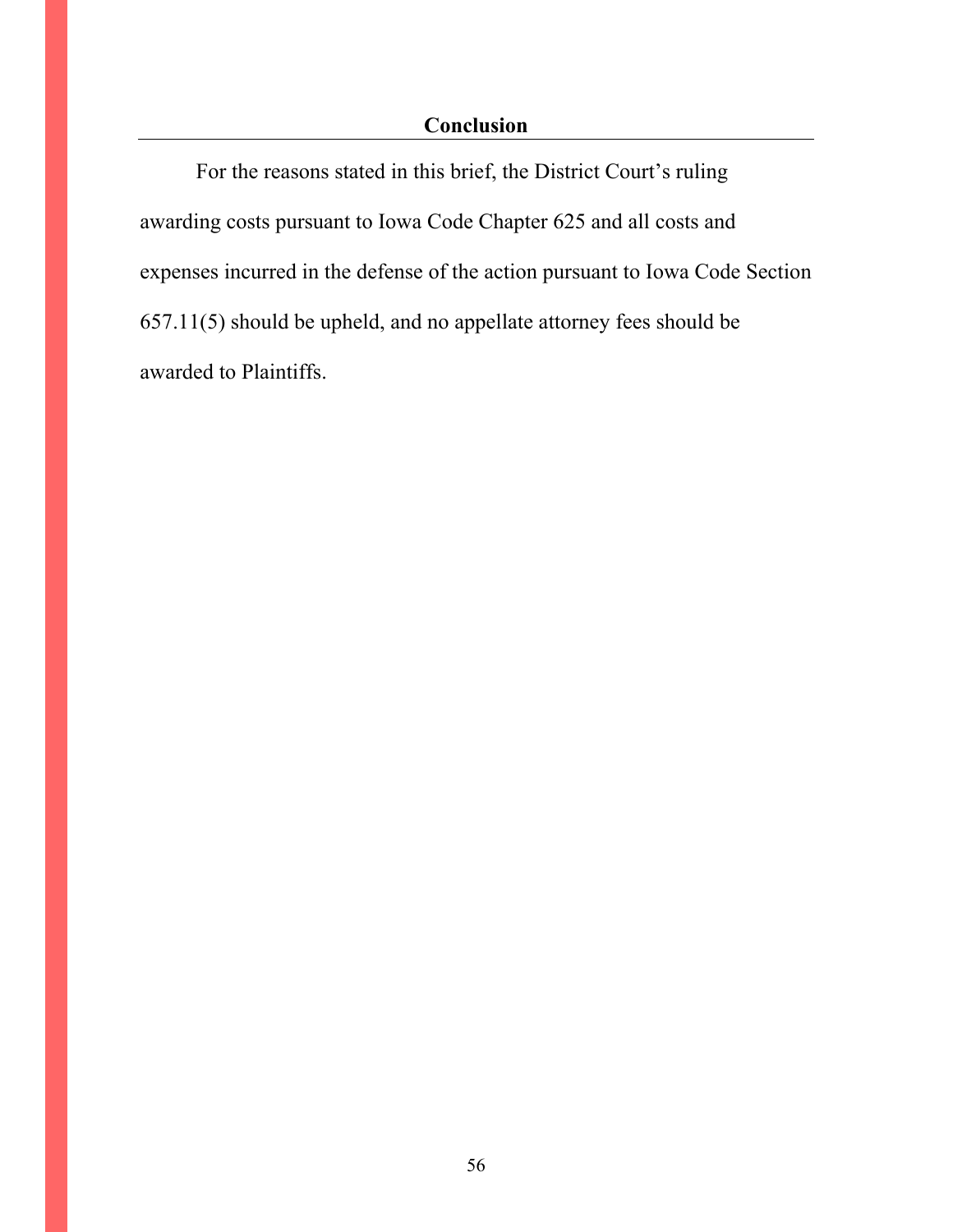Defendants-Appellees JBS Live Pork, LLC and Valley View Swine,

LLC request the opportunity for oral argument on their appeal.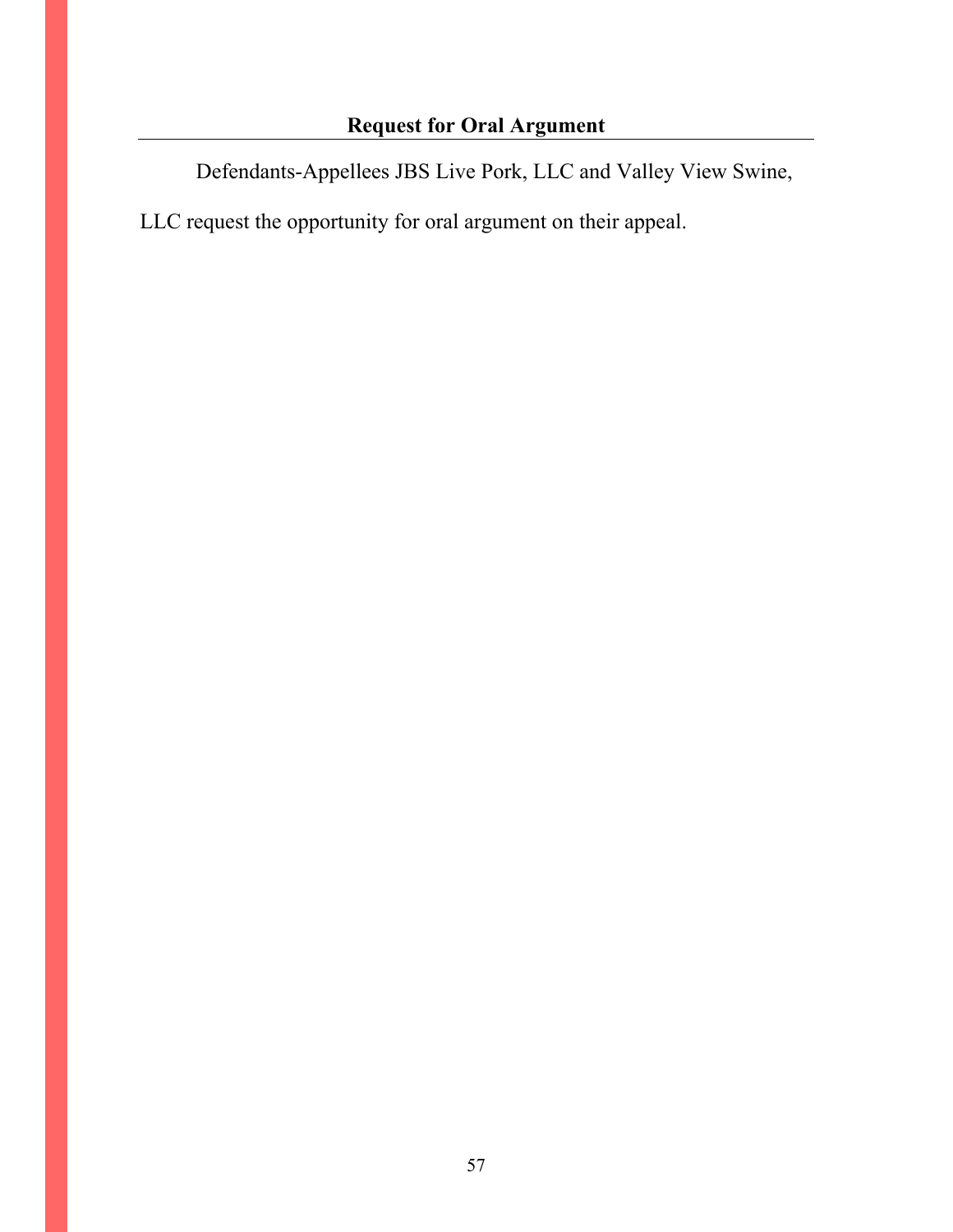#### DATED: November 4, 2019 **FAEGRE BAKER DANIELS LLP**

/s/ Shannon L. Sole Shannon L. Sole, AT0011360 shannon.sole@FaegreBD.com Robert C. Gallup, AT0013713 robert.gallup@FaegreBD.com 801 Grand Avenue, 33rd Floor Des Moines, IA 50309 Telephone: (515) 248-9000 Facsimile: (515) 248-9010

## ATTORNEYS FOR DEFENDANT-APPELLEE JBS LIVE PORK, LLC

and

## **ELDERKIN & PIRNIE, PLC**

/s/ William H. Roemerman\_\_\_\_\_\_\_\_ William H. Roemerman, AT0006731 WRoemerman@elderkinpirnie.com 316 Second St. S.E., Suite 124 Cedar Rapids, IA 52401 Phone: 319-362-2137 Fax: 319-362-1640

ATTORNEYS FOR DEFENDANT-APPELLEE VALLEY VIEW SWINE, LLC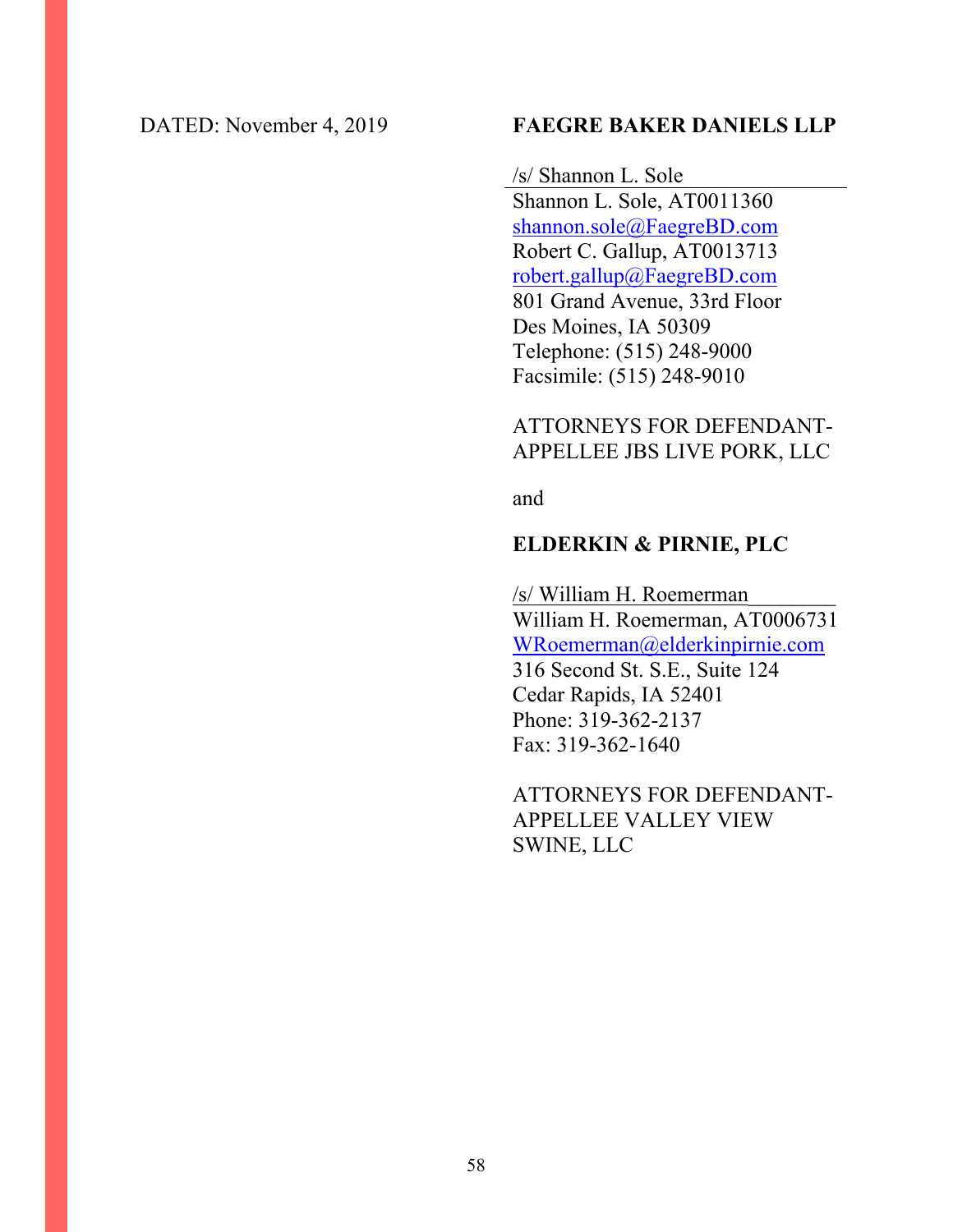The undersigned hereby certifies that in compliance with Iowa Rule of Appellate Procedure 6.701, the foregoing **Defendants-Appellees Valley View Swine, LLC and JBS Live Pork, LLC's Final Brief and Request for Oral Argument** was filed with the Clerk of the Iowa Supreme Court via EDMS and served upon the following persons by EDMS on November 4, 2019:

#### **WANDRO & ASSOCIATES, P.C.**

Steven P. Wandro, AT0008177 swandro@2501grand.com Jennifer Hall De Kock, AT0010808 jdekock@2501grand.com Benjamin G. Arato, AT0010863 barato@2501grand.com 2501 Grand Avenue, Suite B Des Moines, Iowa 50312 Phone: (515) 281-1475 Facsimile: (515) 281-1474

ATTORNEYS FOR PLAINTIFFS-APPELLANTS